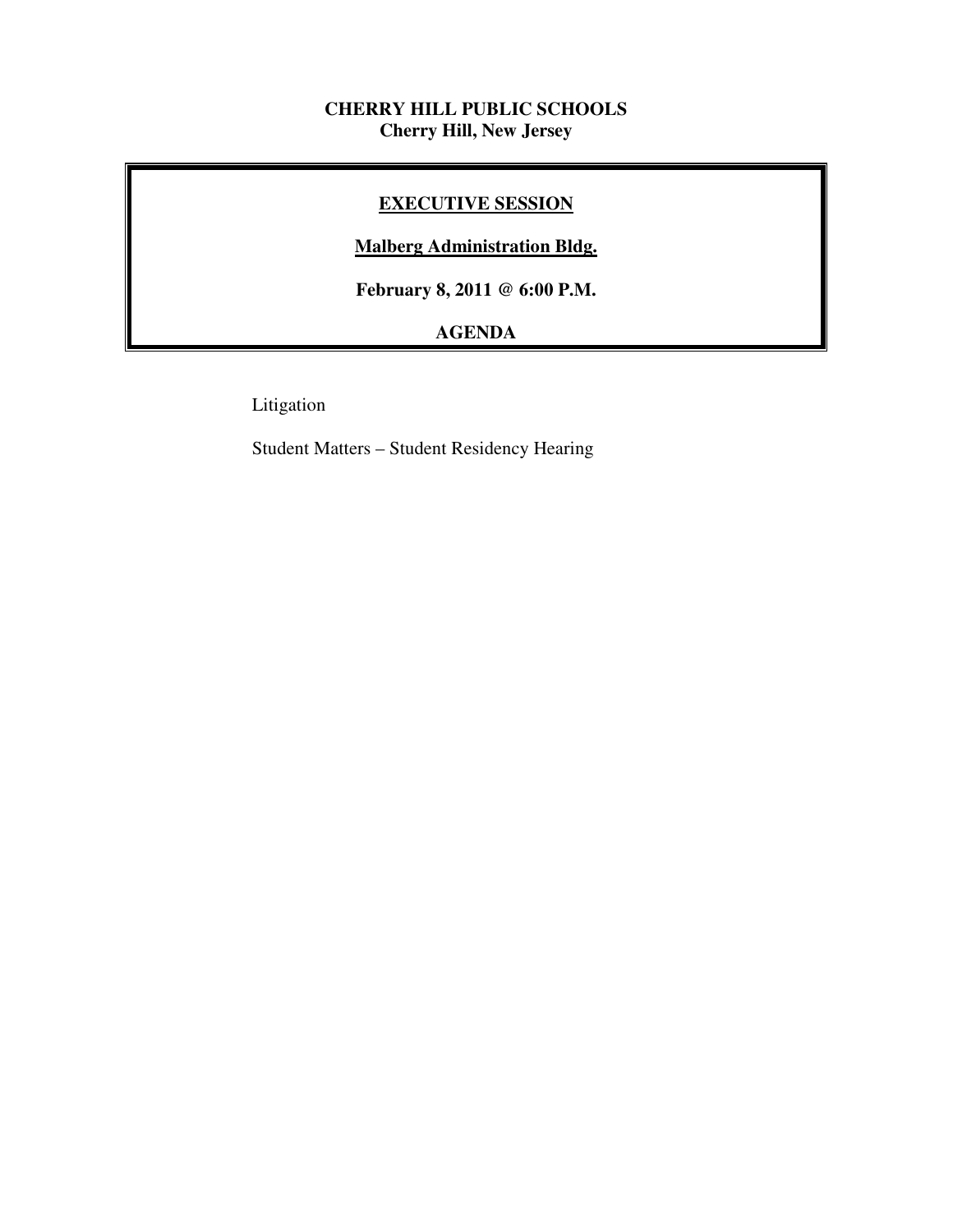### CHERRY HILL PUBLIC SCHOOLS Cherry Hill, New Jersey

## **SPECIAL ACTION AGENDA**

 Malberg Administration Building – Board Room February 8, 2011 7:00 PM

Meeting called to order by -\_\_\_\_\_\_\_\_\_\_\_\_\_\_\_\_\_\_\_\_\_\_\_\_\_\_

### **ROLL CALL**

 Mr. Seth Klukoff, President Mrs. Kathy Judge, Vice President Mrs. Sherrie Cohen Mr. Eric Goodwin Mrs. Colleen Horiates Mrs. Carol Matlack Mr. Steven Robbins Mr. Elliott Roth Mr. Wayne Tarken

### *Student Representatives to the Board of Education*

*Jonathan Silverstone, H.S. East* Samantha Farkas, H.S. West  *Chandani Desai, H.S. East Alternate Kevin Ryan, H.S. West Alternate* 

 *Dr. David C. Campbell, Superintendent Mr. James Devereaux, Assistant Superintendent, Business/Board Secretary Dr. Lawyer Chapman, Assistant Superintendent, Pre-K – 12 Dr. Maureen Reusche, Assistant Superintendent, Curriculum & Instruction Ms. Nancy Adrian, Director of Human Resources Mr. Donald Bart, Director of Support Operations Mrs. Susan Bastnagel, Public Information Officer* 

 *Mr. Paul Green – Board Solicitor* 

 *Public Discussion (up to three minutes per person) Action Agenda*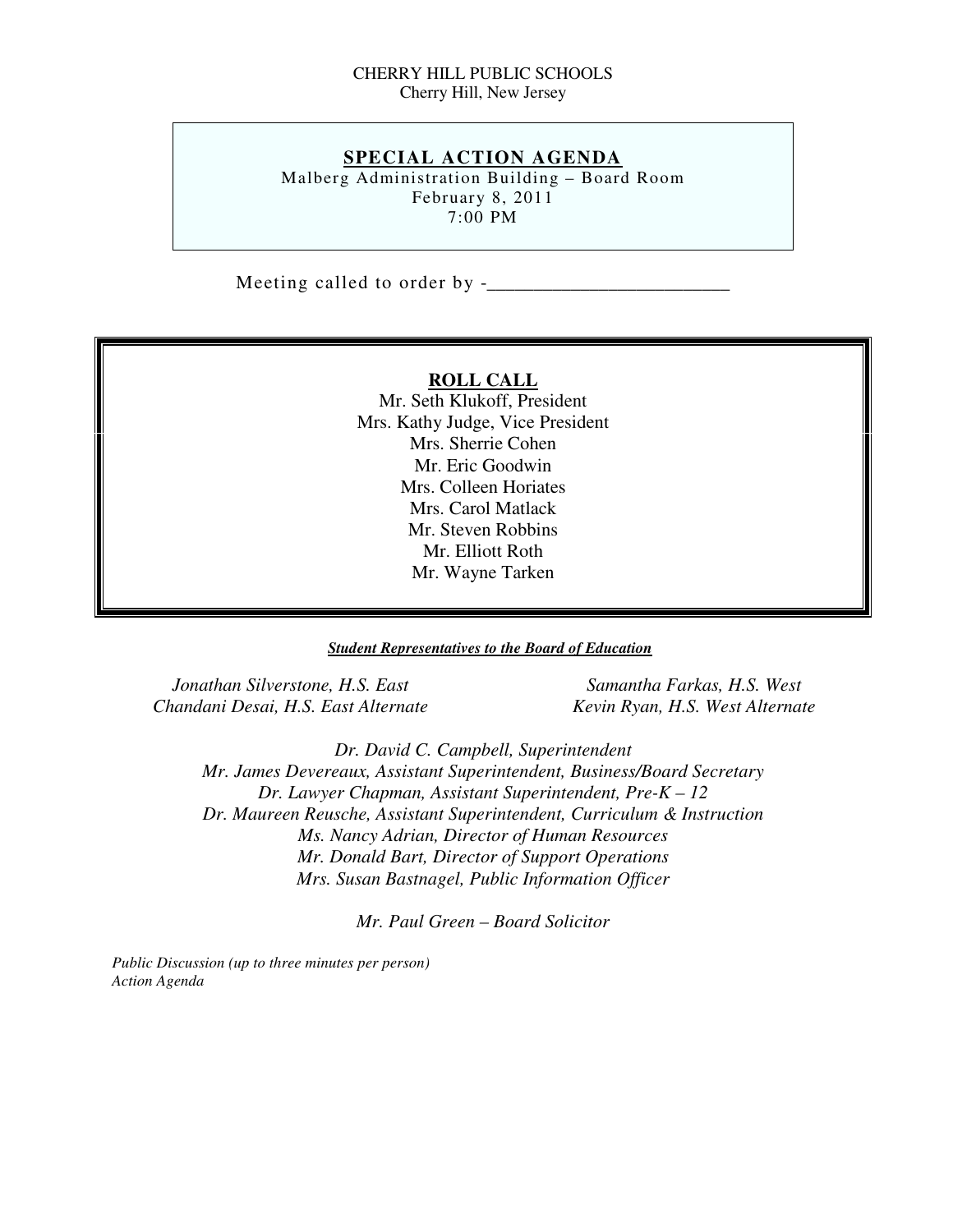### **SPECIAL ACTION AGENDA**

### **February 8, 2011**

### **Board of Education Committees:**

### **Curriculum & Instruction Committee Members (yellow)**

Chairperson: Eric Goodwin

Administrative Liaison: Maureen Reusche

Committee Members: Sherrie Cohen, Colleen Horiates, Carol Matlack

### **Business & Facilities Committee Members (blue)**

Chairperson: Steven Robbins

Administrative Liaison: James Devereaux

Committee Members: Elliott Roth, Wayne Tarken

### **Negotiations, Human Resources & Litigation Committee Members (pink)**

Chairperson: Kathy Judge

Administrative Liaison: Nancy Adrian

Committee Members: Sherrie Cohen, Colleen Horiates

### **Policy & Legislation Committee Members (green)**

Chairperson: Kathy Judge

Administrative Liaison: James Riordan

Committee Members: Eric Goodwin, Seth Klukoff, Carol Matlack

### **Strategic Planning**

Chairperson: Elliott Roth

Administrative Liaison: James Devereaux

Committee Members: Steve Robbins, Seth Klukoff, Wayne Tarken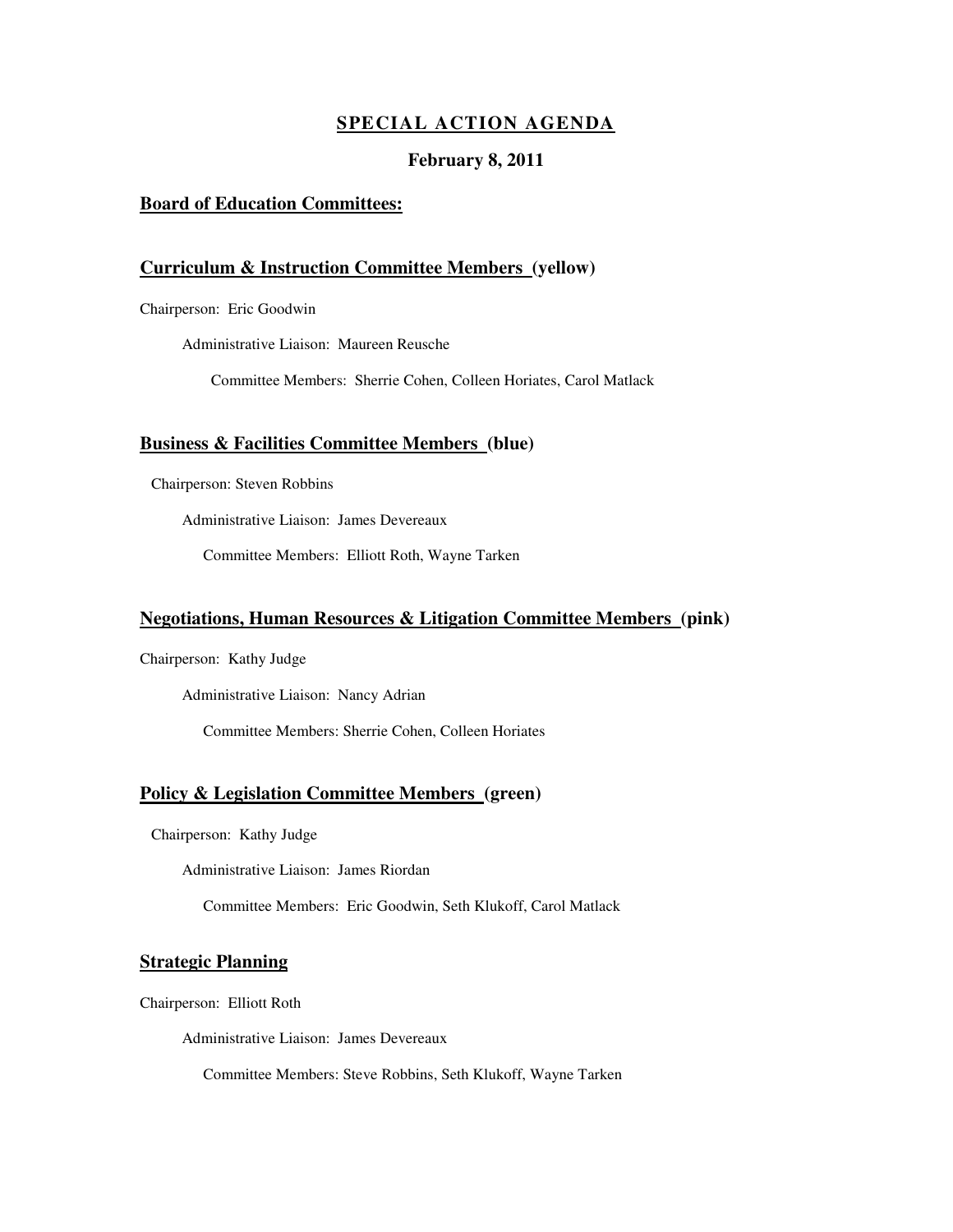# **A. CURRICULUM & INSTRUCTION**

 *Long Range Plan Goals:* 

- \_ *"Establish for students, high academic, social and moral standards which reflect the attributes of a responsible, well-rounded and contributing member of society."*
- \_ *"Design all aspects of curriculum to ensure all students are provided with opportunities to meet or exceed high academic standards."*

 \_ *"Design curriculum that ensures all students acquire the knowledge, skills and behavior necessary to prepare them for higher education and/or the workplace now and in the future."* 

The Superintendent recommends the following:

1. Approval of Attendance at Conferences and Workshops

### **ITEM 1. APPROVAL OF ATTENDANCE AT CONFERENCES AND WORKSHOPS**

 **WHEREAS**, certain Cherry Hill School District employees have requested authorization to attend the conference(s)/workshop(s) listed below, and

 **WHEREAS**, the attendance of each employee at the specified conference/workshop is educationally necessary, fiscally prudent and 1) directly related to and within the scope of the employee's current responsibilities and the District's professional development plan, and 2) critical to the instructional needs of the District or furthers the efficient operation of the District;

 **NOW, THEREFORE, BE ITRESOLVED**, that the Cherry Hill Board of Education authorizes the attendance of the employees at the specified conferences/workshops listed below, and be it

 **FURTHER RESOLVED**, that the Board hereby determines that the estimated expenses related to the authorized travel listed below are justified and therefore authorizes payment of any registration fees and reimbursement of statutorily authorized travel expenditures to the designated employees, not to exceed District budgetary limitations and to be in accordance with the provisions of *N.J.S.A.* 18A:11-12, the District's travel policy and procedures, State travel

 payment guidelines established by the Department of Treasury in NJOMB circular letter 08-13-OMB, and with guidelines established by the federal Office of Management and Budget:

| #            | <b>NAME</b>                               | <b>CONFERENCE</b>                                                     | <b>DATE</b>   | <b>COST</b><br><b>NOT TO EXCEED</b>              |
|--------------|-------------------------------------------|-----------------------------------------------------------------------|---------------|--------------------------------------------------|
| $\mathsf{A}$ | Thomas Houck<br>Bldg. & Grounds           | Athletic Field-Construction $\&$<br>Maintenance, New Brunswick,<br>NJ | 2/15-17, 2011 | \$647.30<br>Registration/Mileage<br>General Fund |
| B            | Thomas Faz io<br>Bldg. & Grounds          | Athletic Field-Construction &<br>Maintenance, New Brunswick,<br>NJ    | 2/15-17, 2011 | \$647.30<br>Registration/Mileage<br>General Fund |
|              | <b>Tom Carter</b><br>Central              | Athletic Field-Construction &<br>Maintenance, New Brunswick,<br>NJ    | 2/15-17, 2011 | \$647.30<br>Registration/Mileage<br>General Fund |
| D            | <b>Larry Dougherty</b><br>Bldg. & Grounds | Athletic Field-Construction &<br>Maintenance, New Brunswick,<br>NJ    | 2/15-17, 2011 | \$647.30<br>Registration/Mileage<br>General Fund |

| Motion: | nond:<br>$\cdot$ . $\cdot$ | ')u |  |
|---------|----------------------------|-----|--|
|         |                            |     |  |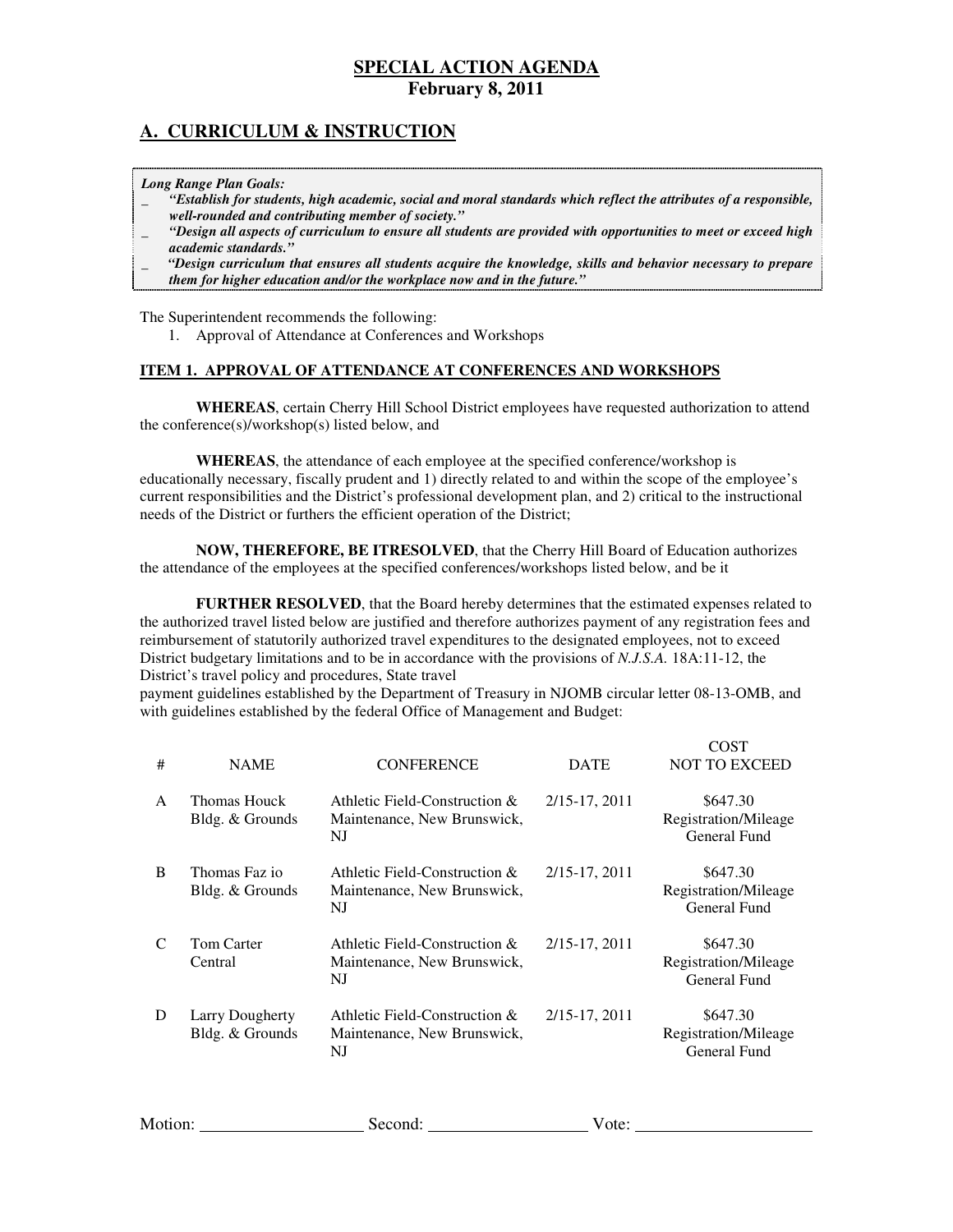# **B. BUSINESS AND FACILITIES**

### *Long Range Plan Goals*

- *"Provide a clean, healthy, safe, and secure physical environment for all students and staff."*
- *all school district facilities."*  ● *"Consistently allocate the funds necessary for systematically maintaining, upgrading, and repairing*

# *The Superintendent recommends the following:*

 *1. Approval of Bill List* 

# **ITEM 1. FINANCIAL REPORTS**

# **APPROVAL OF BILL LIST**

 \$1,431,510.53 be approved as submitted. It is recommended that the Bill List dated, February 8, 2011 in the amount of

Motion: <u>Conserver Communist Second:</u> Second: Vote: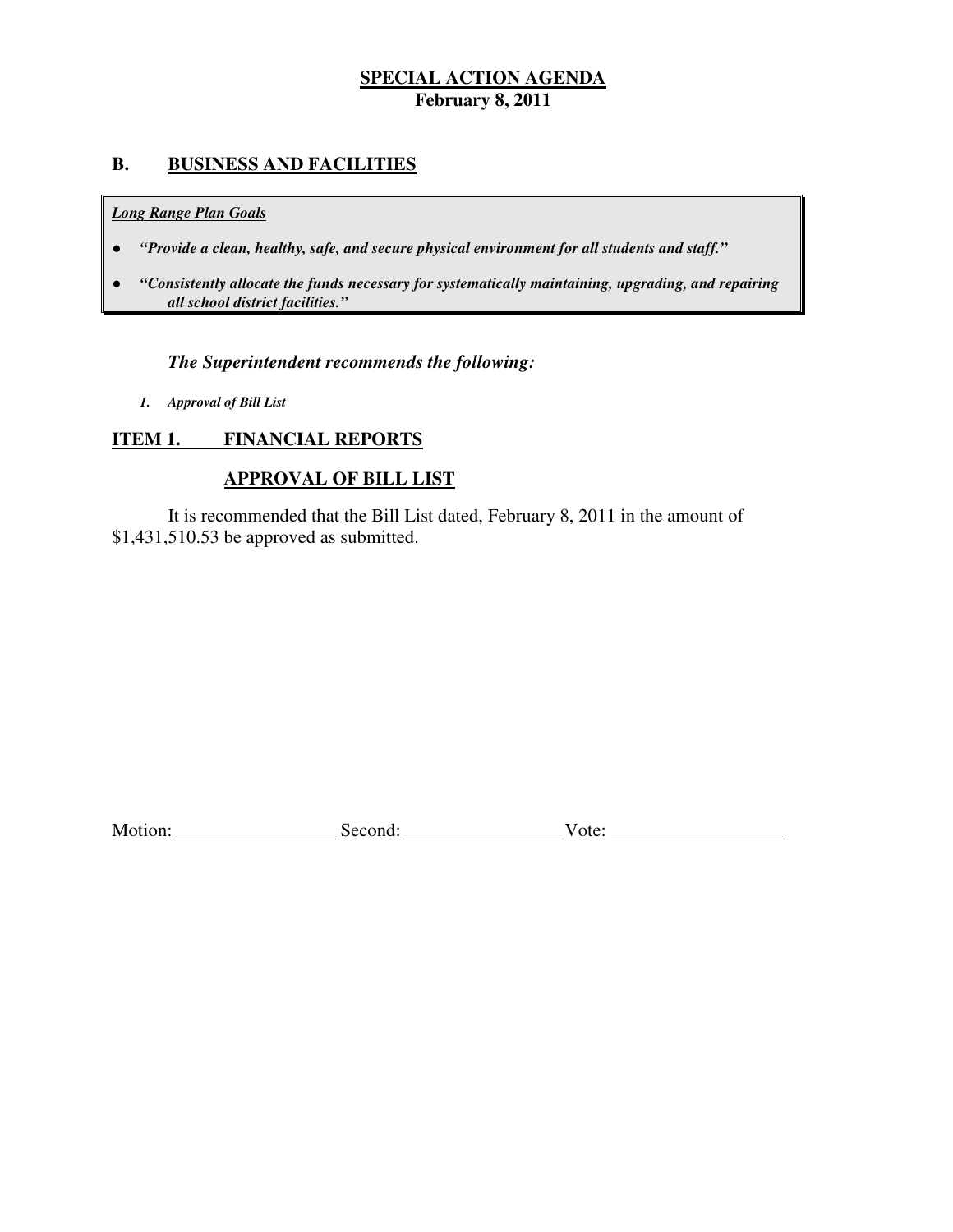# **C. HUMAN RESOURCES/NEGOTIATONS**

 *Long Range Plan Goal:* 

**•** "Optimize Human Resource function to meet changing instructional and  *organizational program requirements."* 

The Superintendent recommends the following:

- $1.$ 1. Appointments—Certificated
- 2. 2. Appointments—Non-Certificated
- 3. Assignment/Salary Change—Non-Certificated

# **ITEM 1. APPOINTMENTS—CERTIFICATED**

## (a) Regular

# **RECOMMENDATION:**

 It is recommended that the person listed be appointed to the position indicated for the 2010-11 school year and in accord with the data presented:

| Name          | Assignment                                                                                                      | <b>Effective Date</b>                   | Salary                                  |
|---------------|-----------------------------------------------------------------------------------------------------------------|-----------------------------------------|-----------------------------------------|
| Gina Pagliaro | Beck-Health & P. E.<br>(Long term substitute for J.<br>Malko-budget #11-130-100-<br>$101-40-0100$               | 2/09/11-3/01/11<br>(contract extended)  | $$52,953$ prorated<br>(Masters-step 7)  |
| Cheryl Tumolo | Harte-Grade 2 (Long term<br>substitute for R. O'Neil on<br>leave of absence-budget #11-<br>120-100-101-09-0100) | 12/15/10-3/17/11<br>(revised for dates) | \$46,887 prorated<br>(Bachelors-step 3) |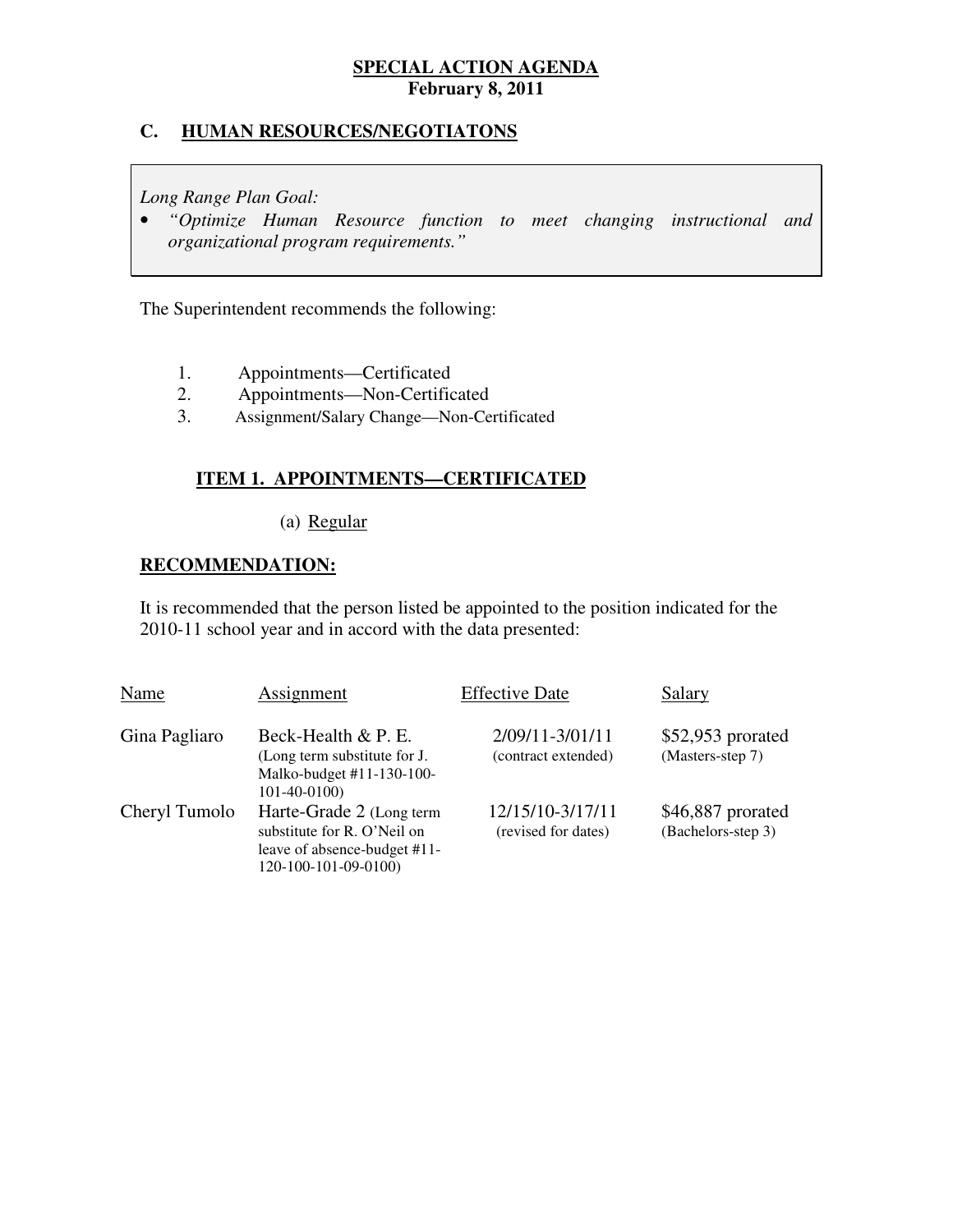### **HUMAN RESOURCES/NEGOTIATONS**

## **ITEM 2. APPOINTMENTS—NON-CERTIFICATED**

(a) Regular

## **RECOMMENDATION:**

 It is recommended that the persons listed be appointed to the positions indicated for the 2010-11 school year in accord with the data presented:

| Name                       | Assignment                                                                                                           | <b>Effective Dates</b>             | Salary/Hourly Rate |
|----------------------------|----------------------------------------------------------------------------------------------------------------------|------------------------------------|--------------------|
| Pah Chao                   | Cooper-EDCC Teacher, SACC<br>(Replacing-K. Levin-32.5 hrs/wk-<br>budget #60-990-320-101-58-0001)                     | 2/02/11-6/17/11                    | \$15.81            |
| Cynthia Boyce              | Malberg-Transportation<br>Supervisor (newly created)<br>position-budget #11-000-270-110-<br>83-0001)                 | On or about<br>$2/14/11 - 6/30/11$ | \$50,000 prorated  |
| Christina<br>Guerrieri     | Harte-Educational Assistant<br>(Reassignment of E. Plumlee-<br>30 hrs/wk-budget #11-190-100-106-<br>$09-0100$        | 2/09/11-6/30/11                    | \$9.07             |
| Allyson<br><b>Browning</b> | <b>Sharp-Educational Assistant</b><br>(Replacing P. Chao-32.5 hrs/wk-<br>budget #budget #11-204-100-106-30-<br>0100) | 2/03/11-6/30/11                    | \$9.07             |

### **ITEM 3. ASSIGNMENT/SALARY CHANGE—NON-CERTIFICATED**

(a) Reassignment

### **RECOMMENDATION:**

 It is recommended that the person listed be reassigned for the 2010-11 school year in accord with the data presented:

| Name           | From                                                                                           | <b>To</b>                                                                                                            | <b>Effective Date</b> | <b>Hourly Rate</b> |
|----------------|------------------------------------------------------------------------------------------------|----------------------------------------------------------------------------------------------------------------------|-----------------------|--------------------|
| Elaine Plumlee | Harte-<br>Educational<br>Assistant<br>(30 hrs/wk-<br>budget #11-190-<br>$100-106-09-$<br>0100) | Harte-Exceptional<br><b>Educational Assistant</b><br>(new position-<br>30 hrs/wk-budget #11-000-<br>217-106-09-0100) | 2/09/11-6/30/11       | \$11.19            |
| Motion         |                                                                                                | Second                                                                                                               | Vote                  |                    |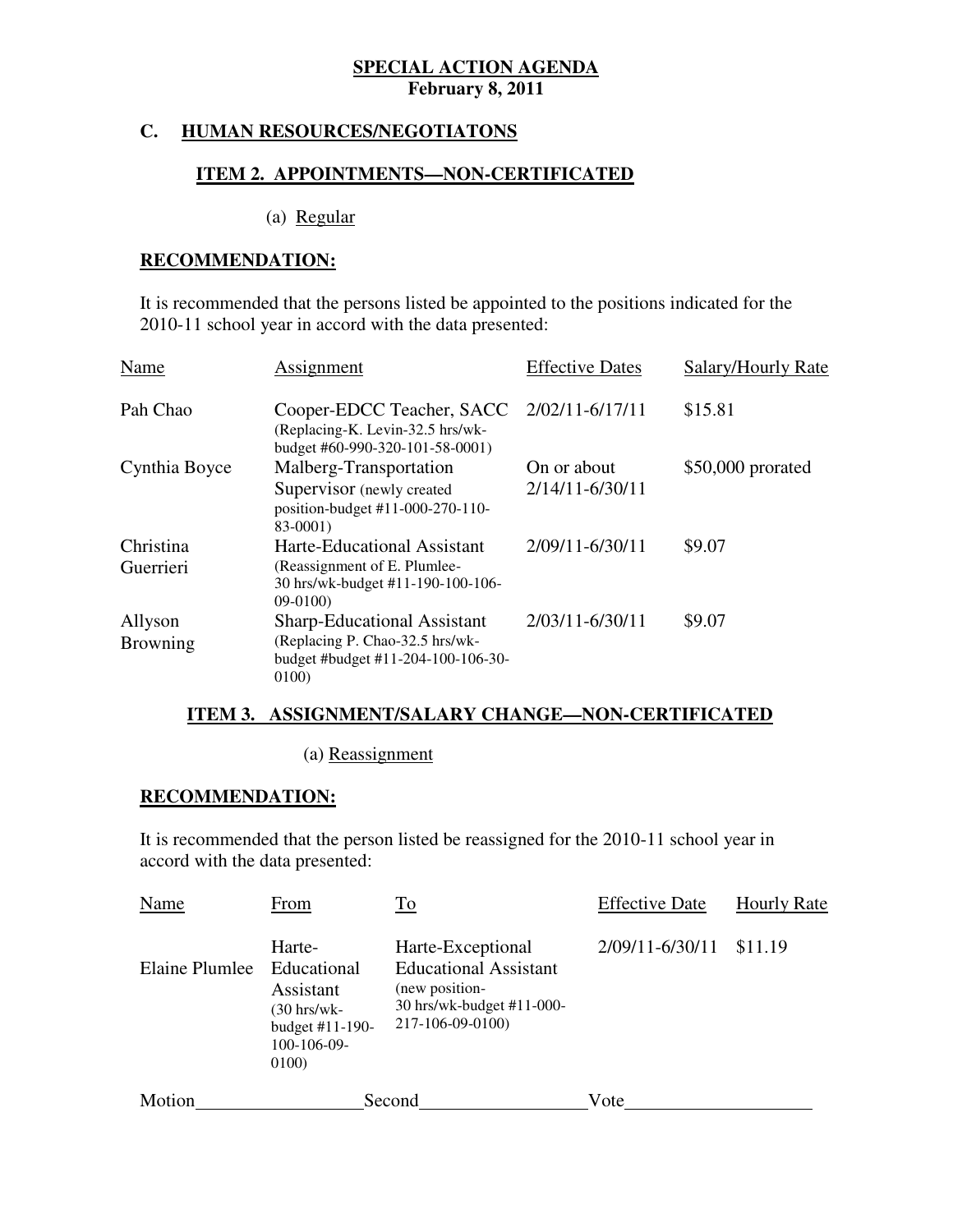## **D. POLICY & LEGISLATION COMMITTEE**

### *Long Range Plan Goals:*

**•** "Board of Education members, administrators, teachers, parents and the community work together to ensure  *all students are provided with academic, social and emotional support necessary to create optimal conditions for high achievement, continued growth and personal development."* 

# **NO ITEMS**

## **E. STRATEGIC PLANNING COMMITTEE**

 **NO ITEMS**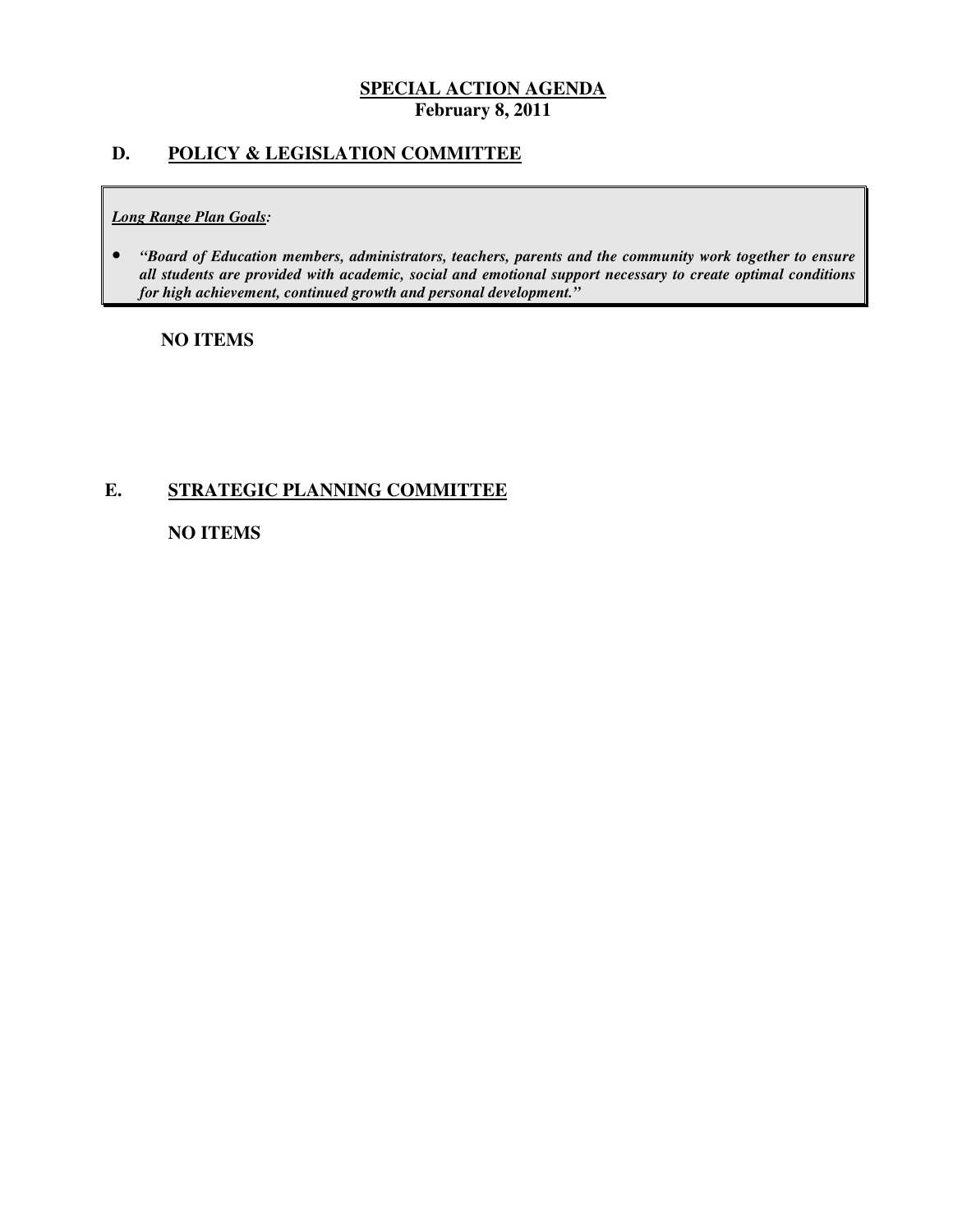# memorandum

# **Date: February 3, 2011**

**To:** Members, Board of Education

**From:** Dr. David Campbell, Superintendent

# **AGENDA**

# **EXECUTIVE SESSION - 6:00 PM SPECIAL ACTION MEETING - 7:00 PM BOARD WORK SESSION—Immediately following Special Action**

**February 8, 2011 Malberg Board Room** 

# **BOARD OF EDUCATION COMMITTEES**

### **Curriculum & Instruction Committee Members (yellow)**  Chairperson: Eric Goodwin Administrative Liaison: Maureen Reusche Committee Members: Colleen Horiates, Sherrie Cohen, Carol Matlack

## **Business & Facilities Committee Members (blue)**

 Chairperson: Steven Robbins Administrative Liaison: James Devereaux Committee Members: Elliott Roth, Wayne Tarken

 **Negotiations, Human Resources & Litigation Committee Members (pink)**  Chairperson: Kathy Judge Administrative Liaison: Nancy Adrian Committee Members: Sherrie Cohen, Colleen Horiates

 **Policy & Legislation Committee Members (green)**  Chairperson: Kathy Judge

 Administrative Liaison: James Riordan Committee Members: Eric Goodwin, Seth Klukoff, Carol Matlack

### **Strategic Planning**

 Chairperson: Elliott Roth Administrative Liaison: James Devereaux Committee Members: Steve Robbins, Seth Klukoff, Wayne Tarken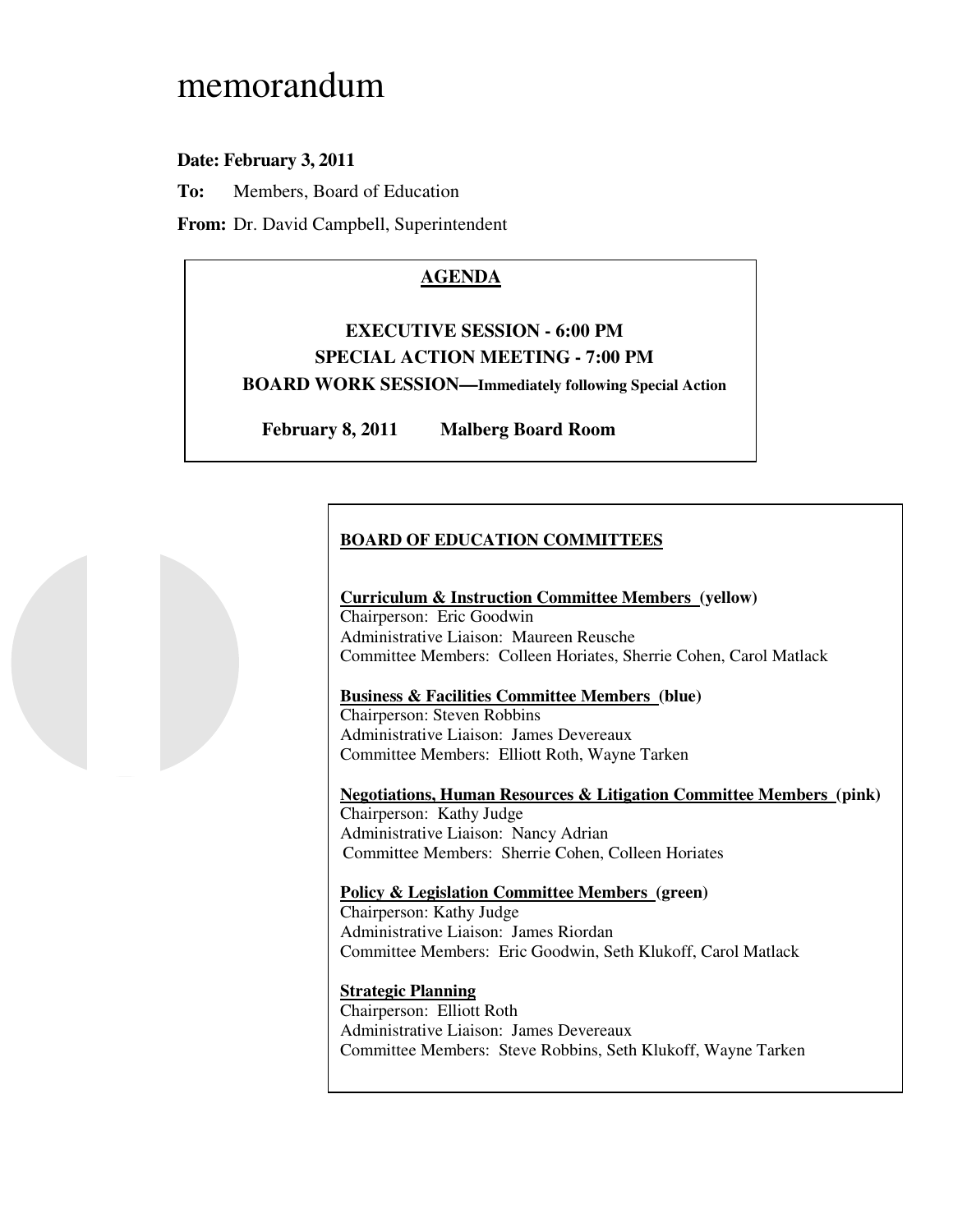# **BOARD WORK SESSION**

# **February 8, 2011**

# **PRESENTATIONS**

Sustainable Cherry Hill

L. Braunstein and B. Molotsky

# **BOARD WORK SESSION**

• First Public Discussion (Agenda Items -up to three minutes per person)

# **NEW BUSINESS**

• Second Public Discussion (up to three minutes per person)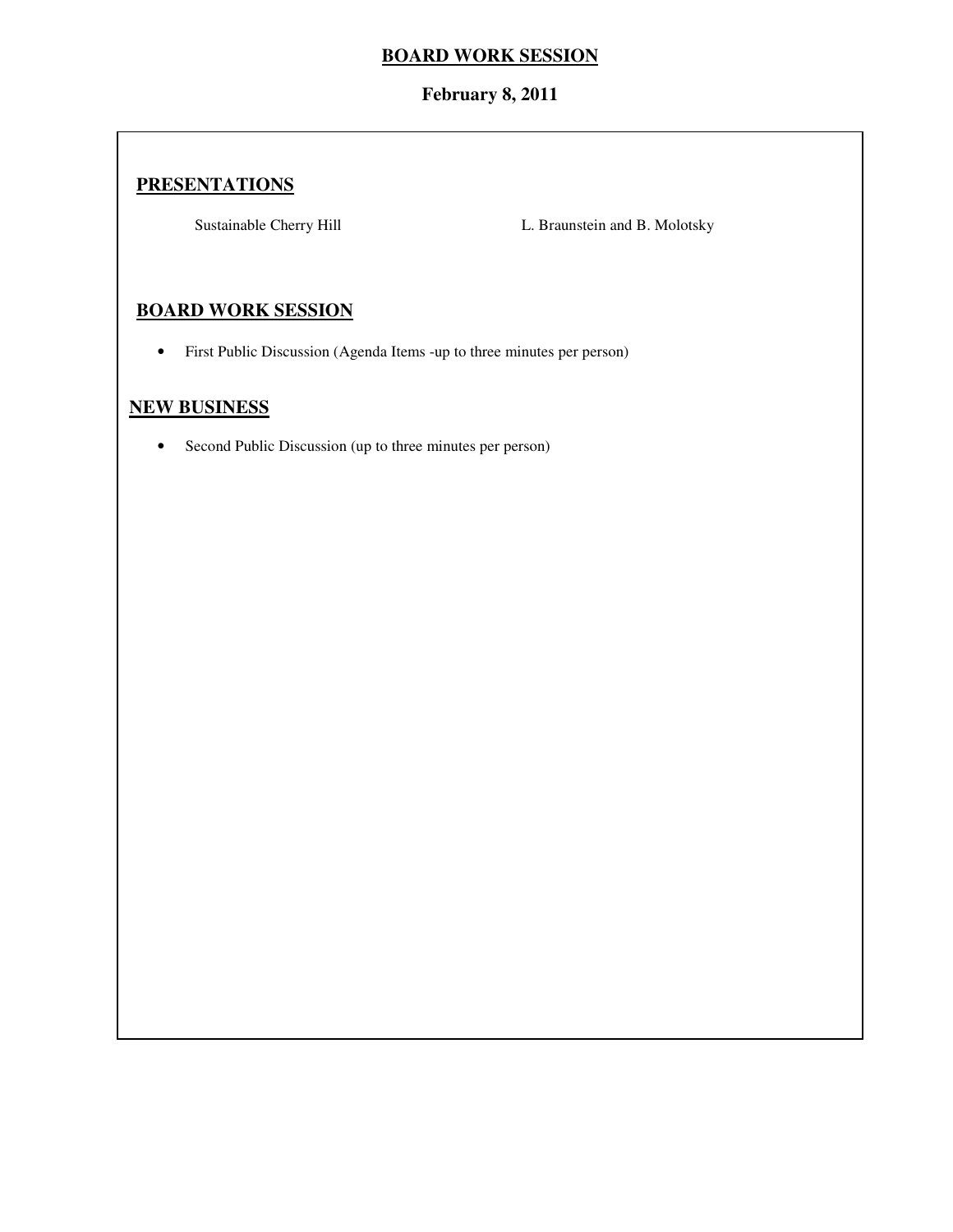# **A. CURRICULUM & INSTRUCTION**

### *Long Range Plan Goals:*

- \_ *"Establish for students, high academic, social and moral standards which reflect the attributes of a responsible, well-rounded and contributing member of society."*
- \_ *"Design all aspects of curriculum to ensure all students are provided with opportunities to meet or exceed high academic standards."*
- \_ *"Design curriculum that ensures all students acquire the knowledge, skills and behavior necessary to prepare them for higher education and/or the workplace now and in the future."*

### The Superintendent recommends the following:

- 1. Approval of Mt. Misery Mileage
- 2. Approval of Attendance at Conferences and Workshops
- 3. Approval of Consultants for Cherry Hill

### **ITEM 1. APPROVAL OF MT. MISERY MILEAGE**

### $\mathbf{1}$  (A)

 Board approval is requested that the following employees from Beck Middle School be approved to receive mileage reimbursement to and from Mt. Misery during the weeks of March 29, April 5, and April 12, 2011. The cost is \$.31 per mile for a round trip of 49.8 miles at a cost of \$15.43 per round trip. The cost is budgeted to 11-190-100-580-66-0002.

| <b>Scott Klear</b>       | Lisa Lebenstein-Lipman  | Jim Southard       |
|--------------------------|-------------------------|--------------------|
| <b>Christopher Corey</b> | Amy Graves              | Barbara Kase-Avner |
| Marissa McKinney         | Ann Allen               | Linda Ascola       |
| Louis Tortu              | Barbara Ross            | Michael Miracola   |
| Clifford Ireland         | Joe Di Carlo            | Rose Casey         |
| Melanie Wyckoff          | Lisa Riess              | Amy Fowles         |
| Gary Haaf                | Kelly Hands McKenzie    | Deborah Nemerosky  |
| Ramona Bregatta          | <b>Marnie Malcarney</b> | Al Morales         |
| Karen Kuliczkowski       | Julie Lane              | Dennis Perry       |
| Beth Kendall             | Michael Sherman         | Michelle Lanko     |
| Val McDonald             | Jeffrey Heller          | Nancy Puche        |
| Danielle DiRenzo         | Carmelo Griffo          |                    |

### **1 (B)**

 Board approval is requested for John Deitelbaum from Carusi Middle School, as Mt. Misery Program Coordinator, be approved to receive mileage reimbursement to and from Mt. Misery during the week of March 29, 2011. The cost is \$.31 per mile for a round trip of 57.86 miles at a cost of \$17.94 per round trip. The cost is budgeted to 11-190-100-580-66-0002.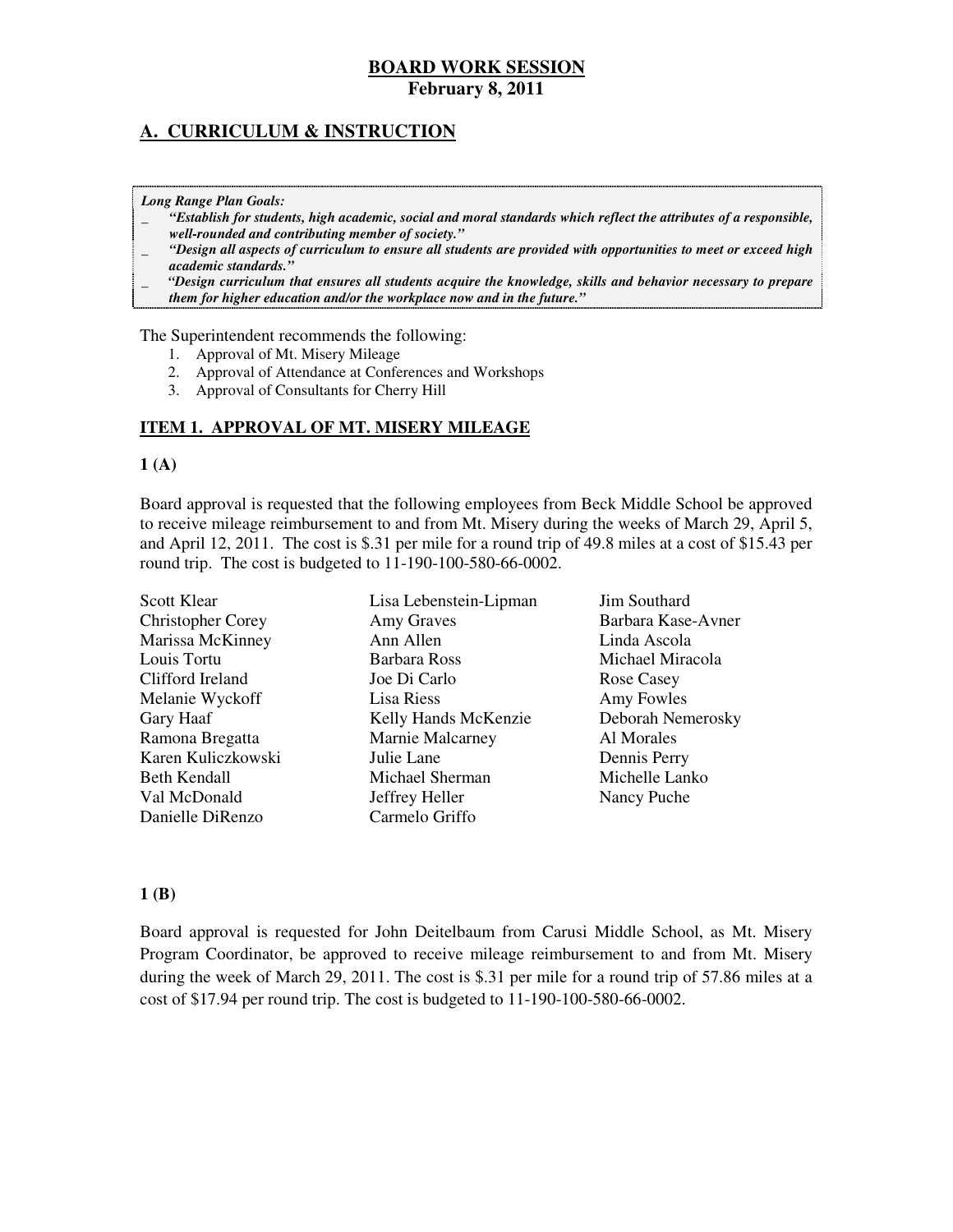# **A. CURRICULUM & INSTRUCTION**

### **ITEM 2. APPROVAL OF ATTENDANCE AT CONFERENCES AND WORKSHOPS**

 **WHEREAS**, certain Cherry Hill School District employees have requested authorization to attend the conference(s)/workshop(s) listed below, and

 **WHEREAS**, the attendance of each employee at the specified conference/workshop is educationally necessary, fiscally prudent and 1) directly related to and within the scope of the employee's current responsibilities and the District's professional development plan, and 2) critical to the instructional needs of the District or furthers the efficient operation of the District;

 **NOW, THEREFORE, BE ITRESOLVED**, that the Cherry Hill Board of Education authorizes the attendance of the employees at the specified conferences/workshops listed below, and be it

 **FURTHER RESOLVED**, that the Board hereby determines that the estimated expenses related to the authorized travel listed below are justified and therefore authorizes payment of any registration fees and reimbursement of statutorily authorized travel expenditures to the designated employees, not to exceed District budgetary limitations and to be in accordance with the provisions of *N.J.S.A.* 18A:11-12, the District's travel policy and procedures, State travel payment guidelines established by the Department of Treasury in NJOMB circular letter 08-13 OMB, and with guidelines established by the federal Office of Management and Budget:

COST

| #           | <b>NAME</b>                                        | <b>CONFERENCE</b>                                                                                        | <b>DATE</b>                                               | UUJ 1<br><b>NOT TO EXCEED</b>                    |
|-------------|----------------------------------------------------|----------------------------------------------------------------------------------------------------------|-----------------------------------------------------------|--------------------------------------------------|
| A           | Linda Pezzella<br>Woodcrest                        | Developing Citizens of<br>Character, Lawrenceville, NJ                                                   | 3/15/11                                                   | \$115.40<br>Registration/Mileage<br>General Fund |
| B           | Debra Shumaker<br>Resurrection<br>Catholic         | Differentiated Assessment &<br>Grading, Cherry Hill, NJ                                                  | 3/16-17, 2011                                             | \$329.00<br>Registration<br>Title IIA            |
| C           | Andrea Walsh<br>Resurrection<br>Catholic           | Differentiated Assessment &<br>Grading, Cherry Hill, NJ                                                  | 3/16-17, 2011                                             | \$329.00<br>Registration<br>Title IIA            |
| D           | Elizabeth<br>Rebbecchi<br>Resurrection<br>Catholic | Differentiated Assessment &<br>Grading, Cherry Hill, NJ                                                  | 3/16-17, 2011                                             | \$329.00<br>Registration<br>Title IIA            |
| E           | Maureen Reusche<br>Malberg (NJ ASCD<br>Member)     | NJ ASCD 2011 Annual State<br>Conference, E. Windsor, NJ<br>(NJ ASCD cancelled 1/12/11 due<br>to weather) | 3/3/11<br>(Previously<br><b>BOE</b> approved<br>11/23/10) | \$174.60<br>Registration/Travel<br>General Fund  |
| $\mathbf F$ | Michelle Smith<br>Malberg (NJ ASCD)<br>Non-Member) | NJ ASCD 2011 Annual State<br>Conference, E. Windsor, NJ<br>(NJ ASCD cancelled 1/12/11 due<br>to weather) | 3/3/11<br>(Previously<br><b>BOE</b> approved<br>11/23/10) | \$224.60<br>Registration/Travel<br>General Fund  |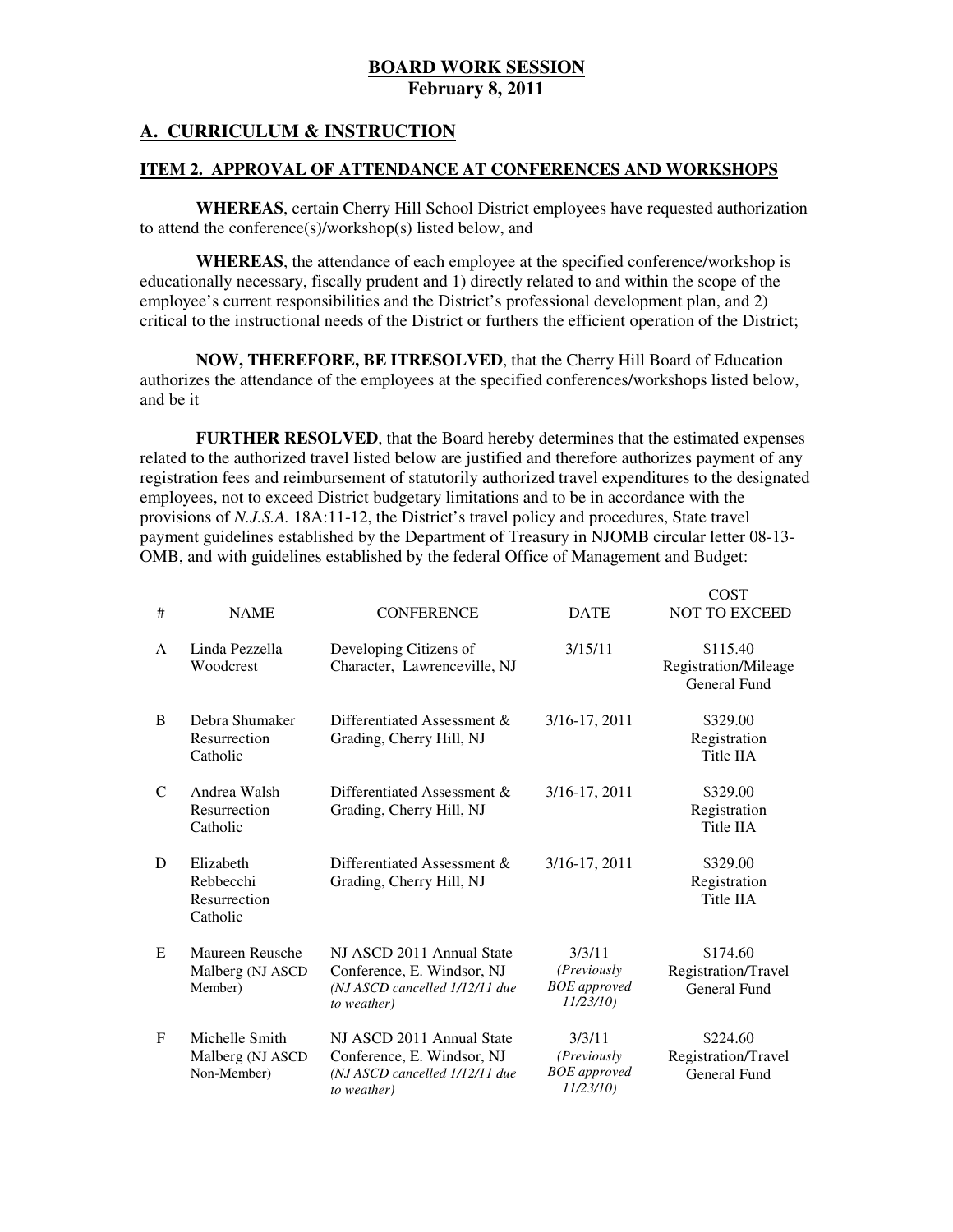## **A. CURRICULUM & INSTRUCTION**

### **ITEM 2. APPROVAL OF ATTENDANCE AT CONFERENCES AND WORKSHOPScontinued**

| # | <b>NAME</b>                | <b>CONFERENCE</b>                                                                                                               | <b>DATE</b>                                                       | COST<br><b>NOT TO EXCEED</b>                    |
|---|----------------------------|---------------------------------------------------------------------------------------------------------------------------------|-------------------------------------------------------------------|-------------------------------------------------|
|   |                            |                                                                                                                                 |                                                                   |                                                 |
| G | Susan Fortin<br>Woodcrest  | Developing Citizens of<br>Character, Lawrenceville, NJ                                                                          | 3/15/11                                                           | \$75.00<br>Registration<br>General Fund         |
| H | Maureen Reusche<br>Malberg | The Newly Adopted Common<br>Core Standards in Language<br>Arts & Math, Monroe Twp.,<br>NJ (Cancelled 2/01/11 due to<br>weather) | 4/15/11<br>(Previously<br><b>BOE</b> approved<br>12/21/10         | \$112.76<br>Registration/Travel<br>General fund |
| T | Michelle Smith<br>Malberg  | The Newly Adopted Common<br>Core Standards in Language<br>Arts & Math, Monroe Twp.,<br>NJ (Cancelled 2/01/11 due to<br>weather) | 4/15/11<br>( <i>Previously</i><br><b>BOE</b> approved<br>12/21/10 | \$112.76<br>Registration/Travel<br>General fund |

### **ITEM 3. APPROVAL OF CONSULTANTS FOR CHERRY HILL**

 WHEREAS, the Cherry Hill Board of Education (the "Board") has determined that it is in the best interest of the School District to retain the services of professional consultants to provide consultative services for Progress Monitoring and Goal Setting; and

 WHEREAS the Office of Curriculum, Instruction and Student Services has compiled specifications used to qualify providers to provide such consultant services, and the District has solicited quotations for the provision of such services through a fair and open process, including public advertising therefore; and

 WHEREAS, the quotations have been received and reviewed by Cherry Hill Public Schools Administration; and

 WHEREAS, only one quote was received for provision of services, and it is the recommendation of the Assistant Superintendent for Curriculum and Instruction that the quote be accepted, as the consultant is well qualified to provide the services and the rate and cost of the proposal is deemed reasonable in light of estimates of the scope and nature of services required; and

 WHEREAS, each of the proposed contracts is below the bid threshold established by the Public School Contracts Law;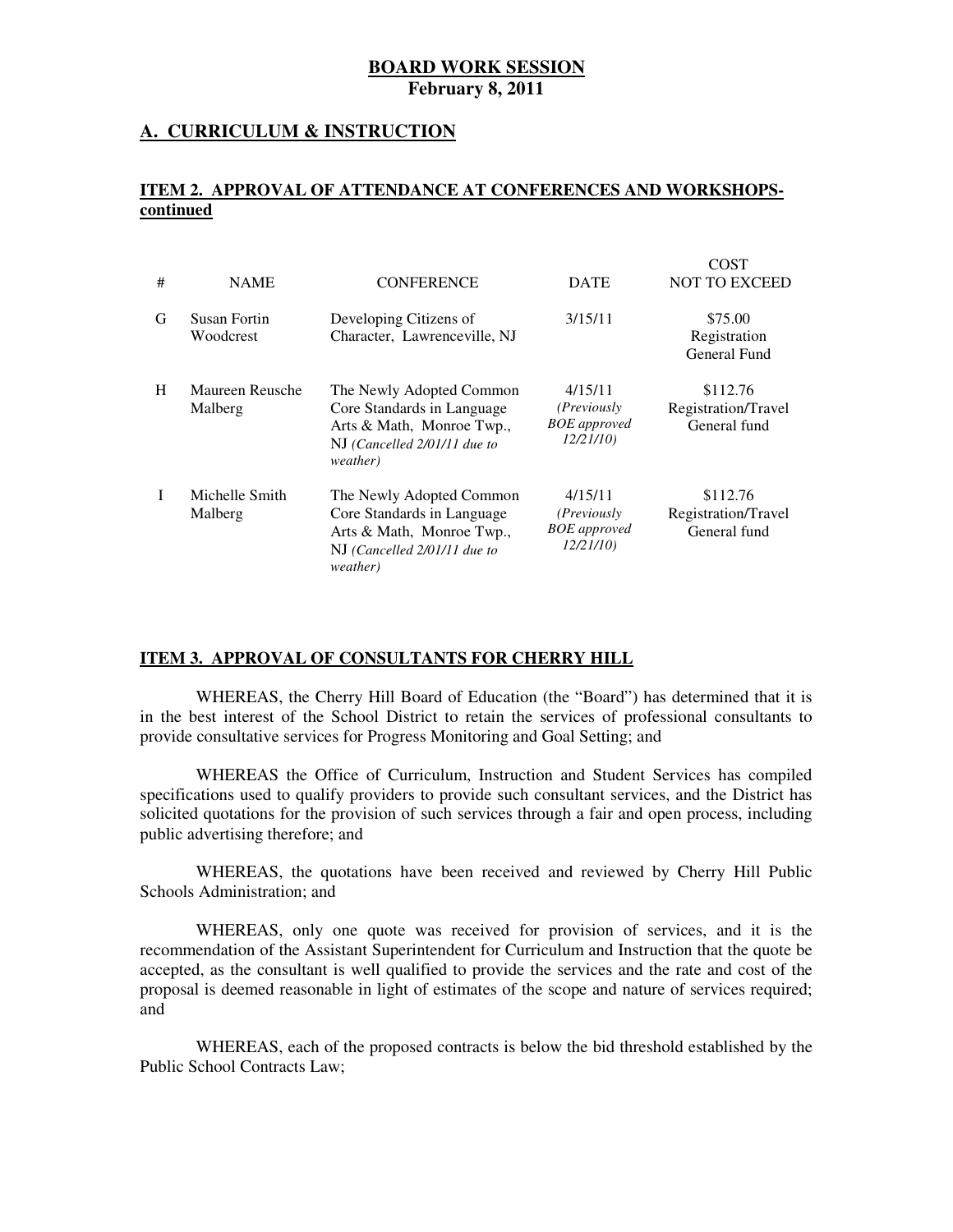### **A. CURRICULUM & INSTRUCTION**

### **ITEM 3. APPROVAL OF CONSULTANTS FOR CHERRY HILL-continued**

 NOW, THEREFORE, BE IT RESOLVED by the Cherry Hill Board of Education, upon the recommendation of the Superintendent of Schools and the Assistant Superintendent for Curriculum and Instruction, that the Board hereby approves the award of the following contract for the 2010-2011 school year, in accordance with the terms of the Board's specifications and the submitted proposals, subject to approval of the final form of contract by the Board Solicitor; and be it

 FURTHER RESOLVED, that Board President and Secretary are authorized to sign an appropriate form of contract on behalf of the Board with the following named providers upon presentation of same by the Board Solicitor:

Professional Development Consultant – Progress Monitoring & Goal Setting

 Barbara Monley Not to exceed \$6,000.00 PO# 11-05761

 Caroline D'Ippolito Not to exceed \$6,000.00 PO# 11-05760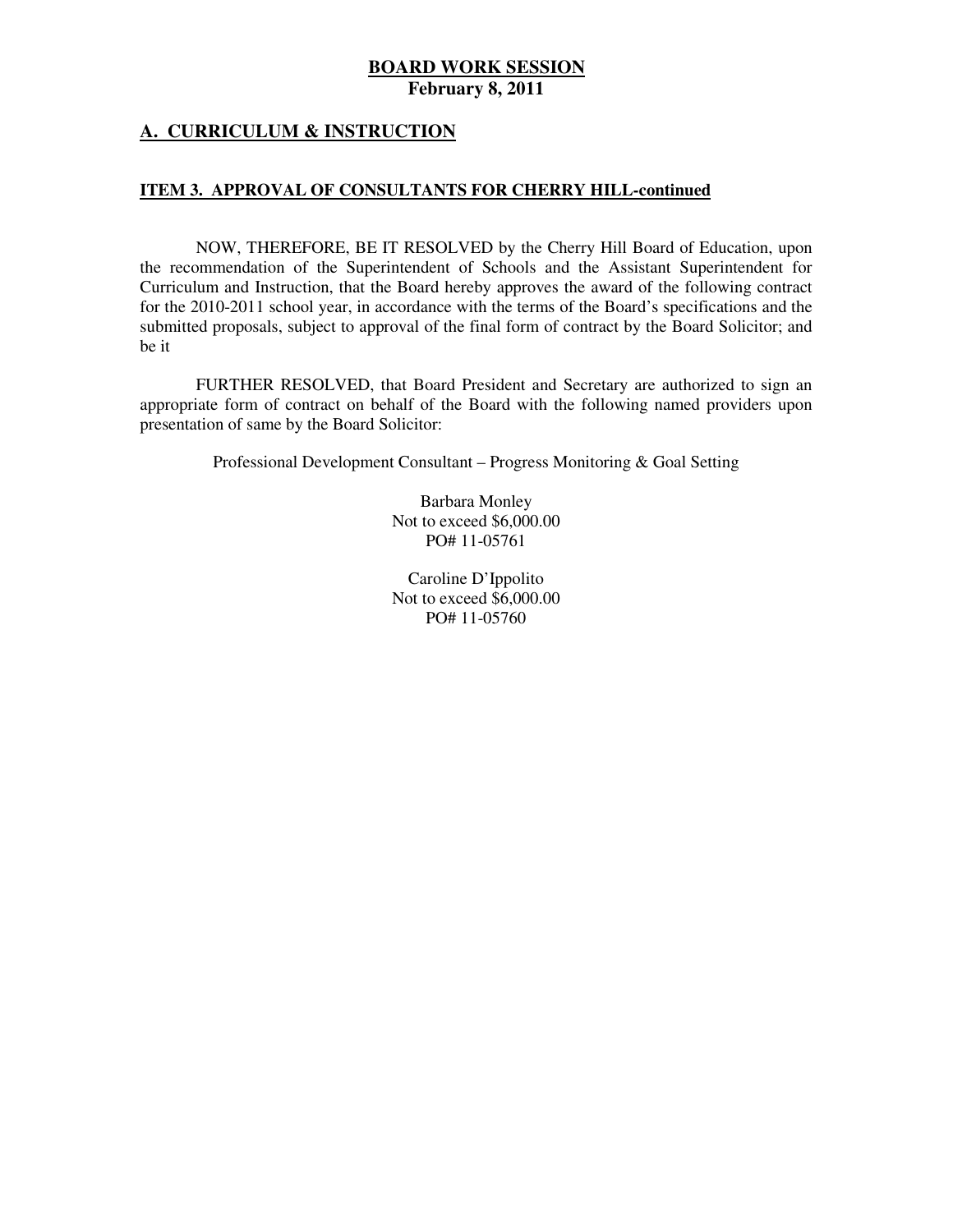### **B. BUSINESS AND FACILITIES**

- 1. Financial Reports
- 2. Resolutions
- 3. Resolution for the Award of Bids
- 4. Resolution for the Award of Transportation
- 5. Acceptance of Donations
- 6. Acceptance Of Education Jobs Grant

# *The Superintendent recommends the following:*

### **ITEM 1. FINANCIAL REPORTS**

- a) BOARD SECRETARY'S CERTIFICATION AND TREASURER'S REPORT FOR DECEMBER 2010
- $b)$ SACC FINANCIAL REPORT FOR DECEMBER 2010
- $\mathbf{c})$ LINE ITEM TRANSFER REPORTS FOR THE MONTH OF DECEMBER 2010
- $\mathbf{d}$ FOOD SERVICE OPERATING STATEMENT FOR DECEMBER 2010
- e) DISBURSEMENT OF FUNDS
- f) APPROVAL OF BILL LIST

### **ITEM 2. RESOLUTIONS**

- a) RESOLUTION AUTHORIZING CONTRACTS WITH APPROVED STATE CONTRACT VENDORS
- b) SPRING PLAY EXPENSE HIGH SCHOOL EAST
- c) SPRING PLAY EXPENSE HIGH SCHOOL WEST
- d) DRAWING OF NAMES ELECTION BALLOT POSITION

### **ITEM 3. RESOLUTION FOR THE AWARD OF BIDS**

- a) #LANDS-121410 LANDSCAPING DISTRICT WIDE (12-16-10)
- b) #SMSAT-021511 ATHLETIC TRANSPORTATION SPRING SPORTS MIDDLE SCHOOLS (2-15-11)
- c) #DHWSR-020811 DOMESTIC HOT WATER SYSTEM REPLACEMENT AT HIGH SCHOOL EAST (2-8-11)
- d) #BMSCR-021511 ROOFTOP HVAC EQUIPMENT REPLACEMENT PHASE II CHILLER REPLACEMENT AND RELATED WORK – BECK MIDDLE SCHOOL  $(2-15-11)$

### **ITEM 4. RESOLUTION FOR THE AWARD OF TRANSPORTATION**

- a) ROUTE #DUR-X2-MA DURAND ACADEMY ADDITIONAL AIDE
- b) ROUTE #DUR-2A DURAND ACADEMY ADDITIONAL AIDE

### **ITEM 5. INCCEPTANCE OF DONATIONS**

### **ITEM 6. INCOLATION ACCEPTANCE OF EDUCATION JOBS GRANT**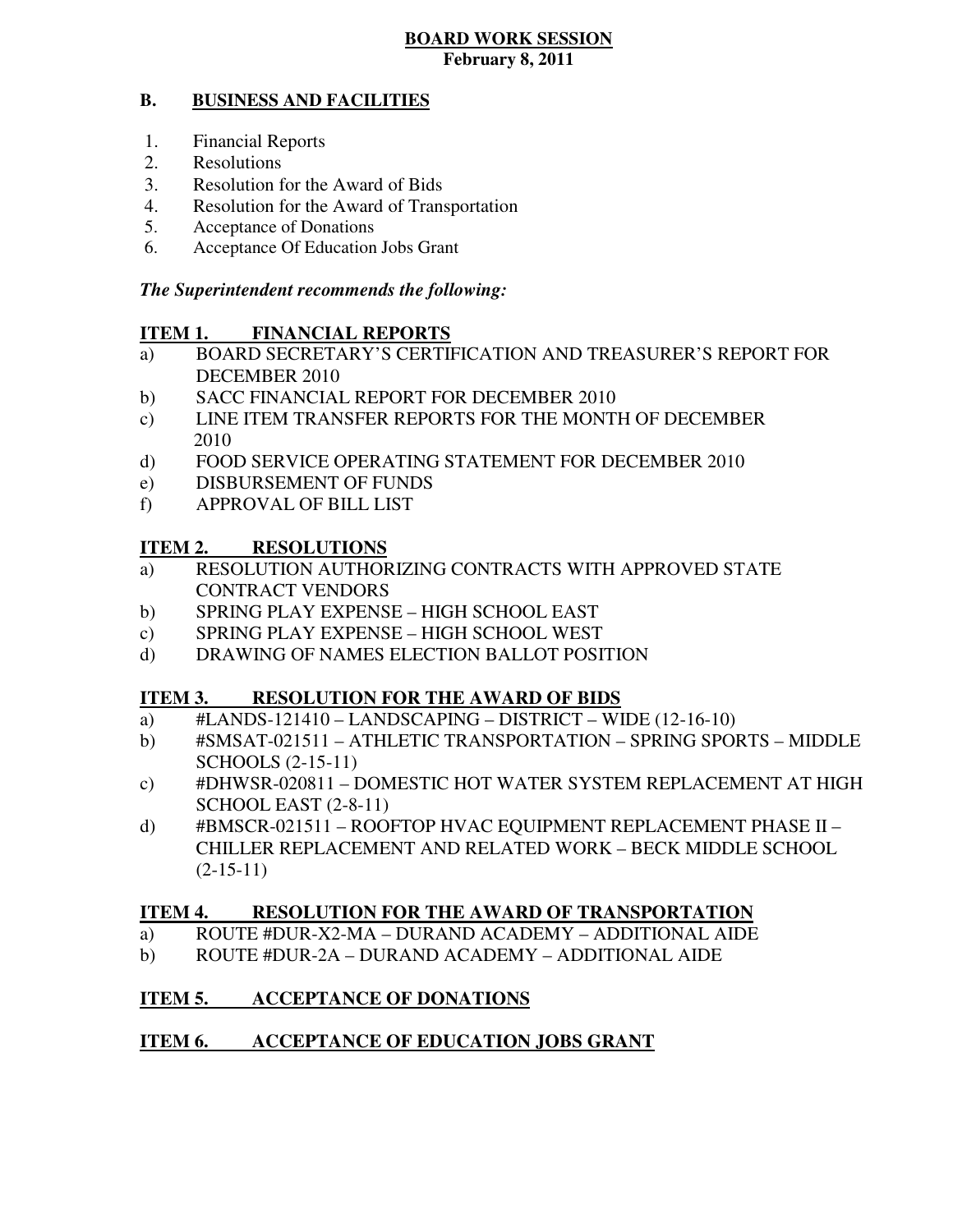### **B. B. BUSINESS AND FACILITIES**

Long Range Plan Goals

- *"Provide a clean, healthy, safe, and secure physical environment for all students and staff."*
- *"Consistently allocate the funds necessary for systematically maintaining, upgrading, and repairing all school district facilities."*

 *The Superintendent recommends the following:* 

### **ITEM 1. FINANCIAL REPORTS**

# a) BOARD SECRETARY'S CERTIFICATION AND TREASURER'S REPORT FOR DECEMBER

 Pursuant to N.J.A.C. 6A:23A-16.10 (c) 3, I certify that as of December 31, 2010 no budgetary line item account has obligations and payments (contractual orders) which in total exceed the amount appropriated by the Cherry Hill Board of Education pursuant to N.J.S.A. 18A:22-8.1 and N.J.S.A. 18A:22-8.2 and no budgetary line item account has been over-expended in violation of N.J.A.C. 6:23-2.12 (a) 1.

 Pursuant to N.J.A.C. 6A:23A-16.10 (c) 4, the Cherry Hill Board of Education certifies that as of December 30, 2010 and after review of the Secretary's Monthly Financial Report and the Treasurer's Monthly Financial Report and upon consultation with the appropriate district officials, to the best of the Boards' knowledge, no major account or fund has been over-expended in violation of N.J.A.C. 6A:23A-16.10 (a) 1 and that sufficient funds are available to meet the district's financial obligations for the remainder of the fiscal year.

### $b)$ SACC FINANCIAL REPORT FOR DECEMBER 2010

 It is recommended that the Financial Report for the Cherry Hill School Age Child Care Program for the month of December 2010 be accepted as submitted.

### $c)$ LINE ITEM TRANSFER REPORTS FOR THE MONTH OF DECEMBER 2010

 It is recommended that the 2010/2011 Budget be revised by the transfer of funds between line items as listed on the monthly transfer report. (Systems 3000 transfer report).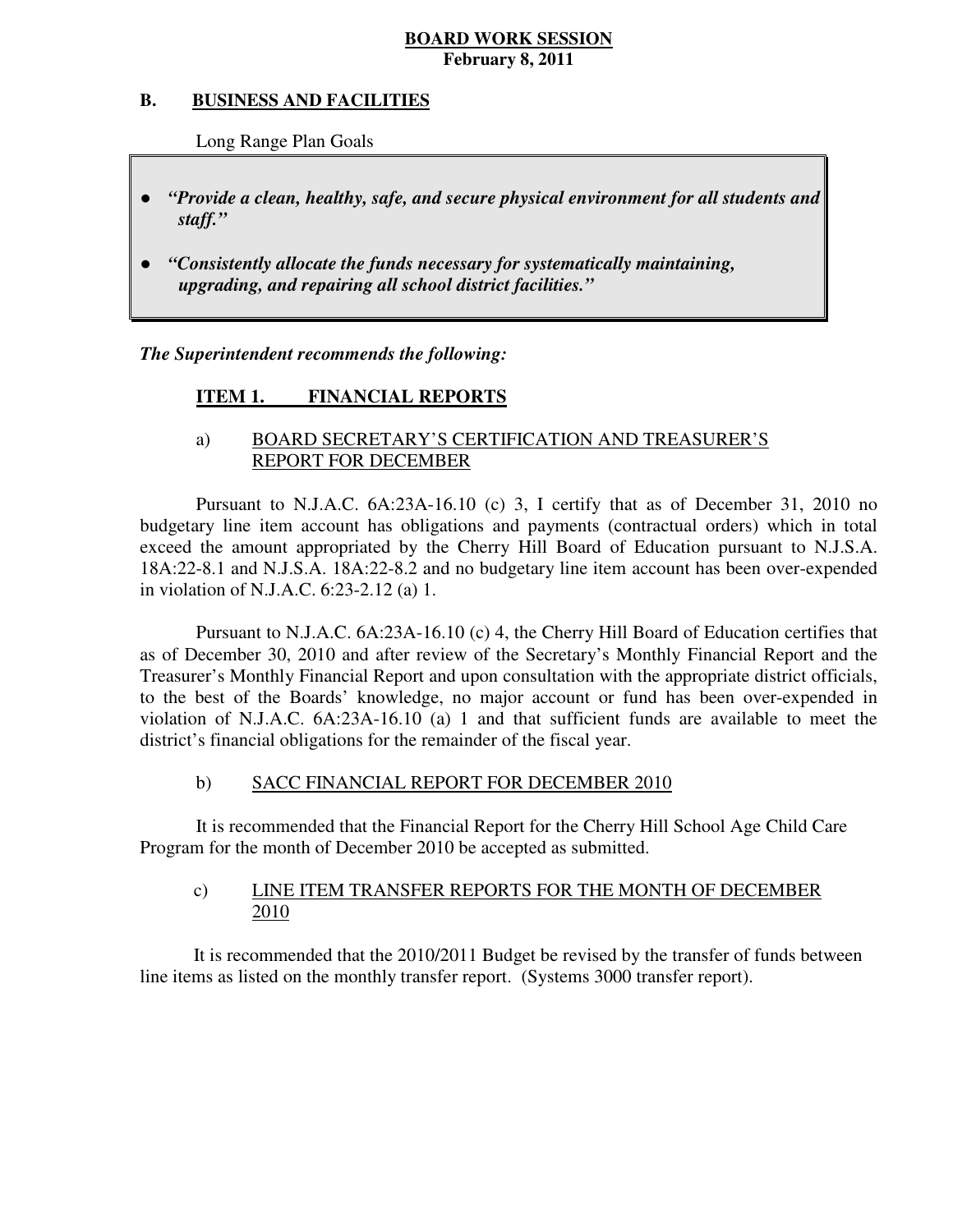### **B. BUSINESS AND FACILITIES**

### **ITEM 1. FINANCIAL REPORTS**

### $\mathbf{d}$ FOOD SERVICE OPERATING STATEMENT FOR DECEMBER 2010

 It is recommended that the Operating Statement for Cherry Hill Food Services for the month ending December, 2010 be accepted as submitted.

# e) DISBURSEMENT OF FUNDS

| AMOUNT | <b>REPORT DATED</b> |
|--------|---------------------|
| \$     |                     |
| J      |                     |
| Φ      |                     |
|        |                     |
|        |                     |

# f) APPROVAL OF BILL LIST

 as submitted. It is recommended that the Bill List dated , in the amount of be approved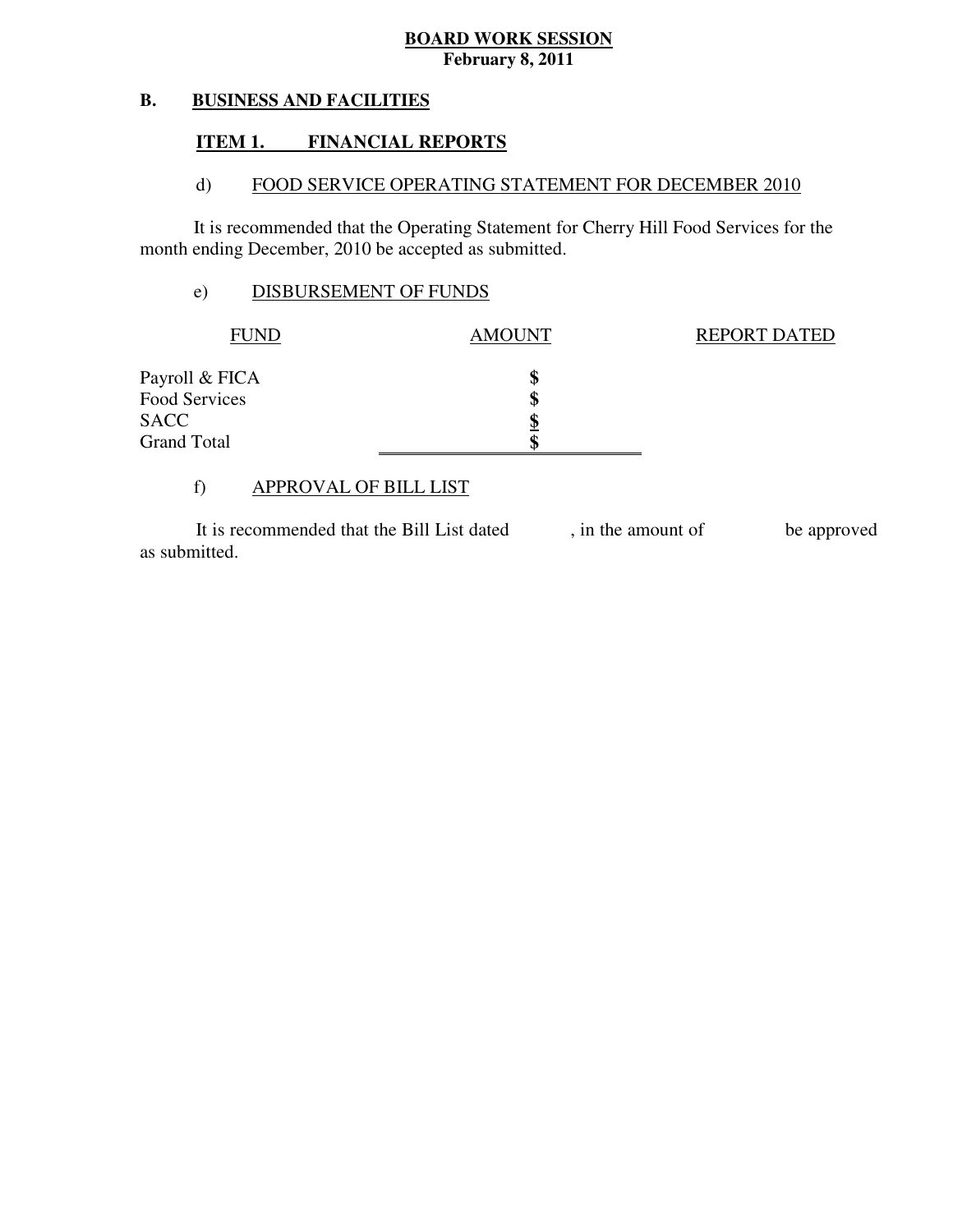### **B. BUSINESS AND FACILITIES**

### **ITEM 2. RESOLUTIONS**

## a) RESOLUTION AUTHORIZING CONTRACTS WITH APPROVED STATE CONTRACT VENDORS

 WHEREAS, the Cherry Hill Board of Education, pursuant to N.J.S.A. 18A:18A-10a and N.J.A.C. 5:34-7.29(c), may by resolution and without advertising for bids, purchase any goods or services under the State of New Jersey Cooperative Purchasing Program for any State Contracts entered into on behalf of the State by the Division of Purchase and Property in the Department of the Treasury; and

 WHEREAS, the Cherry Hill Board of Education has the need on a timely basis to purchase goods and services utilizing State Contracts; and

 WHEREAS, the Cherry Hill Board of Education may enter into contracts with the referenced State Contract Vendors through this resolution and properly executed contracts, which shall be subject to all the conditions applicable to the current State Contracts.

 NOW, THEREFORE, BE IT RESOLVED, the Cherry Hill Board of Education authorizes the Purchasing Agent to purchase certain goods or services from those approved New Jersey State Contract Vendors as listed below for the 2010/2011 school year pursuant to all conditions of the individual State Contracts; and

 the availability of sufficient funds prior to the expenditure of funds for such goods or services; and BE IT FURTHER RESOLVED, that James J. Devereaux, Board Secretary shall certify to

 Cherry Hill Board of Education and the referenced State Contract Vendors not to exceed the amounts stated shall be as follows: BE IT FURTHER RESOLVED, that the expiration date of the contracts between the

| Contract<br>Number | Vendor         | Commodity/Service             | New Jersey State<br>Contract<br><b>Expiration Date</b> | Amount Not to<br>Exceed |
|--------------------|----------------|-------------------------------|--------------------------------------------------------|-------------------------|
| A72605             | W. W. Grainger | MRO Supplies and<br>Equipment | $2 - 28 - 11$                                          | \$12,000                |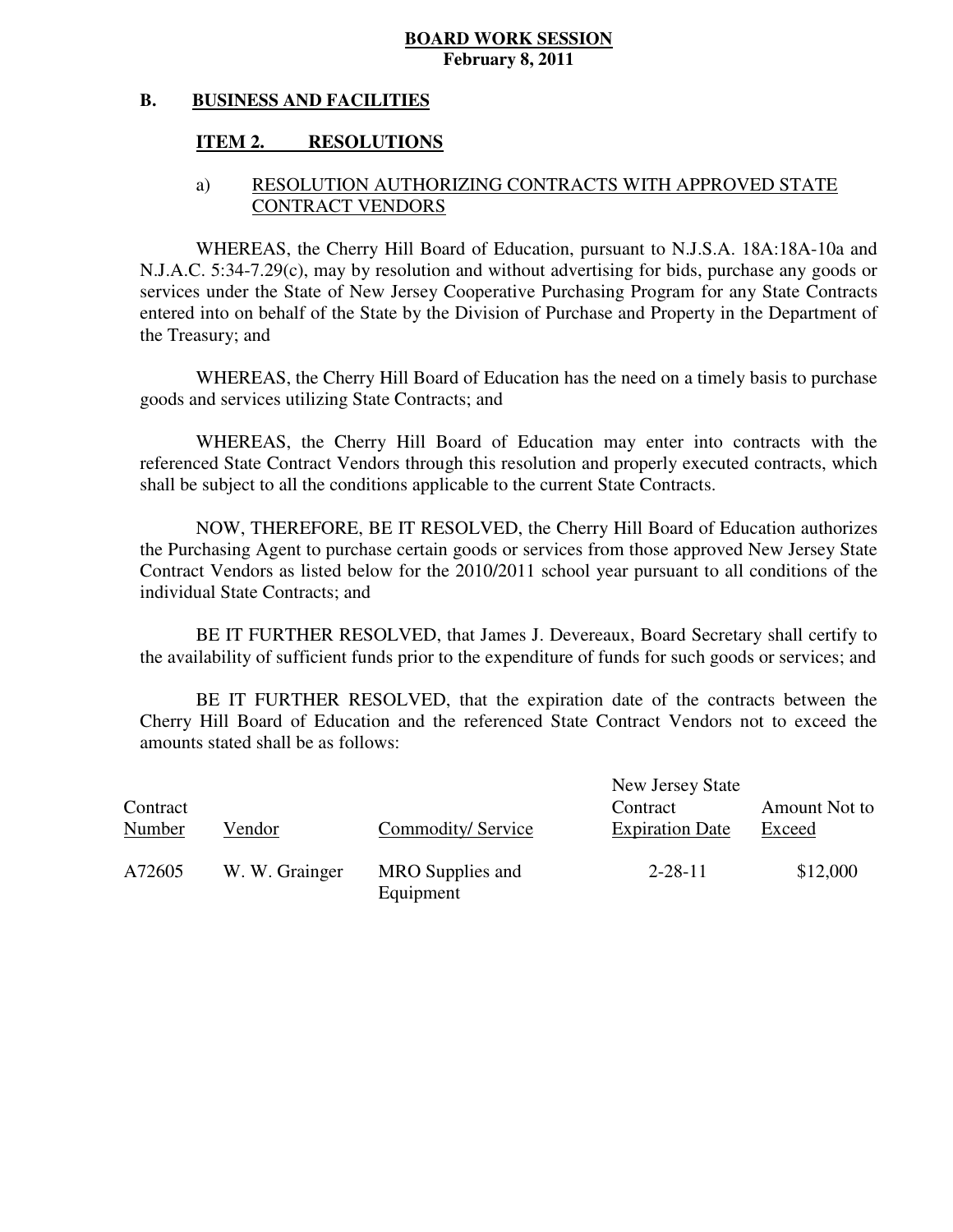### **B. BUSINESS AND FACILITIES**

### **ITEM 2. RESOLUTIONS**

### b) SPRING PLAY EXPENSE – HIGH SCHOOL EAST

 In anticipation of revenue in the amount of \$38,320.00, it is recommended that High School East be given permission to procure the following items for the Spring Play "PIPPIN" without exceeding the stated amounts.

| Royalties               | \$5,020.00  |
|-------------------------|-------------|
| Costumes                | 5,000.00    |
| Lighting                | 2,500.00    |
| Printing                | 600.00      |
| Sound Equipment         | 3,000.00    |
| <b>Set Construction</b> | 4,000.00    |
| Miscellaneous           | 6,500.00    |
|                         | \$26,620.00 |

Anticipated Profit \$11,700.00

# c) SPRING PLAY EXPENSE – HIGH SCHOOL WEST

 In anticipation of revenue in the amount of \$38,000.00, it is recommended that High School West be given permission to procure the following items for the Spring Play "HAIRSPRAY" without exceeding the stated amounts.

| Royalties               | \$7,000.00  |
|-------------------------|-------------|
| Costumes                | 10,000.00   |
| Lighting                | 5,000.00    |
| Printing                | 1,000.00    |
| Sound Equipment         | 5,000.00    |
| <b>Set Construction</b> | 7,000.00    |
| Miscellaneous           | 3,000.00    |
|                         | \$38,000.00 |

Anticipated Profit -0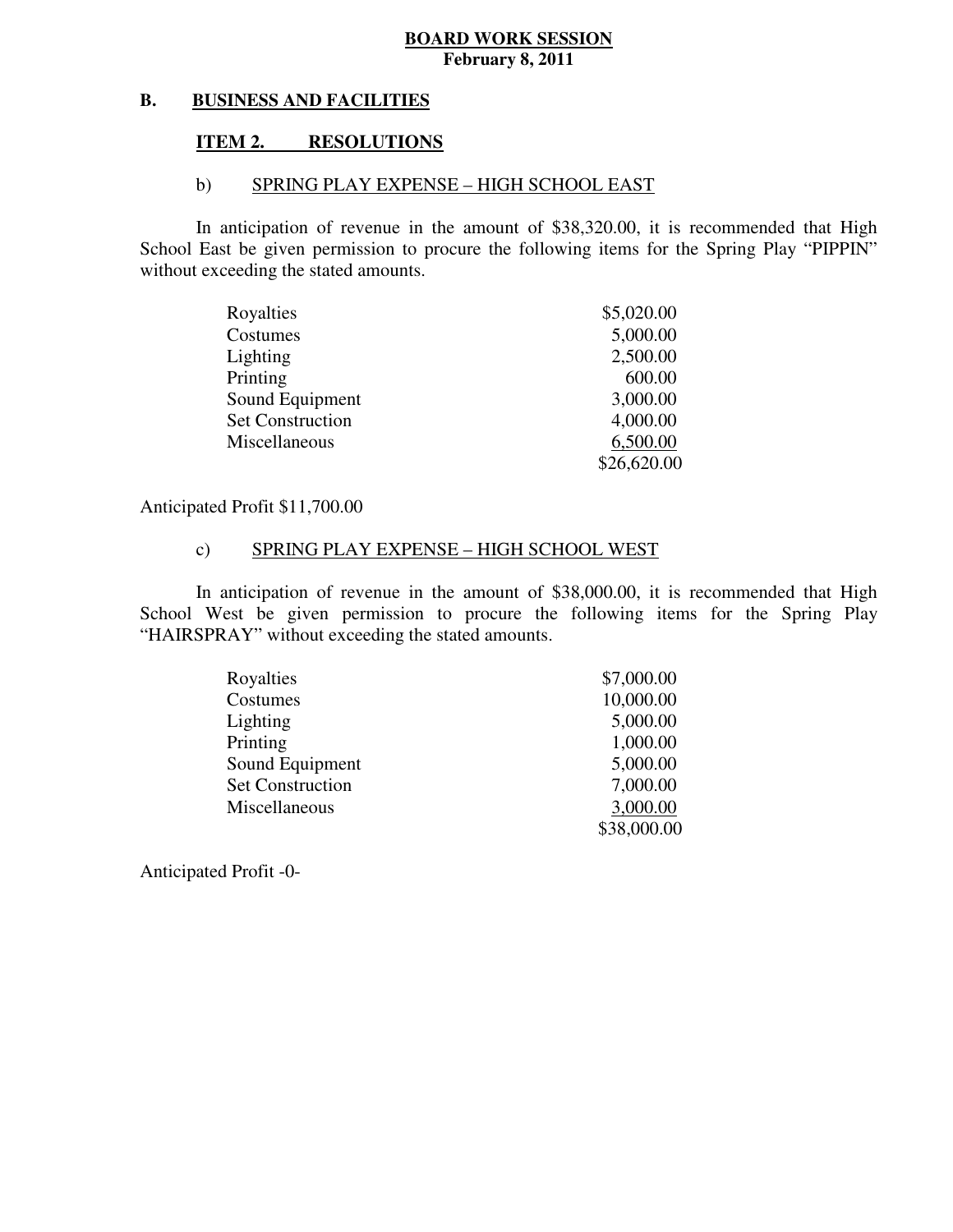### **B. BUSINESS AND FACILITIES**

### **ITEM 2. RESOLUTIONS**

## d) DRAWING OF NAMES ELECTION BALLOT POSITION

 WHEREAS, the Cherry Hill Board of Education is required by statute to approve the date and time of the drawing of names on the 2011 Board of Education election ballot; and

 WHEREAS, Title 18A:14-13 requires that said drawing of names take place seven working days following the last day for filing petitions for the annual school election; and

WHEREAS, the last day to file petitions is Tuesday, March 8, 2011 at 4:00 P.M.

 NOW, THEREFORE, BE IT RESOLVED, by the Cherry Hill Board of Education that the drawing for position of candidates on the 2011 School Election Ballot take place on Thursday, March 17, 2011 at 4:00 P.M. in the Board Room at the Malberg Administration Building, Ranoldo Terrace, Cherry Hill, New Jersey.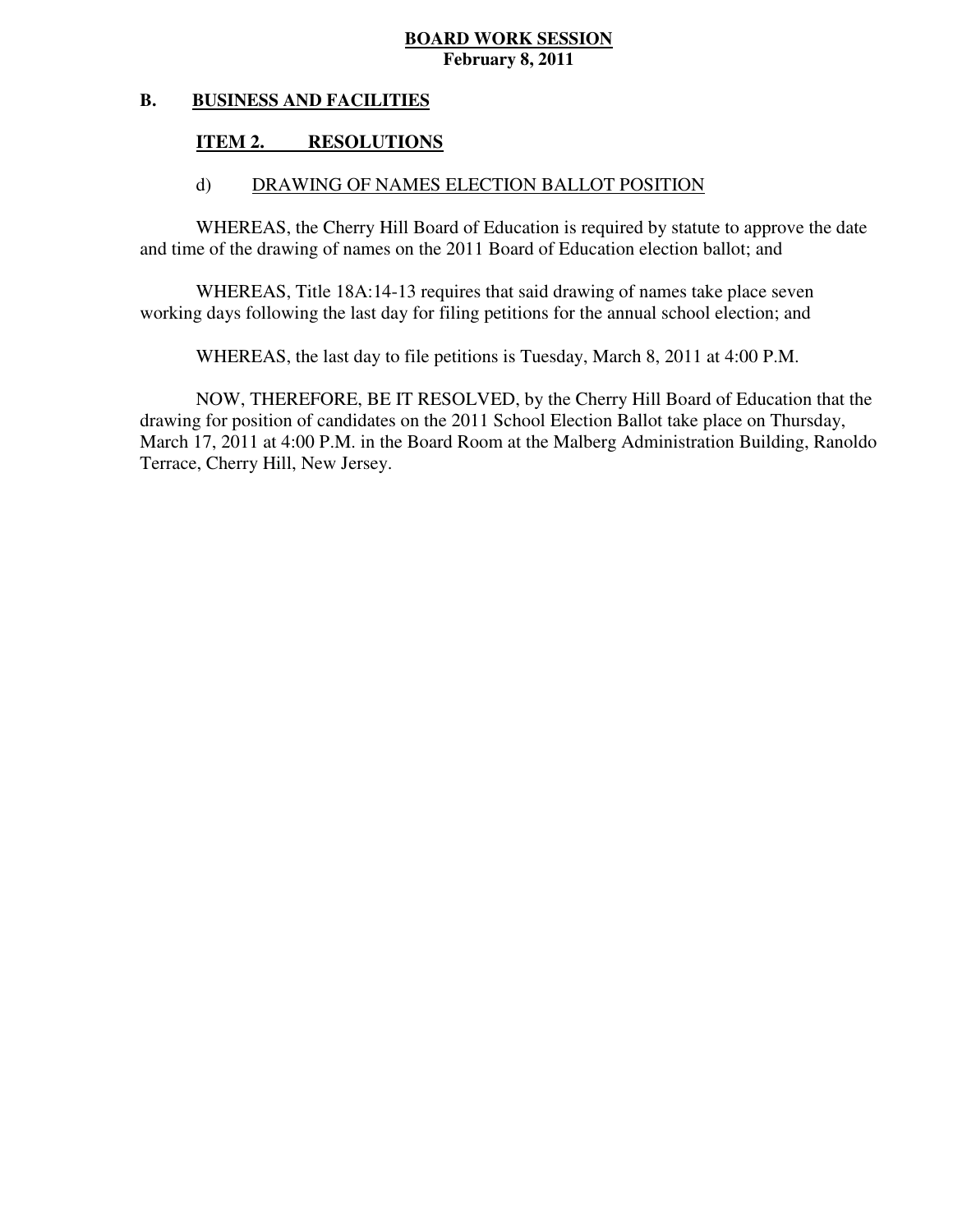### **B. BUSINESS AND FACILITIES**

### **ITEM 3. RESOLUTION FOR THE AWARD OF BIDS**

# a)  $\#LANDS-121410 - LANDSCAPING - DISTRICT - WIDE (12-16-10)$

### **INFORMATION:**

Specifications for the procurement of a vendor to provide landscaping services for the district were advertised and solicited with the following results.

|                       |            |                | <b>Industrial</b> |              |                   |                 |                  |
|-----------------------|------------|----------------|-------------------|--------------|-------------------|-----------------|------------------|
| <b>VENDOR</b>         | Lipinski   | <b>Shearon</b> | <b>Commercial</b> | <b>Eaise</b> | <b>Tall Grass</b> | <b>Marksmen</b> | <b>All Green</b> |
|                       |            |                |                   |              |                   |                 |                  |
| <b>Base Bid</b>       |            |                |                   |              |                   |                 |                  |
| <b>Barclay</b>        | \$945.00   | \$360.00       | \$1,390.00        | \$360.00     | \$950.00          | \$928.85        | \$395.00         |
| <b>Barton</b>         | \$980.00   | \$420.00       | \$1,390.00        | \$260.00     | \$860.00          | \$683.85        | \$420.00         |
| Cooper                | \$717.00   | \$325.00       | \$1,395.00        | \$350.00     | \$775.00          | \$595.00        | \$335.00         |
| Harte                 | \$430.00   | \$265.00       | \$1,390.00        | \$195.00     | \$500.00          | \$366.15        | \$179.00         |
| <b>Johnson</b>        | \$1,680.00 | \$850.00       | \$1,480.00        | \$850.00     | \$1,875.00        | \$1,136.15      | \$850.00         |
| <b>Kilmer</b>         | \$980.00   | \$603.75       | \$1,480.00        | \$500.00     | \$1,500.00        | \$652.88        | \$815.00         |
| <b>Kingston</b>       | \$560.00   | \$246.25       | \$1,480.00        | \$305.00     | \$675.00          | \$837.30        | \$239.00         |
| Knight                | \$490.00   | \$295.00       | \$1,550.00        | \$210.00     | \$600.00          | \$541.15        | \$275.00         |
| <b>Mann</b>           | \$455.00   | \$260.00       | \$1,395.00        | \$300.00     | \$750.00          | \$366.15        | \$224.00         |
| <b>Paine</b>          | \$315.00   | \$470.00       | \$1,440.00        | \$330.00     | \$800.00          | \$366.15        | \$131.00         |
| <b>Sharp</b>          | \$770.00   | \$400.00       | \$1,440.00        | \$310.00     | \$1,100.00        | \$673.68        | \$335.00         |
| <b>Stockton</b>       | \$560.00   | \$275.00       | \$1,480.00        | \$190.00     | \$850.00          | \$538.46        | \$273.00         |
| Woodcrest             | \$945.00   | \$260.00       | \$1,475.00        | \$240.00     | \$1,200.00        | \$834.62        | \$499.00         |
| <b>Beck</b>           | \$1,575.00 | \$900.00       | \$1,520.00        | \$770.00     | \$2,150.00        | \$953.08        | \$600.00         |
| Carusi                | \$1,435.00 | \$715.00       | \$1,480.00        | \$550.00     | \$1,000.00        | \$829.23        | \$600.00         |
| Rosa                  | \$1,260.00 | \$535.00       | \$1,398.00        | \$300.00     | \$1,600.00        | \$1,039.23      | \$495.00         |
| East                  | \$980.00   | \$460.00       | N/B               | N/B          | \$675.00          | \$670.38        | \$375.00         |
| West                  | \$560.00   | \$335.00       | N/B               | N/B          | \$1,000.00        | \$848.08        | \$450.00         |
| <b>Alternative HS</b> | \$472.00   | \$325.00       | N/B               | \$235.00     | \$850.00          | \$490.00        | \$195.00         |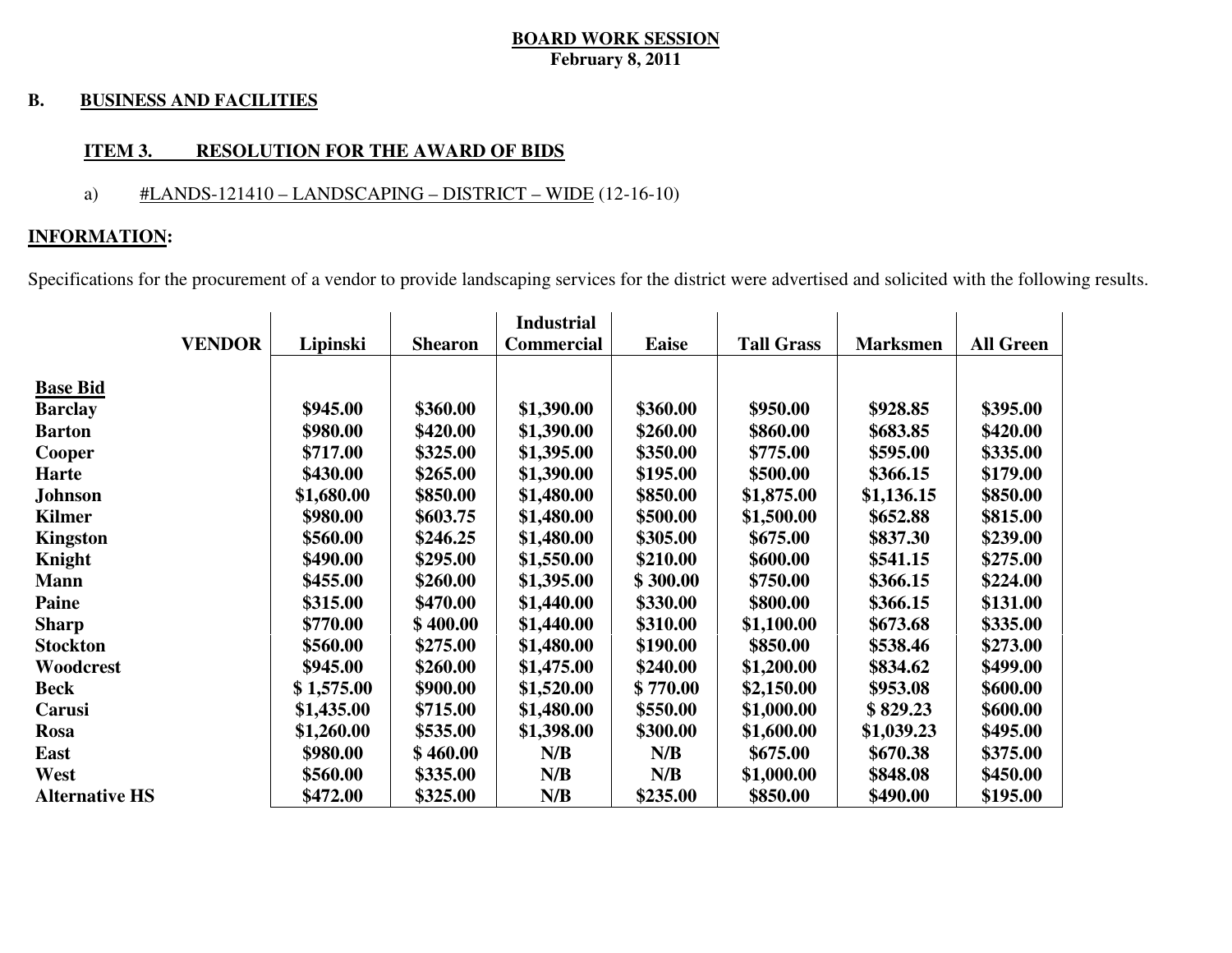### **B. BUSINESS AND FACILITIES**

### **ITEM 3. RESOLUTION FOR THE AWARD OF BIDS**

### a) #LANDS-121410 – LANDSCAPING – DISTRICT – WIDE (12-16-10)

### **RECOMMENDATION:**

It is recommended that BID #LANDS-121410 – LANDSCAPING – DISTRICT – WIDE be awarded to a primary and secondary vendor as follows based on the lowest responsive and responsible bidder. The base bid is based on twelve (12) services which include cutting, trimming and edging, between April 1, 2011 and June 30, 2011 plus potential alternate services shown on following pages. Alternates may or may not apply.

|                     |    | Primary   | Base     | Estimated   | Secondary | <b>Base Bid</b> | Estimated   | Comments              |
|---------------------|----|-----------|----------|-------------|-----------|-----------------|-------------|-----------------------|
|                     |    | Vendor    | Bid      | cost for    | Vendor    |                 | cost for    |                       |
|                     |    |           |          | $10/11*$    |           |                 | $10/11*$    |                       |
| <b>Barclay</b>      | 61 | Shearon   | \$360.00 | \$4,320.00  | Eaise     | \$360.00        | \$4,320.00  | Shearon lower on alts |
| <b>Barton</b>       | 03 | Eaise     | \$260.00 | \$3,120.00  | All Green | \$420.00        | \$5,040.00  |                       |
| Cooper              | 06 | Shearon   | \$325.00 | \$3,900.00  | All Green | \$335.00        | \$4,020.00  |                       |
| Harte               | 09 | All Green | \$179.00 | \$2,148.00  | Eaise     | \$195.00        | \$2,340.00  |                       |
| Johnson             | 12 | Eaise     | \$850.00 | \$10,200.00 | All Green | \$850.00        | \$10,200.00 | Eaise lower on alts   |
| Kilmer              | 15 | Eaise     | \$500.00 | \$6,000.00  | Shearon   | \$603.75        | \$7,245.00  |                       |
| Kngston             | 18 | All Green | \$239.00 | \$2,868.00  | Eaise     | \$305.00        | \$3,660.00  |                       |
| Knight              | 21 | Eaise     | \$210.00 | \$2,520.00  | All Green | \$275.00        | \$3,300.00  |                       |
| Mann                | 24 | All Green | \$224.00 | \$2,688.00  | Shearon   | \$260.00        | \$3,120.00  |                       |
| Paine               | 27 | All Green | \$131.00 | \$1,572.00  | Lipinski  | \$315.00        | \$3,780.00  |                       |
| Sharp               | 30 | Eaise     | \$310.00 | \$3,720.00  | All Green | \$335.00        | \$4,020.00  |                       |
| Stockton            | 33 | Eaise     | \$190.00 | \$2,280.00  | All Green | \$273.00        | \$3,276.00  |                       |
| Woodcrest           | 36 | Eaise     | \$240.00 | \$2,880.00  | Shearon   | \$260.00        | \$3,120.00  |                       |
|                     |    |           |          | \$48,216.00 |           |                 | \$57,441.00 |                       |
|                     |    |           |          |             |           |                 |             |                       |
| <b>Beck</b>         | 40 | All Green | \$600.00 | \$7,200.00  | Eaise     | \$770.00        | \$9,240.00  |                       |
| Carusi              | 45 | Eaise     | \$550.00 | \$6,600.00  | All Green | \$600.00        | \$7,200.00  |                       |
| Rosa                | 48 | Eaise     | \$300.00 | \$3,600.00  | All Green | \$495.00        | \$5,940.00  |                       |
|                     |    |           |          | \$17,400.00 |           |                 | \$22,380.00 |                       |
|                     |    |           |          |             |           |                 |             |                       |
| East                | 50 | All Green | \$375.00 | \$4,500.00  | Shearon   | \$460.00        | \$5,520.00  |                       |
| West                | 55 | Shearon   | \$335.00 | \$4,020.00  | All Green | \$450.00        | \$5,400.00  |                       |
| <b>AHS</b>          | 60 | All Green | \$195.00 | \$2,340.00  | Eaise     | \$235.00        | \$2,820.00  |                       |
|                     |    |           |          | \$10,860.00 |           |                 | \$13,740.00 |                       |
|                     |    |           |          |             |           |                 |             |                       |
| District-wide total |    |           |          | \$76,476.00 |           |                 | \$93,561.00 |                       |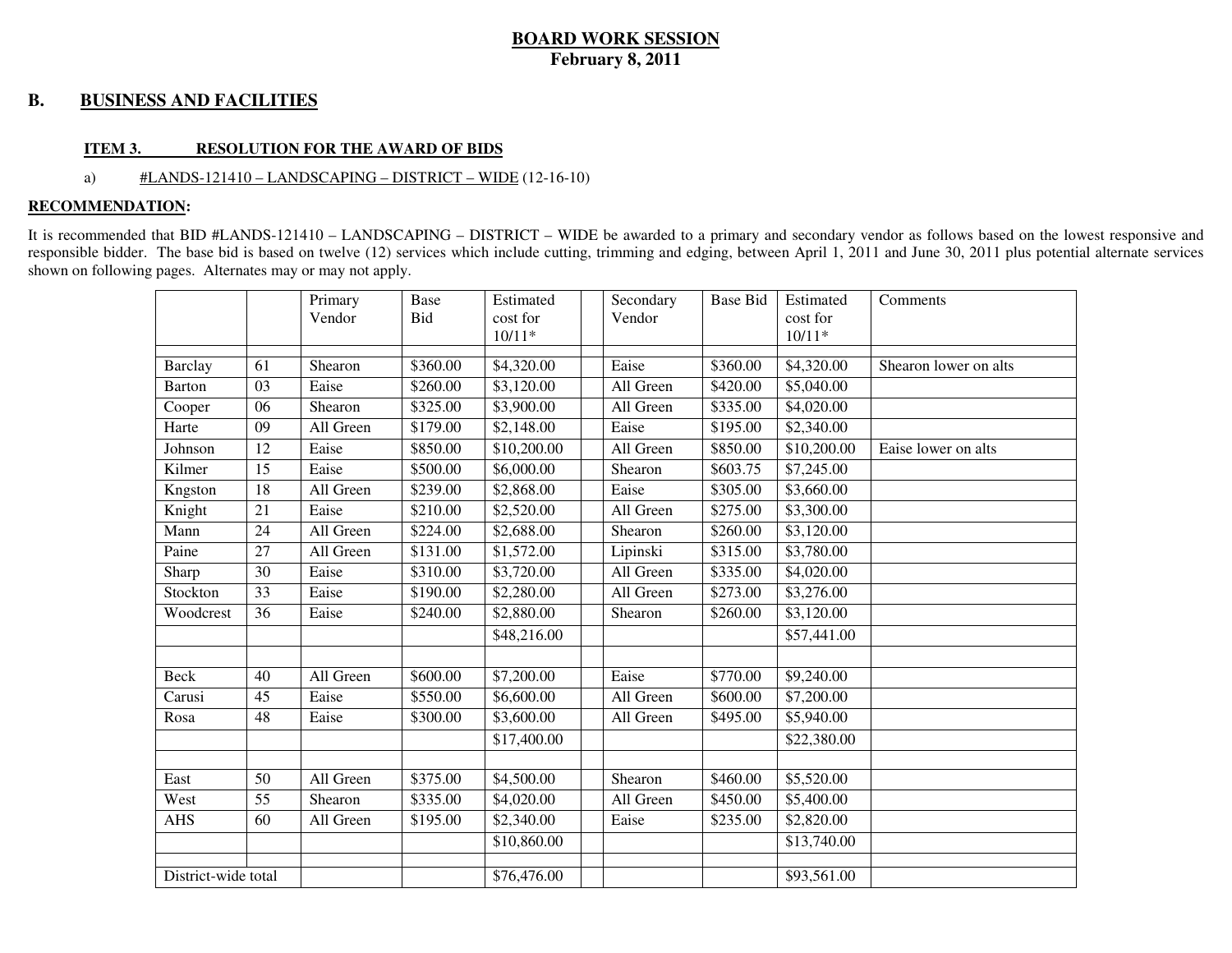### **B. BUSINESS AND FACILITIES**

### **ITEM 3. RESOLUTION FOR THE AWARD OF BIDS**

### a) #LANDS-121410 – LANDSCAPING – DISTRICT – WIDE (12-16-10)

### **RECOMMENDATION:** continued

|                | <b>Primary</b> | Add Alt              | Add Alt      | Add Alt    | Add Alt    | Add Alt     | Add Alt      | Add Alt | Add Alt    | Add Alt   |
|----------------|----------------|----------------------|--------------|------------|------------|-------------|--------------|---------|------------|-----------|
|                | <b>Vendor</b>  | No. 2                | No. 3        | No. 4      | No. 5      | No. $6$     | No. 7        | No. 8   | No. 9      | No. 10    |
|                |                | 1st time             | weed         | playground | mulch      | cleanup     | leaf         | weather | vegetation | seasonal  |
|                |                | edging               | control      | mulch per  | beds per   | interior    | collection   | related | control    | flowers / |
|                |                | per serv/            | per          | cubic yard | cubic yard | courtyards  | per service  | cleanup | per square | plants    |
|                |                | per                  | application  |            |            | per service |              | per man | foot       | per       |
|                |                | linear               |              |            |            |             |              | hour    |            | service   |
|                |                | foot                 |              |            |            |             |              |         |            |           |
| <b>Barclay</b> | Shearon        | n/r                  | 869.40<br>\$ | \$70.00    | \$60.00    | n/b         | 350.00<br>\$ | n/r     | n/r        | n/r       |
| <b>Barton</b>  | Eaise          | \$0.10               | \$1,530.00   | \$40.00    | \$40.00    | \$560.00    | 900.00       | \$35.00 | \$0.50     | n/r       |
| Cooper         | Shearon        | n/r                  | 826.50<br>\$ | \$70.00    | \$60.00    | n/b         | 350.00       | \$35.00 | n/r        | n/r       |
| Harte          | All Green      | \$0.15               | \$1,145.00   | \$47.00    | \$49.00    | n/a         | \$1,250.00   | \$40.00 | \$15.00    | \$165.00  |
| Johnson        | Eaise          | \$<br>0.10           | \$5,100.00   | \$40.00    | \$40.00    | \$250.00    | \$2,800.00   | \$35.00 | \$ 0.50    | n/r       |
| Kilmer         | Eaise          | 0.10                 | \$3,650.00   | \$40.00    | \$40.00    | \$390.00    | \$2,000.00   | \$35.00 | \$0.50     | n/r       |
| Kingston       | All Green      | $\mathbb{S}$<br>0.15 | \$1,360.00   | \$47.00    | \$49.00    | n/a         | \$1,200.00   | \$40.00 | \$15.00    | \$165.00  |
| Knight         | Eaise          | $\mathbb{S}$<br>0.10 | \$1,465.00   | \$40.00    | \$40.00    | n/b         | 850.00       | \$35.00 | \$0.50     | n/r       |
| Mann           | All Green      | \$0.15               | \$1,350.00   | \$47.00    | \$49.00    | \$400.00    | \$1,500.00   | \$40.00 | \$15.00    | \$165.00  |
| Paine          | All Green      | 0.15<br>\$           | 585.00<br>\$ | \$47.00    | \$49.00    | \$1,000.00  | 900.00       | \$40.00 | \$15.00    | \$165.00  |
| Sharp          | Eaise          | \$.<br>0.10          | \$2,000.00   | \$40.00    | \$40.00    | n/b         | 975.00       | \$35.00 | \$0.50     | n/r       |
| Stockton       | Eaise          | \$<br>0.10           | \$1,080.00   | \$40.00    | \$40.00    | \$150.00    | 600.00       | \$35.00 | \$0.50     | \$300.00  |
| Woodcrest      | Eaise          | $\mathbb{S}$<br>0.10 | \$1,640.00   | \$40.00    | \$40.00    | n/b         | \$<br>900.00 | \$35.00 | \$0.50     | n/r       |
| Beck           | All Green      | \$0.15               | \$4,700.00   | n/a        | \$49.00    | n/a         | 750.00       | \$40.00 | \$15.00    | \$165.00  |
| Carusi         | Eaise          | \$<br>0.10           | \$3,710.00   | \$40.00    | \$40.00    | \$575.00    | \$2,100.00   | \$35.00 | \$0.50     | n/r       |
| Rosa           | Eaise          | \$<br>0.10           | \$2,175.00   | \$40.00    | \$40.00    | \$175.00    | \$1,200.00   | \$35.00 | \$0.50     | n/r       |
| East           | All Green      | \$0.15               | \$1,580.00   | n/a        | \$49.00    | \$1,950.00  | \$1,200.00   | \$40.00 | \$15.00    | \$165.00  |
| West           | Shearon        | n/r                  | \$<br>826.50 | \$70.00    | \$60.00    | n/b         | 360.00       | \$35.00 | n/r        | n/r       |
| <b>AHS</b>     | All Green      | \$0.15               | \$1,350.00   | n/a        | \$49.00    | \$800.00    | \$<br>750.00 | \$40.00 | \$15.00    | \$165.00  |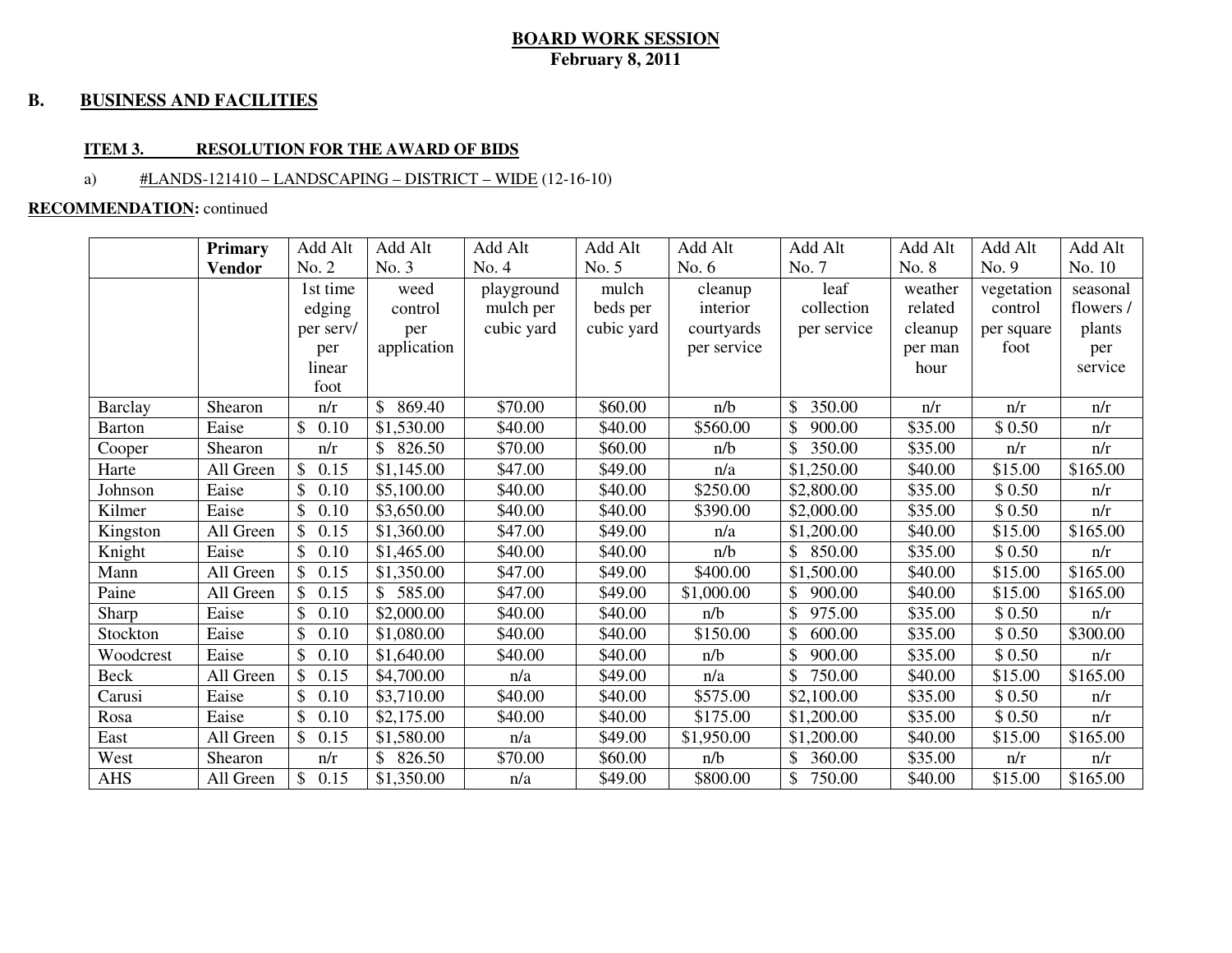### **B. BUSINESS AND FACILITIES**

### **ITEM 3. RESOLUTION FOR THE AWARD OF BIDS**

### a) #LANDS-121410 – LANDSCAPING – DISTRICT – WIDE (12-16-10)

### **RECOMMENDATION:** continued

|                | <b>Secondary</b> | Add Alt   | Add Alt                 | Add Alt                | Add Alt    | Add Alt                | Add Alt                | Add Alt | Add Alt    | Add Alt    |
|----------------|------------------|-----------|-------------------------|------------------------|------------|------------------------|------------------------|---------|------------|------------|
|                | <b>Vendor</b>    | No. 2     | No. 3                   | No. 4                  | No. 5      | No. 6                  | No. 7                  | No. 8   | No. 9      | No. 10     |
|                |                  | 1st time  | weed                    | playground             | mulch      | cleanup                | leaf                   | weather | vegetation | seasonal   |
|                |                  | edging    | control                 | mulch per              | beds per   | interior               | collection             | related | control    | flowers /  |
|                |                  | per serv/ | per                     | cubic yard             | cubic yard | courtyards             | per service            | cleanup | per square | plants per |
|                |                  | per       | application             |                        |            | per service            |                        | per man | foot       | service    |
|                |                  | linear    |                         |                        |            |                        |                        | hour    |            |            |
|                |                  | foot      |                         |                        |            |                        |                        |         |            |            |
| <b>Barclay</b> | Eaise            | \$0.10    | \$2,370.00              | \$40.00                | \$40.00    | n/a                    | \$1,300.00             | \$35.00 | \$0.50     | n/r        |
| <b>Barton</b>  | All Green        | \$0.15    | \$3,260.00              | \$47.00                | \$49.00    | \$1,475.00             | 750.00                 | \$40.00 | \$15.00    | \$165.00   |
| Cooper         | All Green        | \$0.15    | \$1,975.00              | \$47.00                | \$49.00    | n/a                    | \$<br>600.00           | \$40.00 | \$15.00    | \$165.00   |
| Harte          | Eaise            | \$0.10    | \$1,250.00              | \$40.00                | \$40.00    | n/b                    | \$<br>875.00           | \$35.00 | \$0.50     | n/r        |
| Johnson        | All Green        | \$0.15    | \$6,385.00              | \$47.00                | \$49.00    | $\mathbb{S}$<br>750.00 | \$1,750.00             | \$40.00 | \$15.00    | \$165.00   |
| Kilmer         | Shearon          | n/r       | \$1,783.50              | \$70.00                | \$60.00    | n/b                    | $\mathbb{S}$<br>350.00 | \$35.00 | n/r        | n/r        |
| Kingston       | Eaise            | \$0.10    | \$2,010.00              | \$40.00                | \$40.00    | n/b                    | \$1,100.00             | \$35.00 | \$0.50     | n/r        |
| Knight         | All Green        | \$0.15    | \$1,810.00              | \$47.00                | \$49.00    | n/a                    | 750.00                 | \$40.00 | \$15.00    | \$165.00   |
| Mann           | Shearon          | n/r       | \$<br>609.00            | \$70.00                | \$60.00    | n/b                    | \$<br>240.00           | \$35.00 | n/r        | n/r        |
| Paine          | Lipinski         | \$0.13    | $\mathsf{\$}$<br>903.00 | \$60.00                | \$55.00    | n/a                    | \$<br>350.00           | \$35.00 | \$2.00     | \$237.00   |
| Sharp          | All Green        | \$0.15    | \$2,350.00              | \$47.00                | \$49.00    | n/a                    | 750.00                 | \$40.00 | \$15.00    | \$165.00   |
| Stockton       | All Green        | \$0.15    | \$1,825.00              | \$47.00                | \$49.00    | \$600.00               | \$1,800.00             | \$40.00 | \$15.00    | \$165.00   |
| Woodcrest      | Shearon          | n/r       | $\mathbb{S}$<br>609.00  | \$70.00                | \$60.00    | n/b                    | \$<br>260.00           | \$35.00 | n/r        | n/r        |
| <b>Beck</b>    | Eaise            | \$0.10    | \$5,840.00              | \$40.00                | \$40.00    | n/a                    | \$3,200.00             | \$35.00 | \$0.50     | n/r        |
| Carusi         | All Green        | \$0.15    | \$4,560.00              | n/a                    | \$49.00    | \$800.00               | 750.00                 | \$40.00 | \$15.00    | \$165.00   |
| Rosa           | All Green        | \$0.15    | \$3,555.00              | n/a                    | \$49.00    | n/a                    | 750.00                 | \$40.00 | \$15.00    | \$165.00   |
| East           | Shearon          | n/r       | \$1,218.00              | \$70.00                | \$60.00    | $\mathbb{S}$<br>220.00 | \$<br>300.00           | \$35.00 | n/r        | n/r        |
| West           | All Green        | \$0.15    | \$1,580.00              | n/a                    | \$49.00    | \$<br>700.00           | \$1,850.00             | \$40.00 | \$15.00    | \$165.00   |
| <b>AHS</b>     | Eaise            | \$0.10    | \$1,640.00              | \$40.00                | \$40.00    | \$<br>190.00           | $\mathbb{S}$<br>900.00 | \$35.00 | \$0.50     | n/r        |
| PO#PENDING     |                  |           | $n/r$ = non responsive  | $n/a$ = not applicable |            | $n/b = no bid$         |                        |         |            |            |

Account Code: 11 000 263 590 XX 0001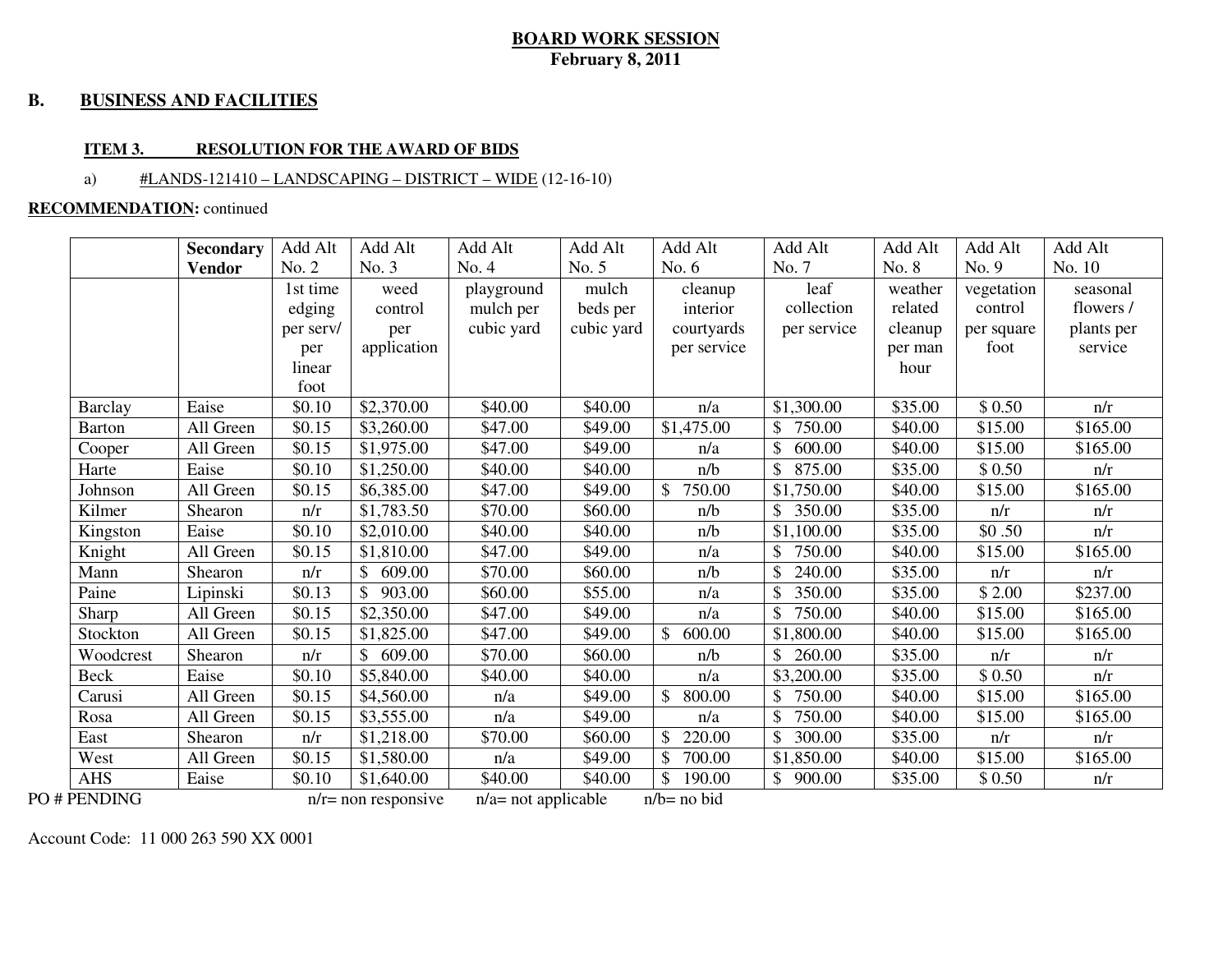### **B. BUSINESS AND FACILITIES**

### **ITEM 3. RESOLUTION FOR THE AWARD OF BIDS**

# b) #SMSAT-021511 – ATHLETIC TRANSPORTATION – SPRING SPORTS – MIDDLE SCHOOLS (2-15-11)

### **INFORMATION:**

 Specifications for the procurement of a vendor(s) to provide fifty-nine (59) line items of spring 2011 athletic transportation for the middle schools were advertised and solicited with the following results.

**EIDDER EIDDER EINE ITEMS BID TOTAL** 

 Account Code: 11 000 270 512 40 2500 11 000 270 512 45 2500 11 000 270 512 48 2500

### **RECOMMENDATION:**

It is recommended that TRANSPORTATION – SPRING SPORTS – MIDDLE SCHOOLS be awarded as follows based on the lowest responsive and responsible bidder.  $($  ) line items from BID #SMSAT-021511 – ATHLETIC

**BIDDER** BID AWARD **ITEMS** 

Beck Middle School

Carusi Middle School

Rosa Middle School

INFORMATION TO BE READY FOR ACTION MEETING. Bid Opening Feb. 15, 2011.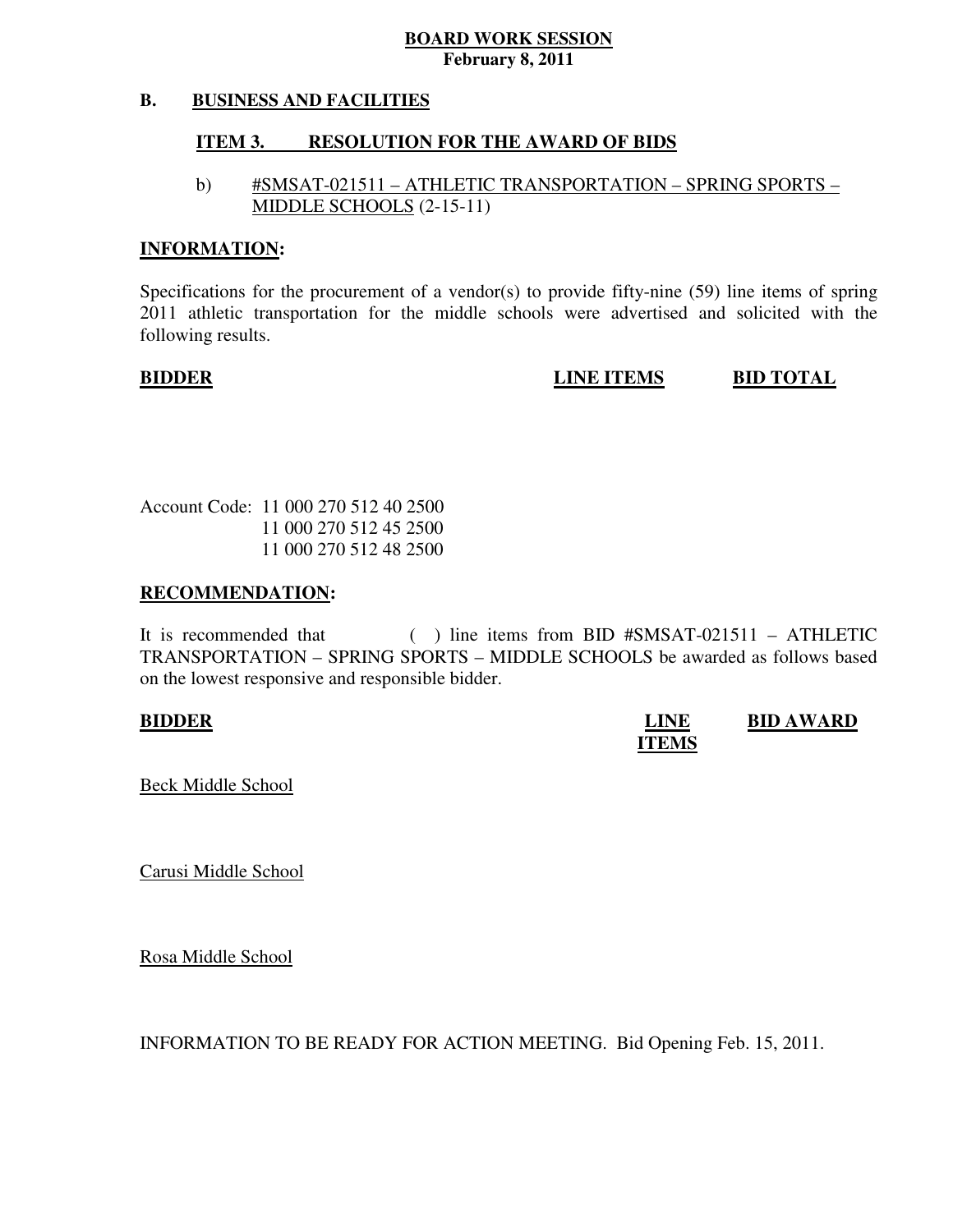### **B. BUSINESS AND FACILITIES**

### **ITEM 3. RESOLUTION FOR THE AWARD OF BIDS**

# c) #DHWSR-020811 – DOMESTIC HOT WATER SYSTEM REPLACEMENT AT HIGH SCHOOL EAST (2-8-11)

### **INFORMATION:**

 Specifications for the procurement of a vendor to furnish all labor, material, equipment for the domestic hot water system replacement at High School East were advertised and solicited with the following results.

BIDDER BID TOTAL

### **RECOMMENDATION:**

 It is recommended that BID #DHWSR-DOMESTIC HOT WATER SYSTEM REPLACEMENT AT HIGH SCHOOL EAST be awarded as follows based on the lowest responsive and responsible bidder.

BIDDER BID AWARD

Account Code:

INFORMATION TO BE READY FOR ACTION MEETING. Bid Opening Feb. 8, 2011.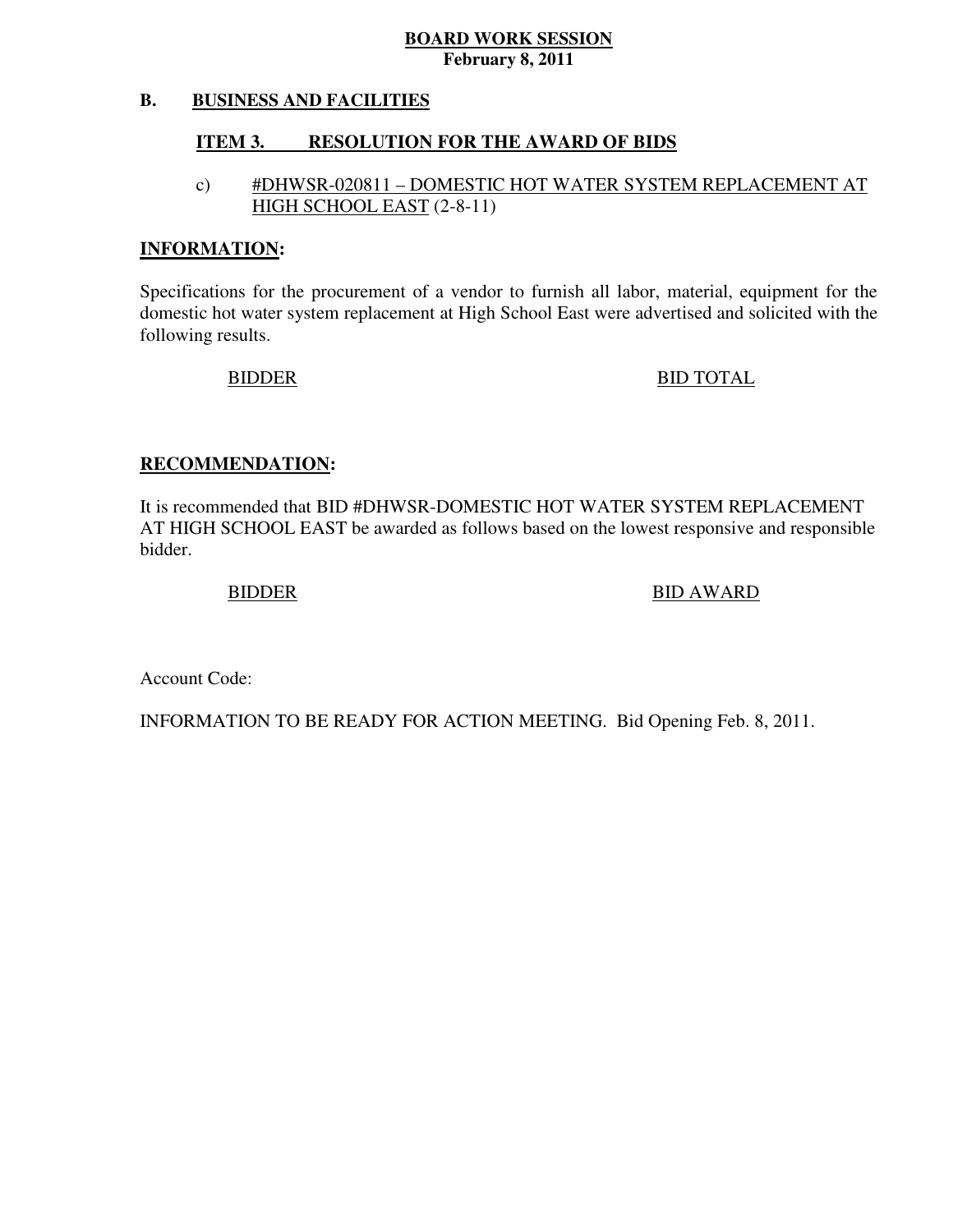### **B. BUSINESS AND FACILITIES**

### **ITEM 3. RESOLUTION FOR THE AWARD OF BIDS**

d) #BMSCR-021511 – ROOFTOP HVAC EQUIPMENT REPLACEMENT PHASE II – CHILLER REPLACEMENT AND RELATED WORK – BECK MIDDLE SCHOOL (2-15-11)

### **INFORMATION:**

 Specifications for the procurement of a vendor to provide rooftop HVAC equipment replacement phase II, chiller replacement and related work at Beck Middle School were advertised and solicited with the following results.

BIDDER BID TOTAL

### **RECOMMENDATION:**

 It is recommended that BID #BMSCR-021511 – ROOFTOP HVAC EQUIPMENT REPLACEMENT PHASE II – CHILLER REPLACEMENT AND RELATED WORK – BECK MIDDLE SCHOOL be awarded as follows based on the lowest responsive and responsible bidder.

BIDDER BID AWARD

Account Code:

INFORMATION TO BE READY FOR ACTION MEETING. Bid Opening Feb. 15, 2011.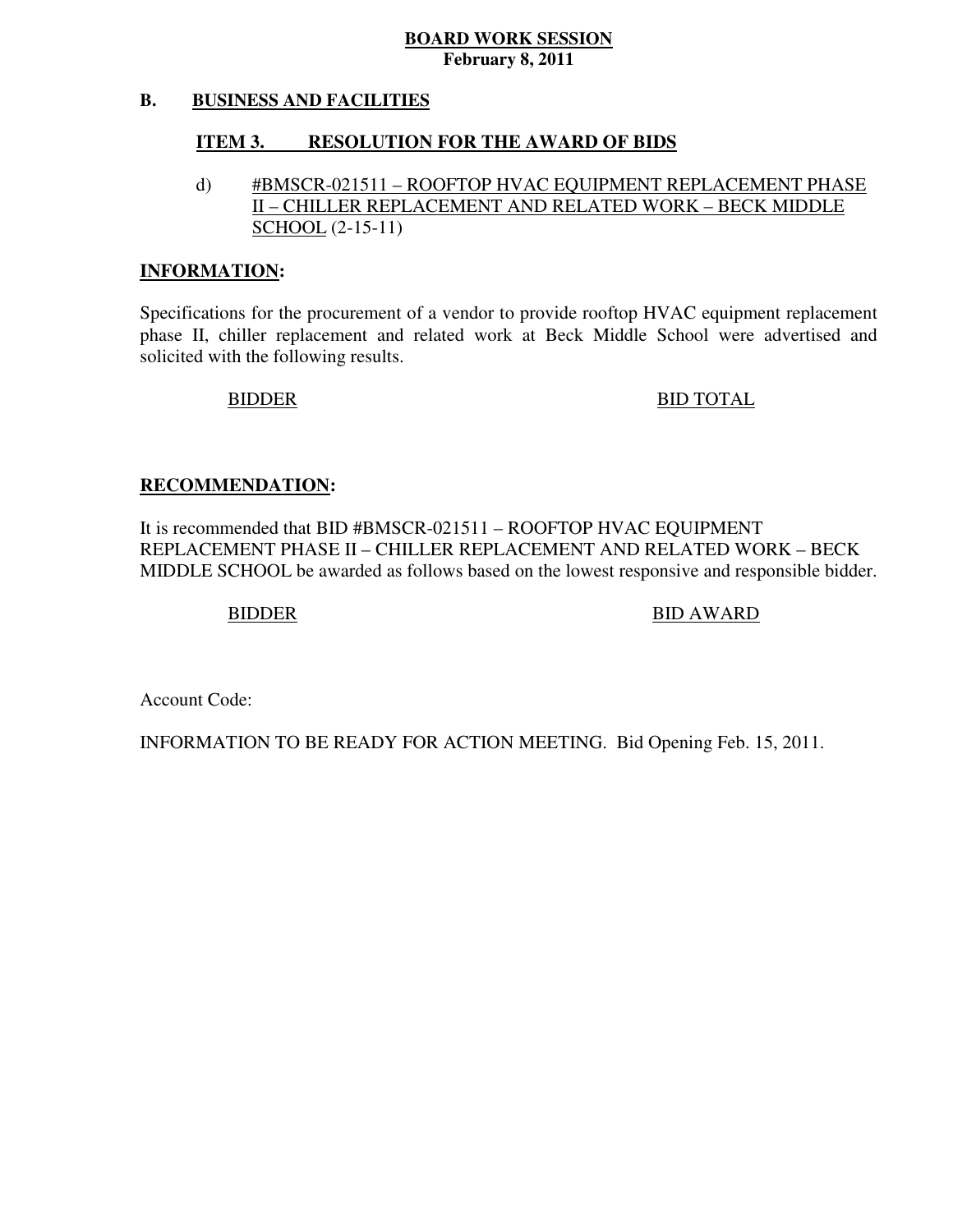### **B. BUSINESS AND FACILITIES**

### **ITEM 4. RESOLUTION FOR THE AWARD OF TRANSPORTATION**

## a) ROUTE #DUR-X2-MA – DURAND ACADEMY – ADDITIONAL AIDE

### **RECOMMENDATION:**

 Board approval is requested to amend a previous motion made on November 23, 2010 to add an aide (route #DUR-X2-MA) required for a classified student on route #DUR-X2 on Mondays only at 4:00 pm from 1/24/11-6/13/11, seventeen (17) days, cost of aide \$20.00 per diem, totaling \$340.00. PO #11-05883

Account Code: 11-000-270-514-83-0001

## b) ROUTE #DUR-2A – DURAND ACADEMY – ADDITIONAL AIDE

### **INFORMATION:**

 The Cherry Hill Transportation Department has the request to provide an additional aide for a classified student on route DUR (Durand) with Hillman Bus Company under original Bid#5456 at \$40.00 per diem from 11/29/10-6/14/11 (124 days) totaling \$4,960.00.

### **RECOMMENDATION:**

 It is recommended that prior administrative approval be ratified to grant Hillman Bus Company to provide an additional aide for a classified student on route DUR (Durand) with Hillman Bus Company under original Bid#5456 at \$40.00 per diem from 11/29/10-6/14/11 (124 days) totaling \$4,960.00. PO #11-05723

DUR-2A

Account Code: 11-000-270-514-83-0001

### **ITEM 5. INCOLATIONS - Tentative**

|                |                                                  | <b>GROUP OFFERING</b> |              |
|----------------|--------------------------------------------------|-----------------------|--------------|
| <b>SCHOOL</b>  | <b>DONATION</b>                                  | <b>DONATION</b>       | <b>VALUE</b> |
| District       | <b>Used HP Printers</b>                          | Cherry Hill Education | \$4,000.00   |
|                |                                                  | Foundation            |              |
| <b>Beck MS</b> | Funds to purchase $8' \times 10'$<br>Green House | Recycle Bank          | \$4,175.00   |
| <b>Beck MS</b> | 350 feet Chain Link Fence<br>- fully installed   | Brian Houston, parent | \$3,500.00   |

\*Unexpended funds will be returned to Cherry Hill Education Foundation.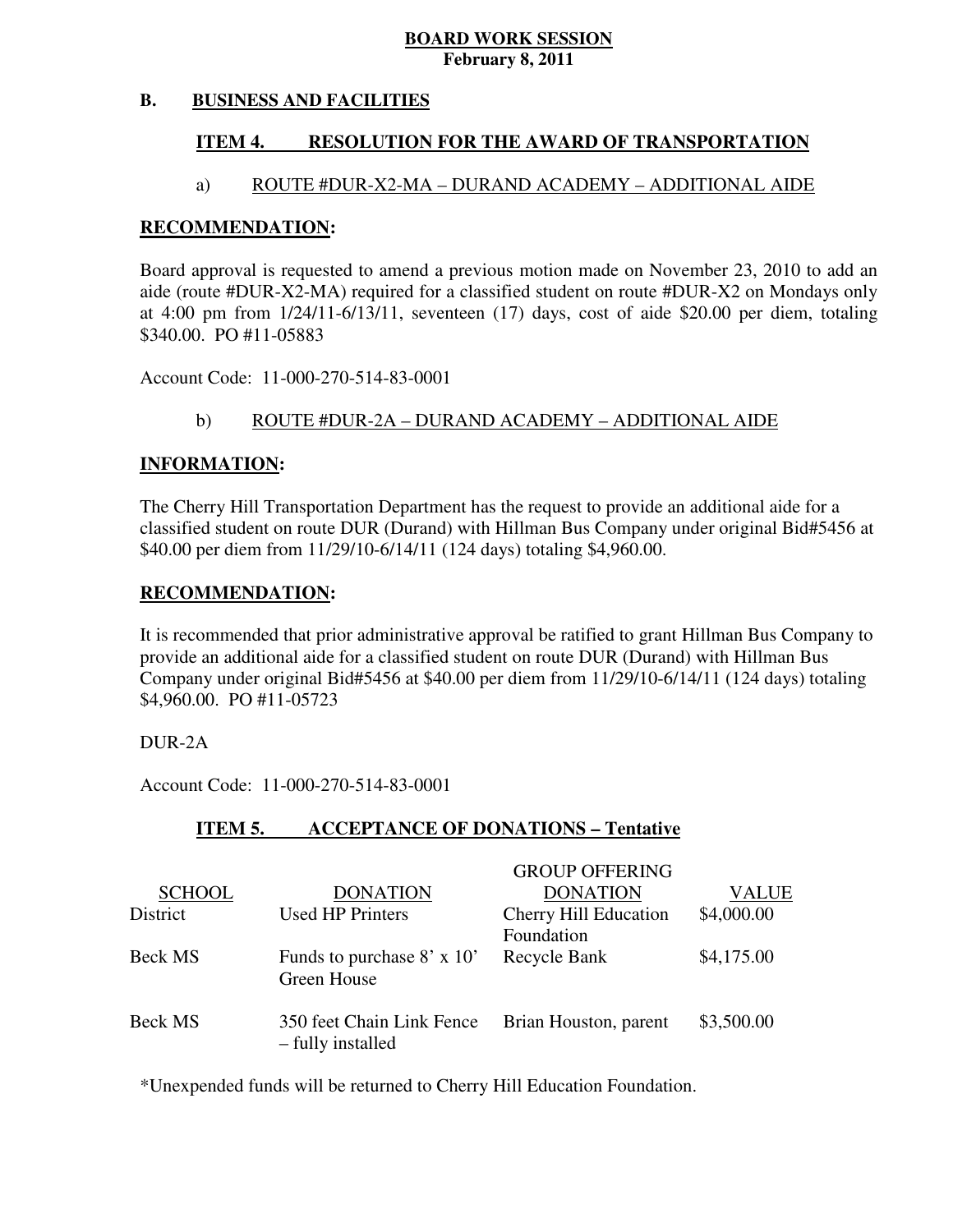### **B. BUSINESS AND FACILITIES**

### **ITEM 6. INCCEPTANCE OF EDUCATION JOBS GRANT**

# **RECOMMENDATION;**

 It is recommended that the Board approve the acceptance of federal Education Jobs grant in the amount of \$547,383 which will be used during the 2011-2012 School Year as previously discussed at the Business & Facilities Committee meeting held on January 31, 2011.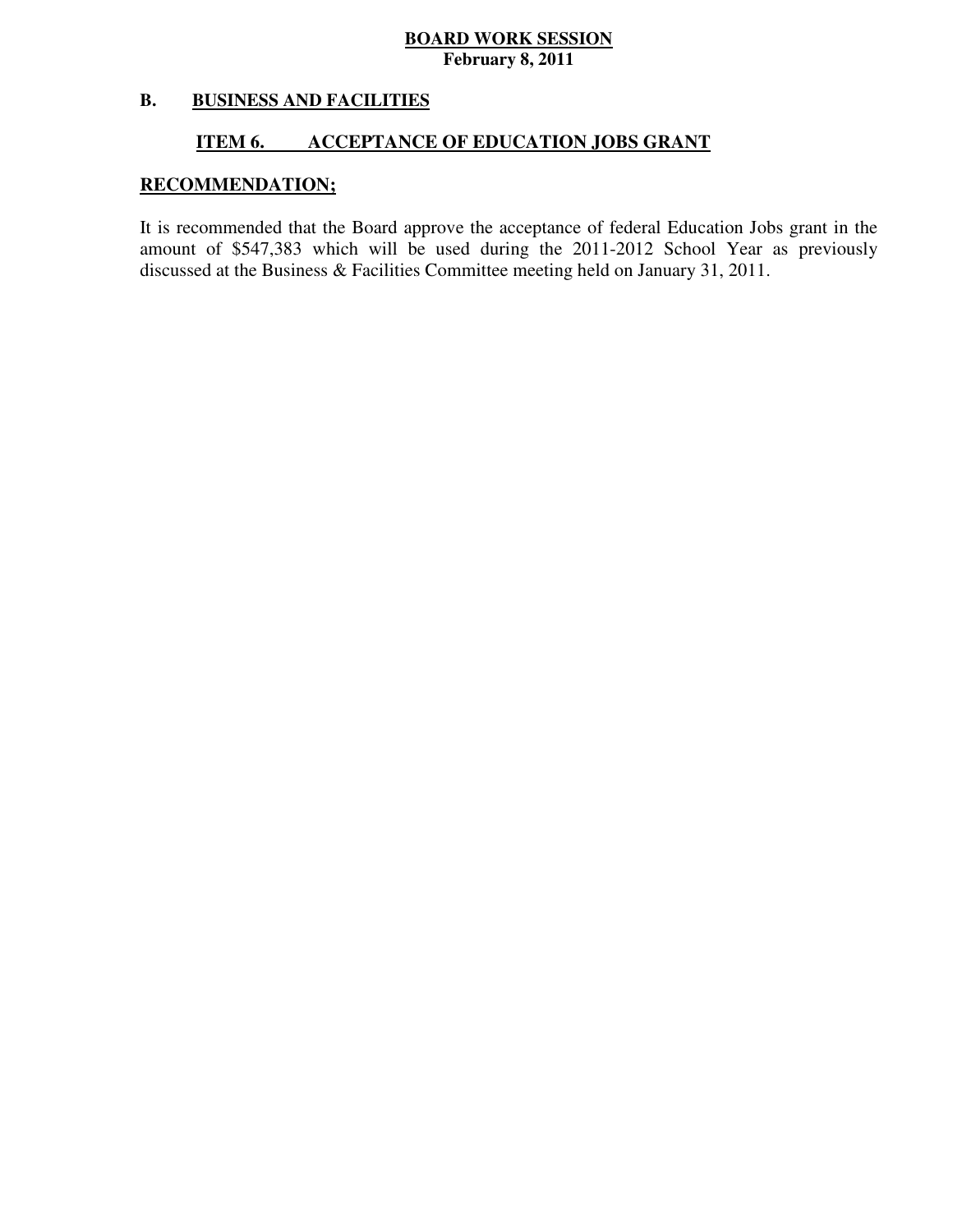# **C. HUMAN RESOURCES/NEGOTIATIONS**

 *0-Long Range Plan Goal:* 

**•** "Optimize Human Resource function to meet changing instructional and organizational *program requirements."* 

The Superintendent recommends the following:

- 1. Termination of Employment— Certificated<br>2. Termination of Employment—Non-Certific
- 2. Termination of Employment—Non-Certificated
- 3. Appointments—Certificated
- 4. Appointments—Non-Certificated
- 5. Leaves of Absence—Certificated
- 6. Leaves of Absence—Non-Certificated
- 7. Assignment/Salary Change—Certificated
- 8. Other Compensation—Non-Certificated<br>9. Abolishment of Job Descriptions
- 9. Abolishment of Job Descriptions

# **ITEM 1. TERMINATION OF EMPLOYMENT—CERTIFICATED**

### (a) Resignation

## **RECOMMENDATION:**

 It is recommended that the following resignations be accepted on the dates listed for the reasons indicated:

| Name                          | Assignment                                                                               | <b>Effective Date</b> | Reason                 |
|-------------------------------|------------------------------------------------------------------------------------------|-----------------------|------------------------|
| Francis Lodge<br>James Scerbo | CHHS East-Science (\$69,777)<br><b>CHHS West-Assistant</b><br>Coach, Boys Lacrosse (this | 7/01/11<br>9/01/10    | Retirement<br>Personal |
|                               | position only)                                                                           |                       |                        |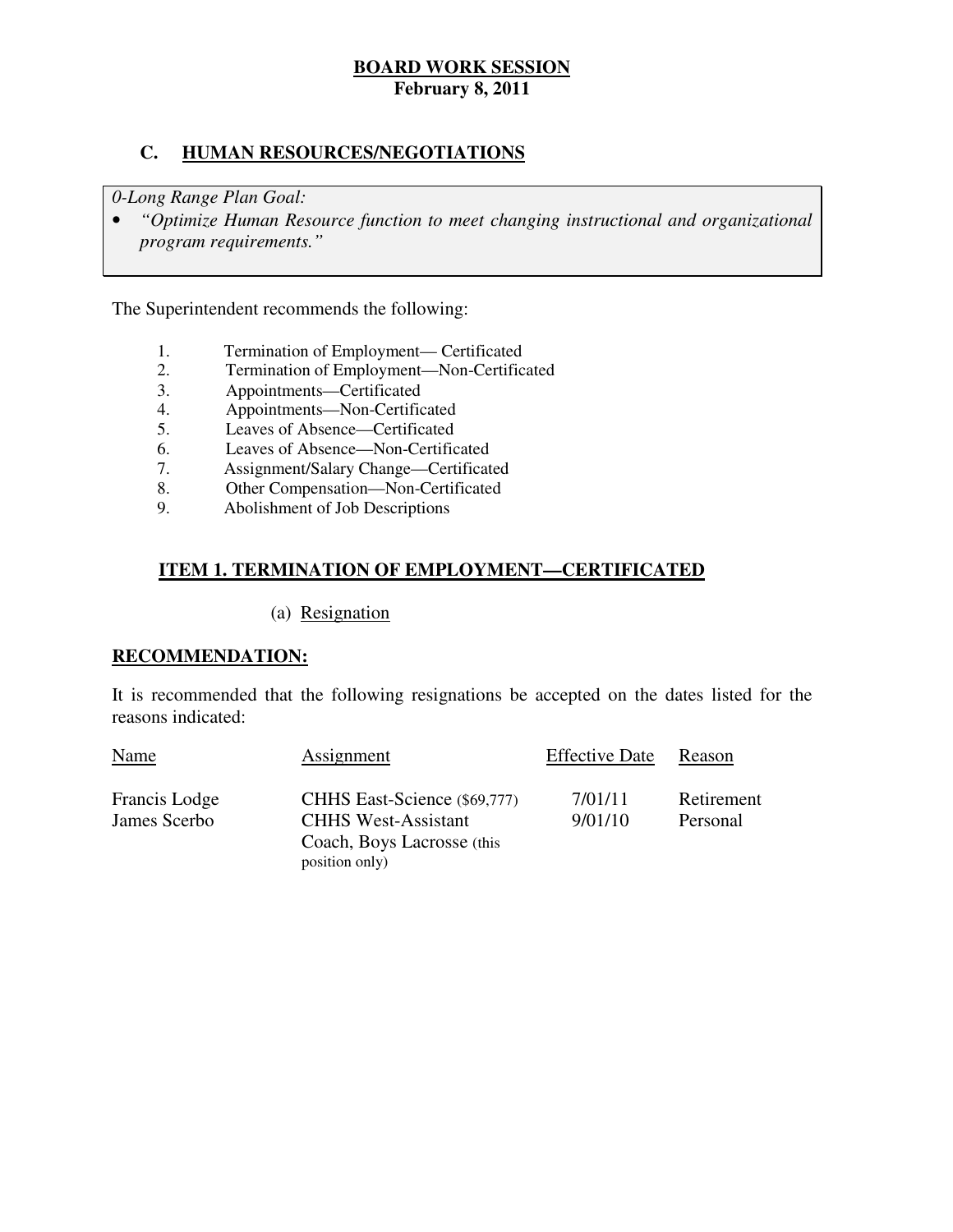# **C. HUMAN RESOURCES/NEGOTIATIONS**

# **ITEM 2. TERMINATION OF EMPLOYMENT-NON-CERTIFICATED**

(a) Resignations

### **RECOMMENDATION:**

 It is recommended that the following resignations be accepted on the dates listed for the reasons indicated:

| Name                  | Assignment                                               | <b>Effective Date</b> | Reason                   |
|-----------------------|----------------------------------------------------------|-----------------------|--------------------------|
| Pah Chao              | <b>Sharp-Educational Assistant</b><br>(S8934)            | 2/02/11               | Personal                 |
| <b>Gerard Schuler</b> | <b>CHHS East-Educational</b><br>Assistant (\$9691)       | 7/01/11               | Retirement               |
| Florence Isner        | <b>CHHS East-Student Support</b><br>Assistant (\$20,247) | 11/01/10              | Disability<br>Retirement |

## **ITEM 3. APPOINTMENTS—CERTIFICATED**

(a) Regular

# **RECOMMENDATION:**

 It is recommended that the persons listed be approved for 2010-11 school year in accord with the data presented:

| Name               | Assignment                                                                                                                       | <b>Effective Date</b>                  | <b>Hourly Rate/Salary</b>                  |
|--------------------|----------------------------------------------------------------------------------------------------------------------------------|----------------------------------------|--------------------------------------------|
| Lisa Gilbert       | Johnson-Grade 1 (Long)<br>term substitute for R. Egbert on<br>leave of absence-budget #11-<br>120-100-101-12-0100)               | 3/17/11-3/21/11<br>(contract extended) | \$46,677 prorated (Bachelors-<br>step $3)$ |
| Joseph Gall        | Carusi-Music (Long term<br>substitute for T. Kimler on<br>leave of absence-budget #11-<br>130-100-101-45-0100)                   | 3/03/11-6/30/11<br>(contract extended) | \$46,277 prorated (Bachelors-<br>step $1)$ |
| Stephanie<br>Sullo | Woodcrest-Special<br>Education (Long term<br>substitute for C. Madden on<br>leave of absence-budget #11-<br>213-100-101-36-0100) | 4/01/11-6/01/11<br>(contract extended) | \$51,008 prorated (Masters-step)<br>4)     |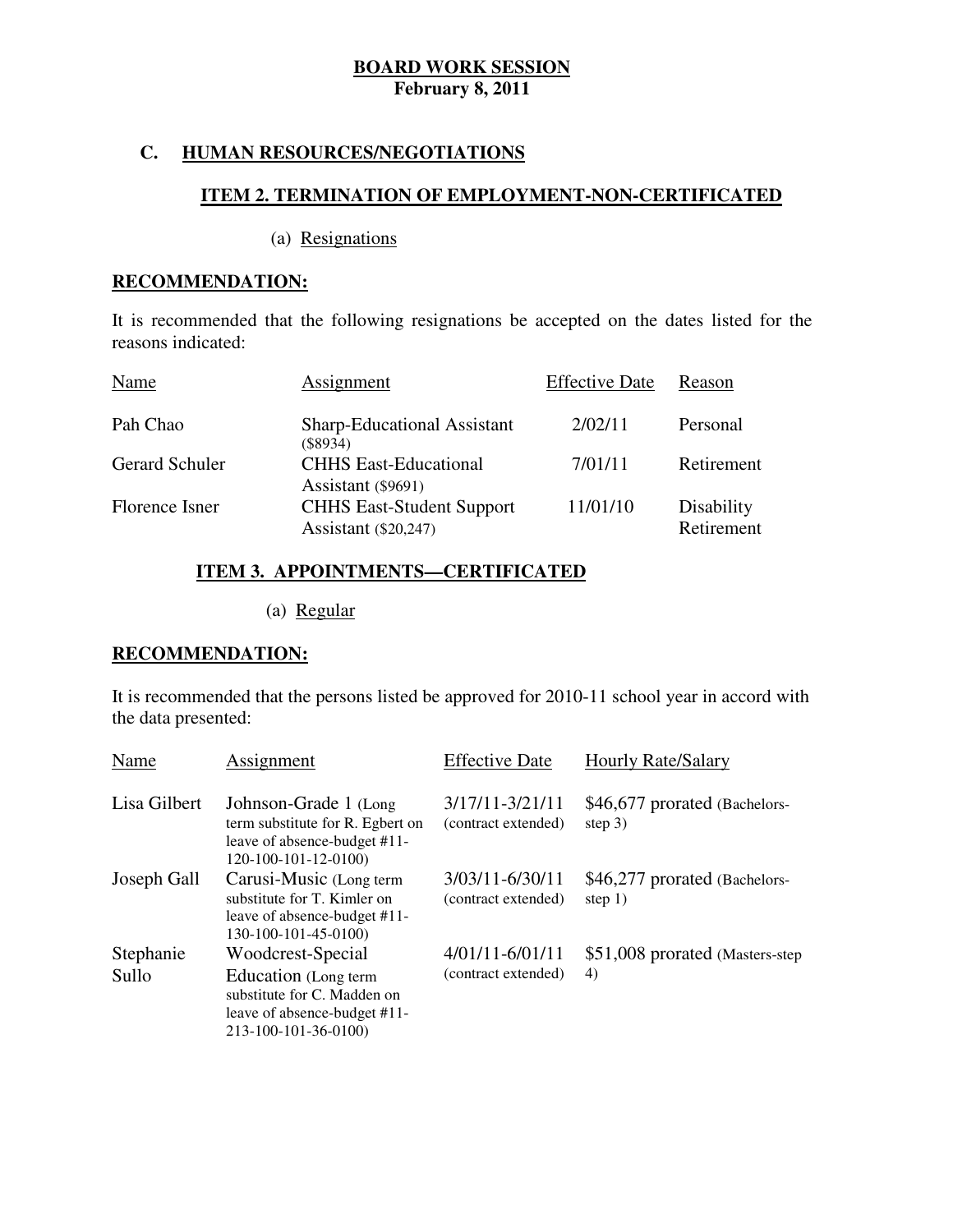# **C. HUMAN RESOURCES/NEGOTIATIONS**

# **ITEM 3. APPOINTMENTS—CERTIFICATED** - continued

# (b) Title I After School Learning Lab

## **RECOMMENDATION:**

 It is recommended that the persons listed (who are being added to the recommendation previously approved) be approved on a rotating schedule for the after school learning lab program at Carusi Middle School effective 10/01/10-6/23/11 for 1.25 hours tutoring per day at the hourly rate of \$42.60 per teacher. Total cost not to exceed \$36,160. Monies budgeted from account #20-239-100-101-45-0101.

| Name                                  | Name           | Name            | Name         |  |  |
|---------------------------------------|----------------|-----------------|--------------|--|--|
| Lydia Krupa                           | Kenneth McCall | Michele Martino | Luke Alvarez |  |  |
| (c) Title I Saturday Tutoring Program |                |                 |              |  |  |

# **RECOMMENDATION:**

 It is recommended that the persons listed be approved for teaching the Saturday Tutoring Program at Carusi Middle School effective 1/01/11-6/30/11 for a total for 396 hours at an hourly rate of \$42.60/per teacher. Total cost of the program not to exceed \$16,869.60. They will be used on a rotating schedule to provide tutoring after school to identified Title I students. Monies budgeted from account #20-239-100-101-45-0101.

| Name              | Name                 |
|-------------------|----------------------|
| Lindsay Amoroso   | Paula Antonelli      |
| Rilana Alvarez    | Meredith Callahan    |
| Kathleen Connelly | <b>Steven Ansert</b> |
| Gail Ward         | Jo Anna Marchio      |
| Jenna Kantner     | Andrea Lamb          |
|                   |                      |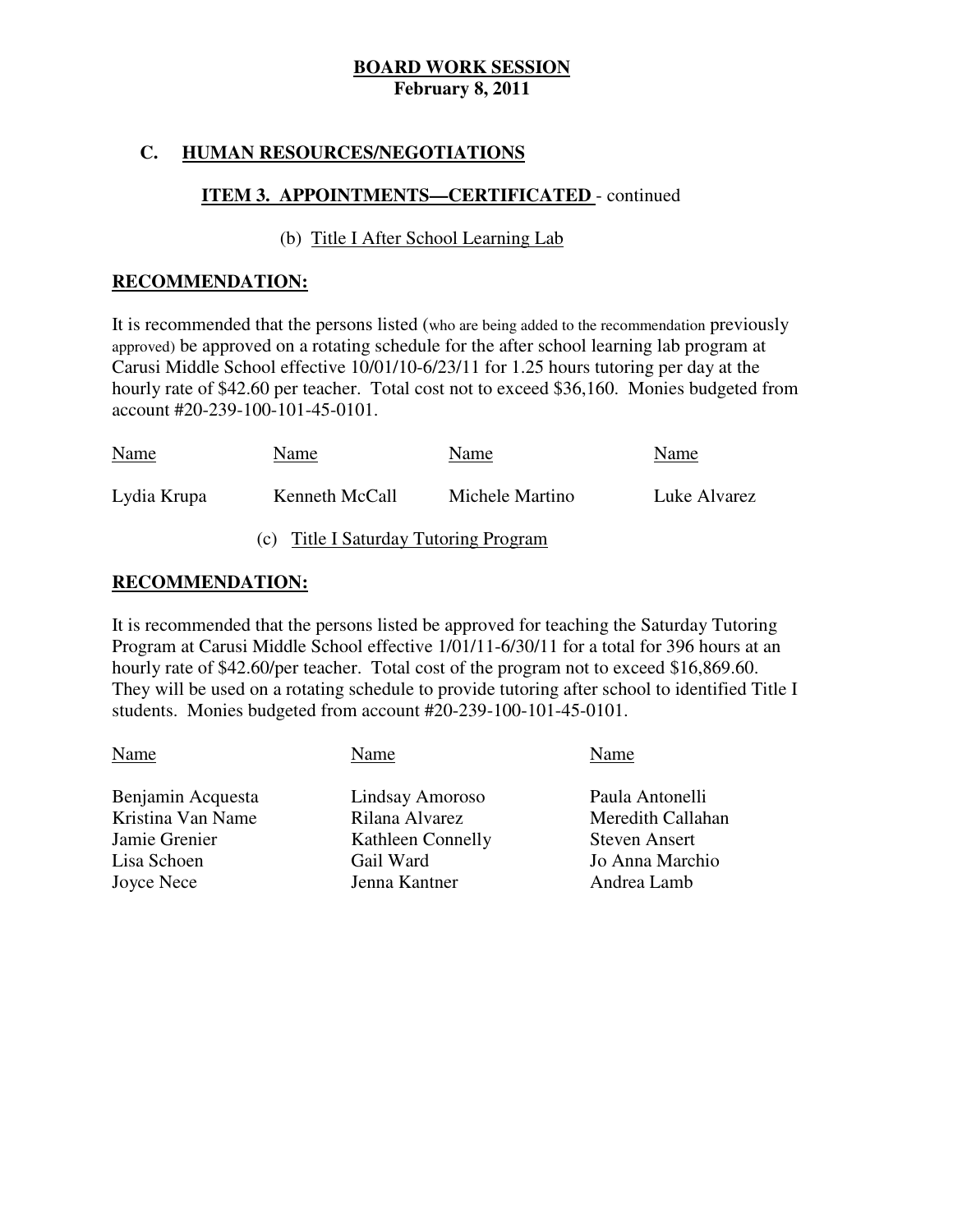# **C. HUMAN RESOURCES/NEGOTIATIONS**

# **ITEM 3. APPOINTMENTS—CERTIFICATED** - continued

# (d) Homebound Tutors

# **RECOMMENDATION:**

 It is recommended that the person listed be approved as a homebound tutor for the 2010-11 school year at the hourly rate of \$41.03. Monies budgeted from account #11-150-100-101 71-0101:

Name

James DiCicco

(e) Substitute Teachers

# **RECOMMENDATION:**

 It is recommended that the persons listed be approved as substitute teachers for the 2010-11 school year effective 2/23/11-6/30/11. Monies budgeted from account #11-120-100-101-98 0101/11-130-100-101-98-0101/11-140-100-101-98-0101.

Name Name Name Name

James Price

Linda Migliaccio Brenda Chambers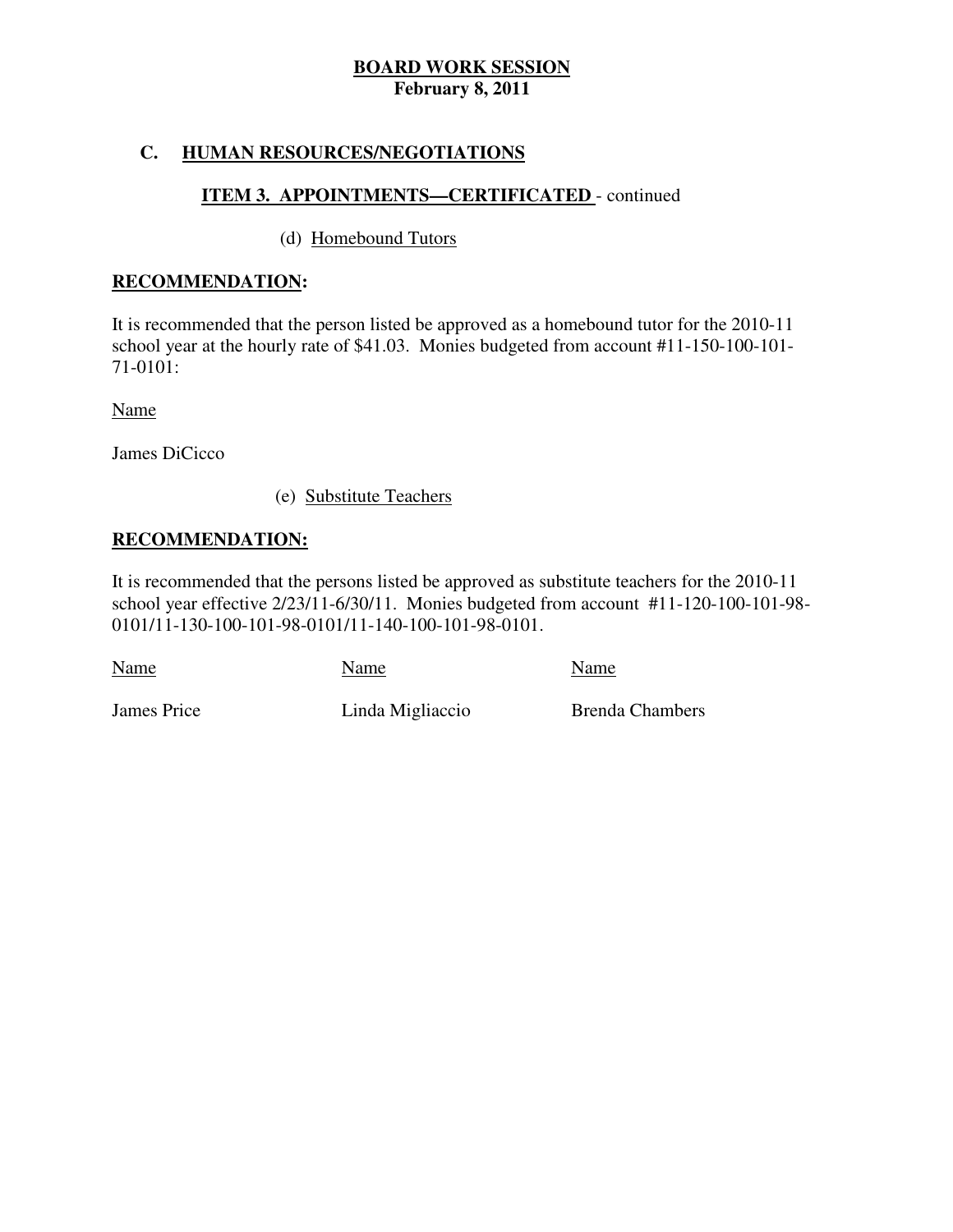# **C. HUMAN RESOURCES/NEGOTIATIONS**

# **ITEM 3. APPOINTMENTS—CERTIFICATED** – continued

# (f) Field Experience

# **RECOMMENDATION:**

 It is recommended that the persons listed who are students at Rowan University be approved for a field experience effective 2/17/11-4/07/11 at Beck Middle School and in accord with the data presented:

| <b>Name</b>            | Cooperating<br>Teacher/Grade       | <b>Name</b>              | Cooperating<br>Teacher/Grade        |
|------------------------|------------------------------------|--------------------------|-------------------------------------|
| Ashley Del<br>Vecchio  | Cynthia Nieves, Grade 8            | Nicole Fedor             | Lisa Riess, Grade 6                 |
| Stephanie<br>Marshall  | Cynthia Nieves, Grade 8            | Danielle Gels            | Lisa Riess, Grade 6                 |
| Jacquelyn Rybak        | Valerie McDonald,<br>Grade 8       | Chelsea Sewald           | Karen Kuliczowski,<br>Grade 6       |
| Amanda<br>Sounders     | Valerie McDonald,<br>Grade 8       | Caitlin Conry            | Lisa Lebenstein-<br>Lipman, Grade 6 |
| Olivia Bindig          | Amanda Baker, Grade 8              | Marisa Venaglia          | Joyce Wohlrab,<br>Grade 7           |
| Melissa Cline          | Amanda Baker, Grade 8              | Daniel Dunne             | Lauren Miscioscia,<br>Grade 7, 8    |
| <b>Brittany DeLuca</b> | Ann Allen, Grade 6                 | Samantha Caltabiano      | Risa Cohen, Grade 8                 |
| Kristen Faust          | Ann Allen, Grade 6                 | <b>Kaitlyn Cassano</b>   | Joyce Wohlrab,<br>Grade 7           |
| Christina<br>Garofalo  | Rosaria Norkus,<br>Grades 7-8      | Daniel Benevento         | Wendy McDermott,<br>Grade 7         |
| Alicia Tullio          | Rosaria Norkus,<br>Grades 7-8      | Kelly Vendetti           | Wendy McDermott,<br>Grade 7         |
| Catherine<br>Woelfel   | Lisa Lebenstein-Lipman,<br>Grade 6 | <b>Ashley Shropshire</b> | Alla Rose, Grade 7                  |
| Melodie Jillson        | Lauren Miscioscia,<br>Grades 7-8   | Jennifer Rothwell        | Scott Klear, Grade 6                |
| Michael Otto           | Michael Winter, Grade 7            | <b>Allison Carty</b>     | Scott Klear, Grade 6                |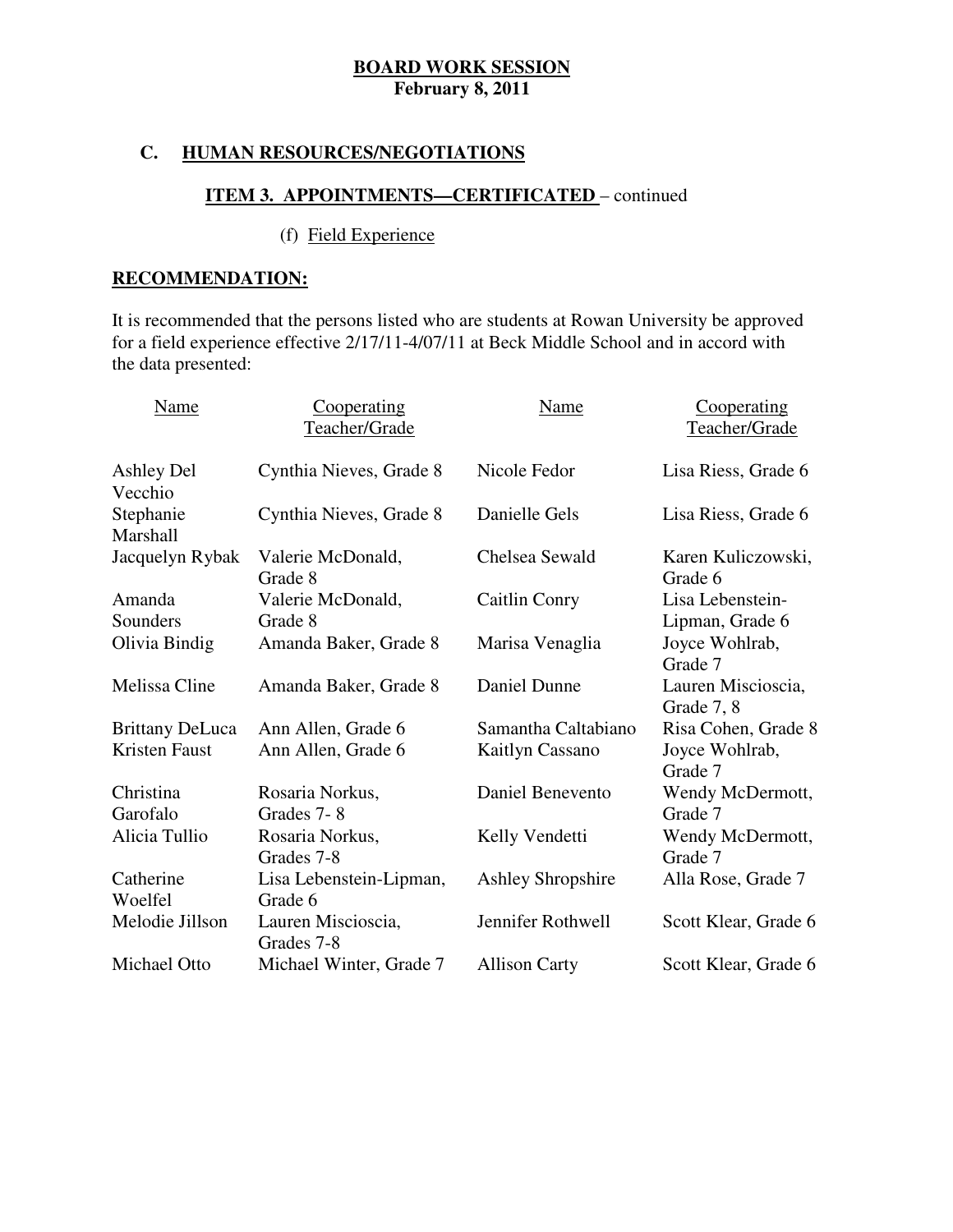# **C. HUMAN RESOURCES/NEGOTIATIONS**

# **ITEM 3. APPOINTMENTS—CERTIFICATED** - continued

### (g) Field Experience

### **RECOMMENDATION:**

It is recommended that the persons listed who are students at Camden County College be approved for a field experience in accord with the data presented.

| <b>Name</b>            | <b>Effective Date</b> | Cooperating Teacher/School |
|------------------------|-----------------------|----------------------------|
| Elise Griffiths        | $2/01/11 - 4/07/11$   | Eugene Park/Sharp          |
| <b>Robert Cochrane</b> | $2/01/11 - 4/07/11$   | Mary D'Alessandro/Sharp    |
| Anna DeMarco           | $2/01/11 - 4/07/11$   | Kathy Ripple-Gilmour/Sharp |

(h) Mentor Teachers

### **RECOMMENDATION:**

 It is recommended that the persons listed be approved as mentor teachers for the 2010-11 school year in accord with the data presented. Monies budgeted from account #11-120-100 101-98-0101/11-130-100-101-98-0101-11-140-100-101-98-0101.

| <b>Name</b> | Protégé        | School                      | <b>Effective Date</b> | Stipend        |
|-------------|----------------|-----------------------------|-----------------------|----------------|
| Lisa Hamill | Susan Stofflet | <b>CHHS</b> East            | 9/01/10-3/03/11       | \$550 prorated |
|             |                | (i) HSPA Homebound Proctors |                       |                |

## **RECOMMENDATION:**

 It is recommended that the following counselors be approved for an amount of time not to exceed 15 hours each for Homebound/OOD HSPA and NJASK testing if the need arises effective 3/01/11-5/31/11 at the rate of \$41.03/hour. Monies budgeted from account #11 150-100-101-71-010.

| Name                    | Name                       | Name           |
|-------------------------|----------------------------|----------------|
| Letitia Schuman         | Cathleen Enderle           | Carly Friedman |
| Tracye Walsh            | Margaret Regan (HPSA only) | Darren Gamel   |
| Roberto Figueroa        | Eileen Lynch               | Linda Elwell   |
| George Zografos         | Nicholas Caputi            | Michelle Pryor |
| <b>Margaret Strimel</b> |                            |                |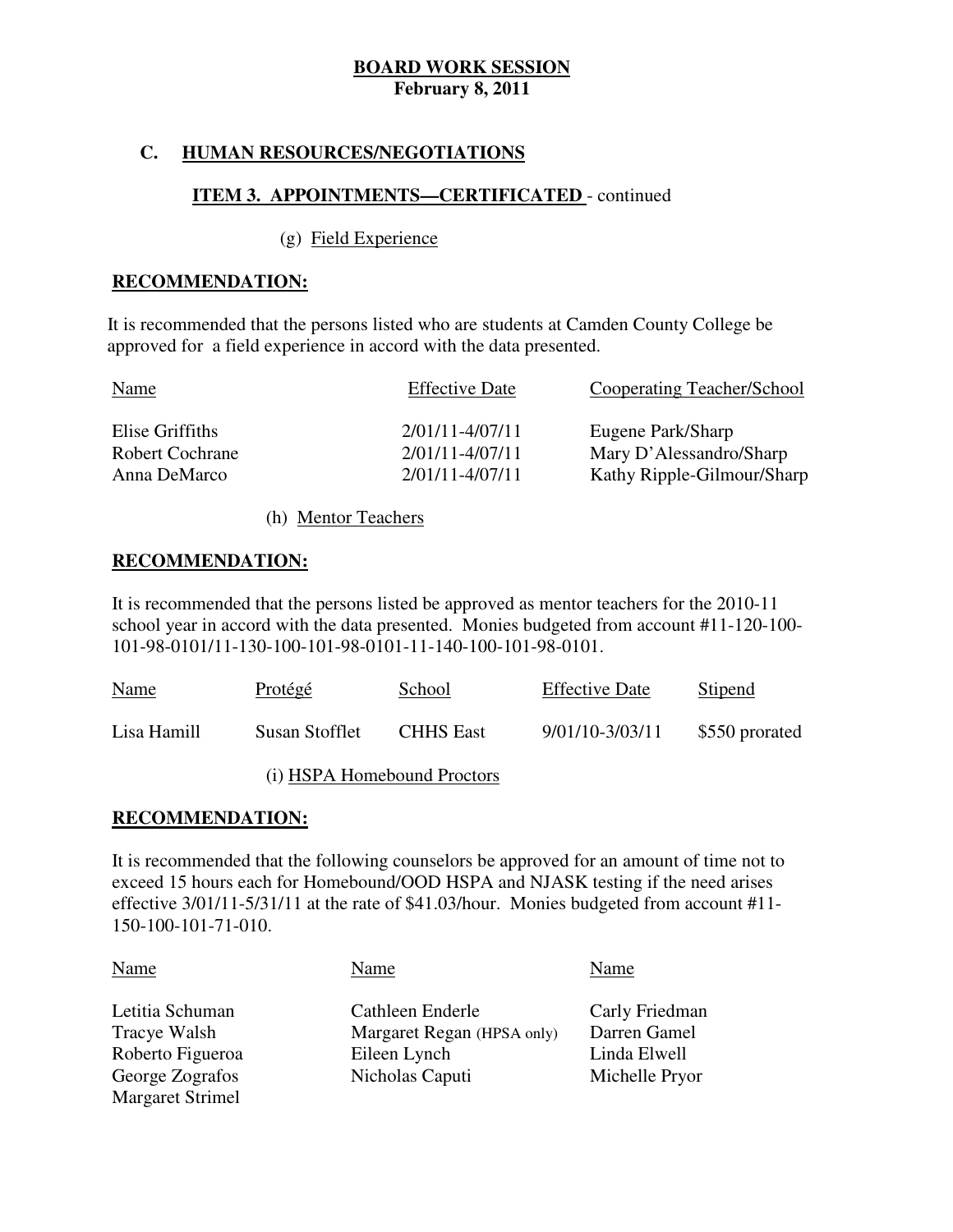# **C. HUMAN RESOURCES/NEGOTIATIONS**

# **ITEM 3. APPOINTMENTS—CERTIFICATED** – continued

## (j) Practicum Experience

# **RECOMMENDATION:**

 It is recommended that the persons listed be approved for a practicum in accord with the data presented.

| presented.                  |                     |                       |                               |
|-----------------------------|---------------------|-----------------------|-------------------------------|
| Name                        | College/University  | <b>Effective Date</b> | Cooperating<br>Teacher/School |
| <b>Matthew Mazza</b>        | Rowan               | 2/08/11               | Laurie<br>Lausi/CHHS East     |
| Elizabeth Grande            | Rutgers             | 5/16/11, 5/26/11      | JoAnne<br>Rizzo/Johnson       |
| <b>Christopher Focarile</b> | Rutgers             | 5/16/11, 5/26/11      | Darlene<br>Newsom/Johnson     |
| Sean Burg                   | <b>Grand Canyon</b> | $2/02/11 - 6/30/11$   | Lauren<br>Miscioscia/Beck     |

# **ITEM 4. APPOINTMENTS—NON-CERTIFICATED**

(a) Regular

# **RECOMMENDATION:**

 It is recommended that the persons listed be appointed to the positions indicated in accord with the data presented:

| Name                       | Assignment                                                                                                     | <b>Effective Date</b> | Salary/Hourly Rate |
|----------------------------|----------------------------------------------------------------------------------------------------------------|-----------------------|--------------------|
| Jane Abo                   | <b>CHHS East-High School Student</b><br>Supervisor (Replacing F. Isner-budget)<br>$\#$ 11-000-240-110-50-0100) | 11/01/10-6/30/11      | $$19,500$ prorated |
| Ryan Thilo                 | District-Substitute Teacher, II<br>$(budget #60-990-320-101-58-0001)$                                          | 2/23/11-6/30/11       | \$11.00            |
| <b>Brittany</b><br>Calhoun | District-Substitute Program Aide<br>II, SACC (budget #60-990-320-106-58-<br>0001)                              | 2/23/11-6/30/11       | \$7.25             |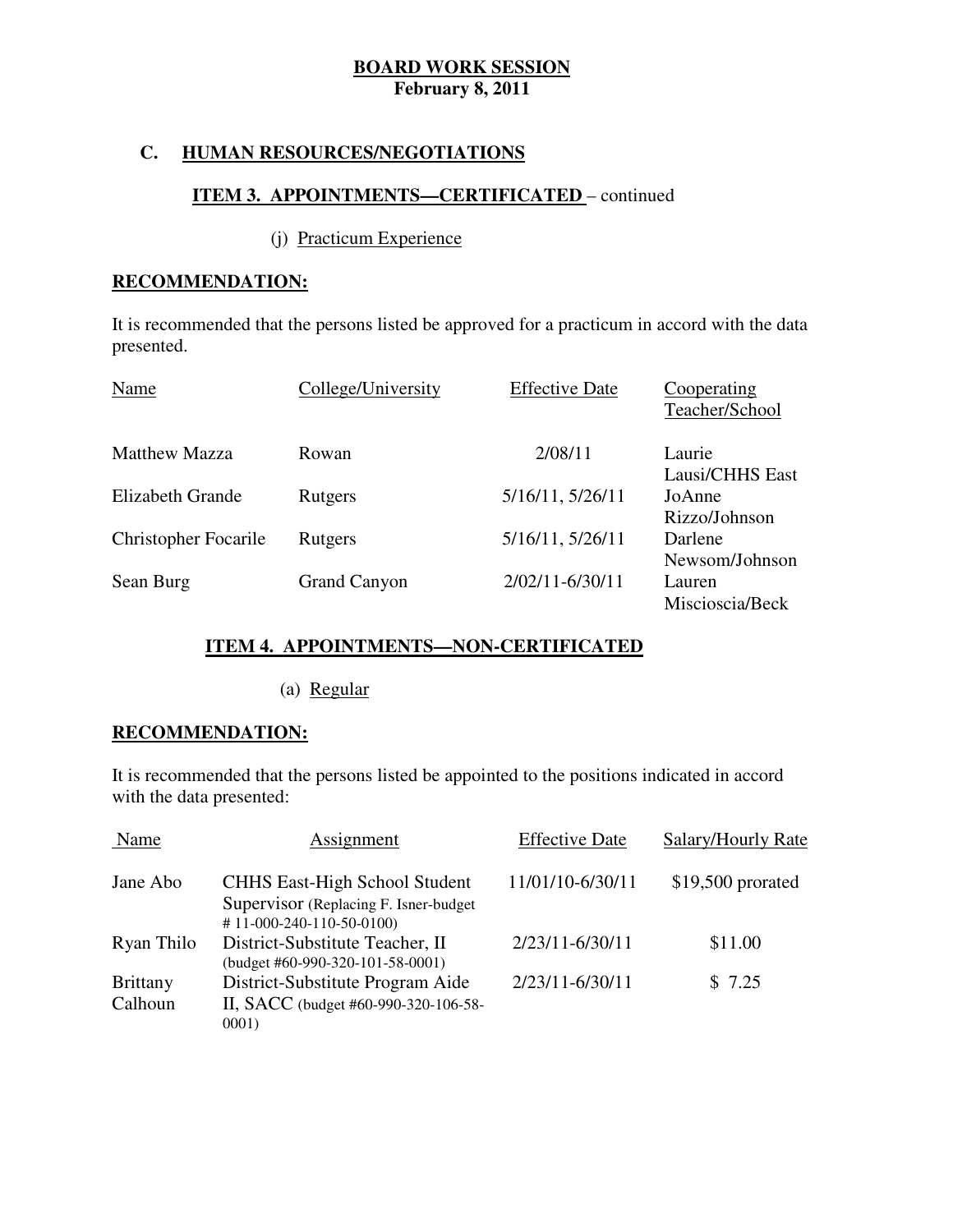# **C. HUMAN RESOURCES/NEGOTIATIONS**

# **ITEM 4. APPOINTMENTS—NON-CERTIFICATED** - continued

## (b) Substitute Educational Assistants

### **RECOMMENDATION:**

 It is recommended that the persons listed be approved as substitute educational assistants/exceptional educational assistants in accord with the data presented effective 2/23/11-6/30/11. Monies budgeted from account #11-120-100-101-98-0101/11-130-100 101-98-0101/11-40-100-101-98-0101.

| Barry Lem<br><b>Kay Santos</b><br>Karen Iuliucci<br>Kelly Keating | Leah Walker<br>Michelle Pierce<br><b>Heather Fischer</b><br><b>Shawn Mack</b> | Barbara Wilson<br><b>Rosemary Canuso</b><br>Vanessa Rosa |
|-------------------------------------------------------------------|-------------------------------------------------------------------------------|----------------------------------------------------------|

# **ITEM 5. LEAVES OF ABSENCE—CERTIFICATED**

(a) Leave of Absence, With/Without Pay

## **RECOMMENDATION:**

 It is recommended that the persons listed be approved for a leave of absence, with/without pay in accord with the data presented:

| Name              | Assignment               | <b>Effective Date</b>                                          |
|-------------------|--------------------------|----------------------------------------------------------------|
| Anne McCaffery    | <b>CHHS</b> East-English | Leave with pay 3/09/11-4/15/11;<br>without pay 4/18/11-6/30/11 |
| Chiarina Dorety   | <b>CHHS</b> East-English | Leave with pay 5/02/11-6/10/11;<br>without pay 6/13/11-6/30/11 |
| <b>Joy Malko</b>  | Beck-Health & P.E.       | Leave without pay 1/03/11-2/25/11                              |
| Melissa Gallagher | Stockton-LDT-C           | Leave with pay 2/07/11-2/11/11;<br>without pay 2/14/11-6/30/11 |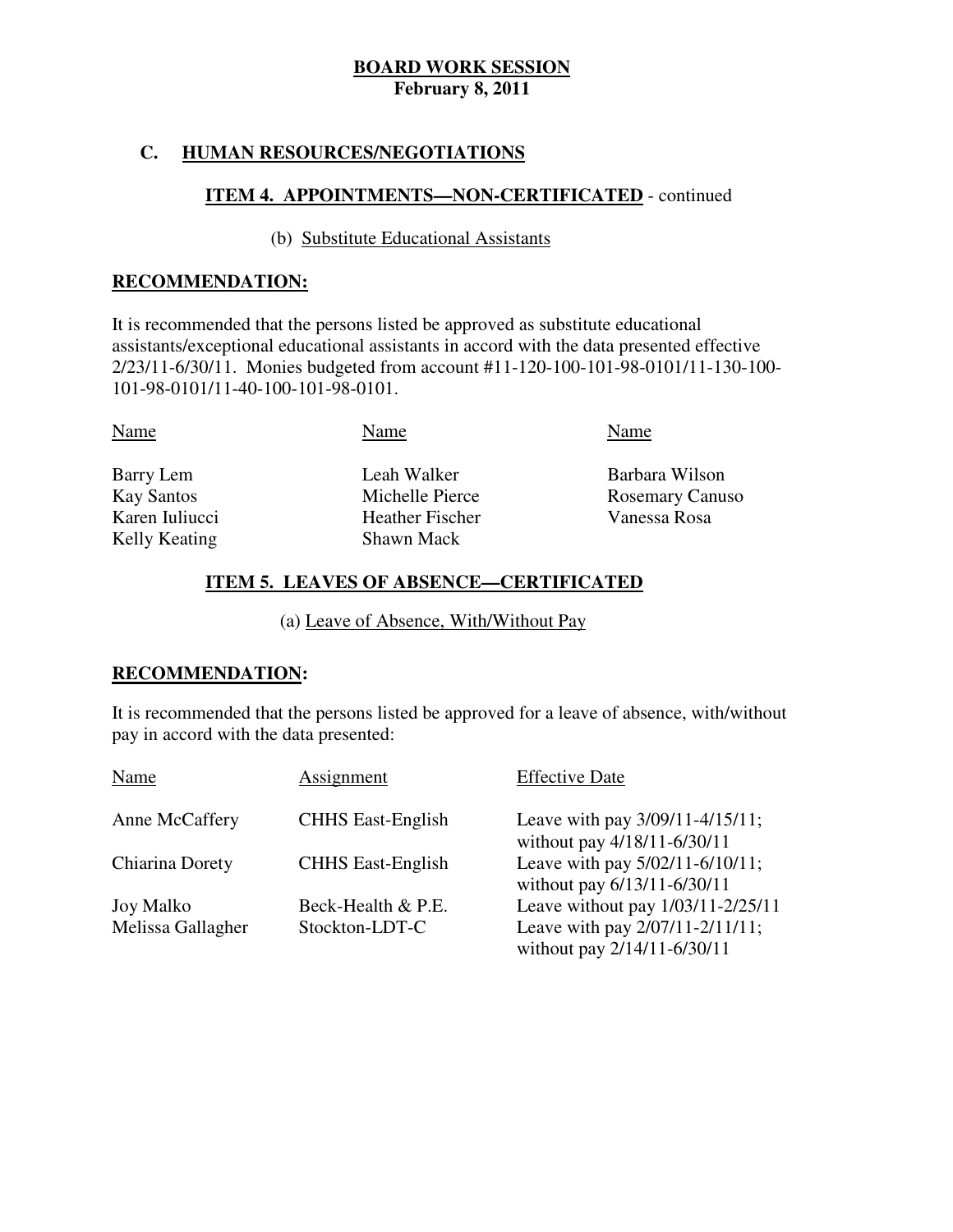# **C. HUMAN RESOURCES/NEGOTIATIONS**

# **ITEM 5. LEAVES OF ABSENCE—CERTIFICATED** - continued

# (a) Leave of Absence, With/Without Pay - continued

| Name                  | Assignment                       | <b>Effective Date</b>                                                                         |
|-----------------------|----------------------------------|-----------------------------------------------------------------------------------------------|
| Andrea Belkin         | <b>Barclay-Special Education</b> | Leave without pay 1/14/11-until a<br>determination is made regarding a<br>return to work date |
| Susan Young           | Rosa-Science                     | Leave with pay $2/21/11-4/01/11$ ;<br>without pay 4/04/11-5/26/11                             |
| Rebecca Egbert        | Johnson-Grade 1                  | Leave without pay 3/14/11-3/18/11<br>(leave extended)                                         |
| Tamara Kimler         | District-Music                   | Leave without pay 3/17/11-6/30/11<br>(leave extended)                                         |
| Keri Alvarez          | <b>CHHS East-English</b>         | Leave with pay 3/11/11-3/21/11;<br>without pay 3/22/11-6/30/11 (leave<br>extended)            |
| <b>Christine Bass</b> | <b>CHHS West-Music</b>           | Leave with pay 1/03/11-2/28/11 (leave<br>extended)                                            |
| Christa Madden        | Woodcrest-Special<br>Education   | Leave without pay 3/30/11-5/27/11<br>(leave extended)                                         |
| Jennifer Wojs-Robbins | Rosa-Science                     | Leave with pay 3/04/11-4/13/11;<br>without pay 4/14/11-5/31/11                                |

# **ITEM 6. LEAVES OF ABSENCE—NON-CERTIFICATED**

# (a) Leave of Absence, With/Without Pay

## **RECOMMENDATION:**

 It is recommended that the persons listed be approved for leave of absence, with/without pay in accord with the data presented:

| Name            | <b>Assignment</b>              | <b>Effective Date</b>                                 |
|-----------------|--------------------------------|-------------------------------------------------------|
| Jorge Lopez     | Beck-Cleaner                   | Leave with pay $1/10/11 - 1/14/11$                    |
| Joyce Harvey    | Malberg-Accounts Payable Clerk | Leave with pay 1/10/11-1/20/11                        |
| Thomas Fazio    | District-Grounds Crew Leader   | Leave with pay 1/03/11-1/11/11                        |
| Diane Greenberg | Kingston-Educational Assistant | Leave with pay 1/20/11-1/28/11                        |
| Cindy Velazquez | Carusi-Educational Assistant   | Leave without pay 1/04/11-2/28/11<br>(leave extended) |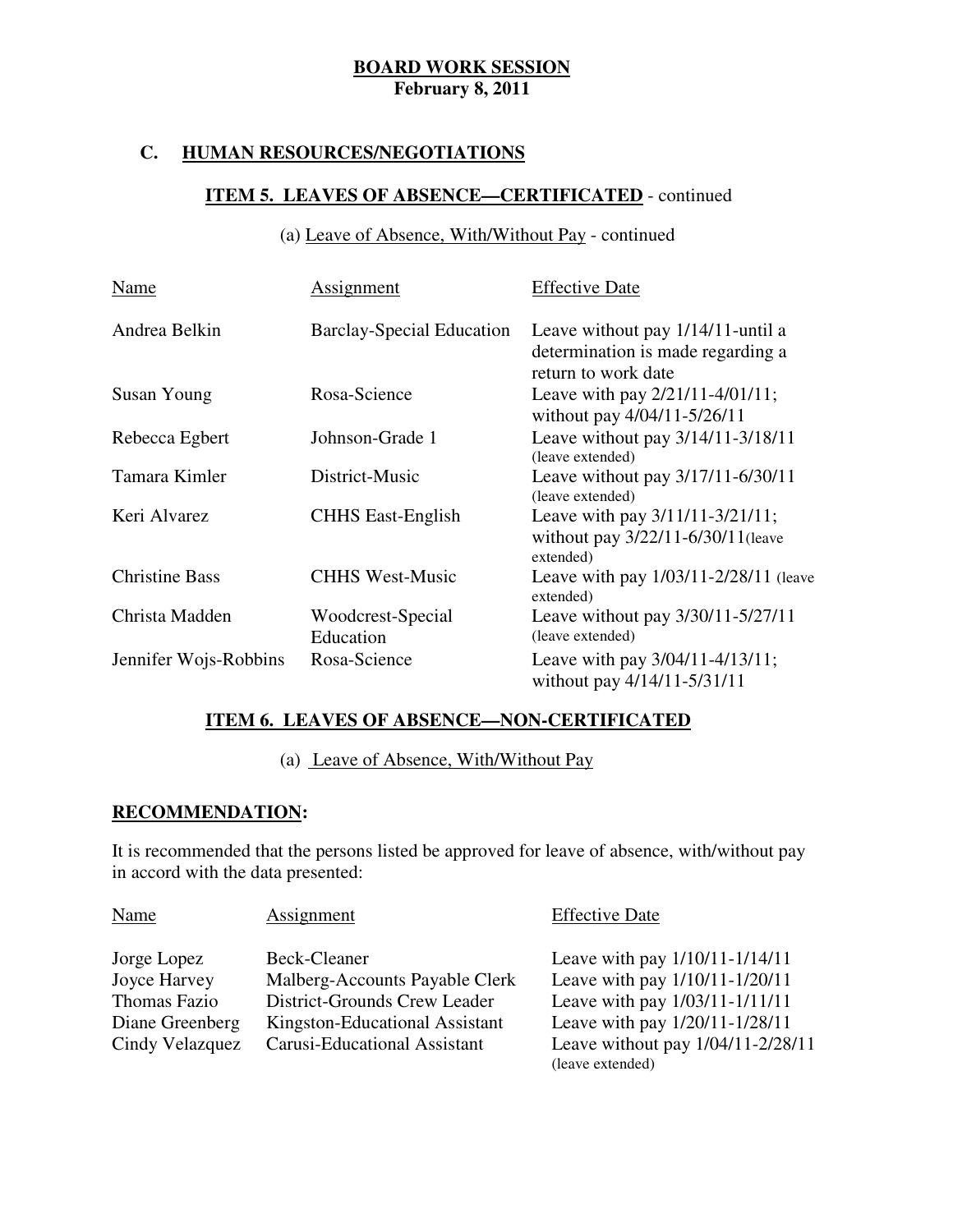# **C. HUMAN RESOURCES/NEGOTIATIONS**

# **ITEM 7. ASSIGNMENT/SALARY CHANGE—CERTIFICATED**

# (a) Salary Adjustment—Credits Earned

# **RECOMMENDATION:**

 It is recommended that the person listed be approved for a salary adjustment for credits earned effective 9/01/10-6/30/11:

|                 |        | From                                 |             |          | Tо             |             |          |
|-----------------|--------|--------------------------------------|-------------|----------|----------------|-------------|----------|
| Name            | School | Column                               | <b>Step</b> | Salary   | Column         | <b>Step</b> | Salary   |
|                 |        |                                      |             |          |                |             |          |
| Paula Antonelli | Carusi | <sub>B</sub>                         | 4           | \$46.887 | $\overline{C}$ | 4           | \$48,032 |
|                 |        |                                      |             |          |                |             |          |
|                 |        | (b) Salary Adjustment—Credits Earned |             |          |                |             |          |

## **RECOMMENDATION:**

 It is recommended that the persons listed be approved for a prorated salary adjustment for credits earned effective 2/01/11-6/30/11:

|                       |                | From         |                |          | To            |                |               |
|-----------------------|----------------|--------------|----------------|----------|---------------|----------------|---------------|
|                       |                |              |                |          |               |                | <b>Salary</b> |
| Name                  | School         | Column       | <b>Step</b>    | Salary   | Column        | <b>Step</b>    |               |
| Nina Anastasia        | Carusi         | E            | 11             | \$57,302 | F             | 11             | \$59,133      |
|                       |                |              |                |          |               |                |               |
| Rachel Boswell        | Carusi         | B            | 5              | \$47,460 | E             | 5              | \$51,581      |
|                       | <b>CHHS</b>    |              |                |          |               |                |               |
| <b>Traun Brodhead</b> | West           | B            | $\tau$         | \$48,832 | $\mathcal{C}$ | $\tau$         | \$49,977      |
| Desiree Caldwell      | Harte          | D            | 8              | \$52,038 | E             | 8              | \$53,870      |
| Barbara Clarke        | Kilmer         | B            | 15             | \$73,438 | $\mathcal{C}$ | 15             | \$74,583      |
| Denise Klifto         | Cooper         | B            | 14             | \$67,258 | $\mathcal{C}$ | 14             | \$68,403      |
| Alicia Lomba          | Rosa           | E            | 11             | \$57,302 | $\mathbf{F}$  | 11             | \$59,133      |
| Michael Mancinelli    | <b>Beck</b>    | $\mathsf{C}$ | 8              | \$50,894 | E             | 8              | \$53,870      |
| Rose Anne Noll        | Harte          | B            | 6              | \$48,147 | $\mathsf{C}$  | 6              | \$49,292      |
| Stephanie Ramos-      |                |              |                |          |               |                |               |
| Dominko               | <b>Barclay</b> | B            | $\overline{2}$ | \$46,477 | $\mathbf C$   | $\overline{2}$ | \$47,622      |
| Kathy Ripple-Gilmour  | Sharp          | B            | 5              | \$47,460 | $\mathcal{C}$ | 5              | \$48,605      |
| Louis Tortu           | Beck           | B            | 9              | \$50,778 | $\mathcal{C}$ | 9              | \$51,923      |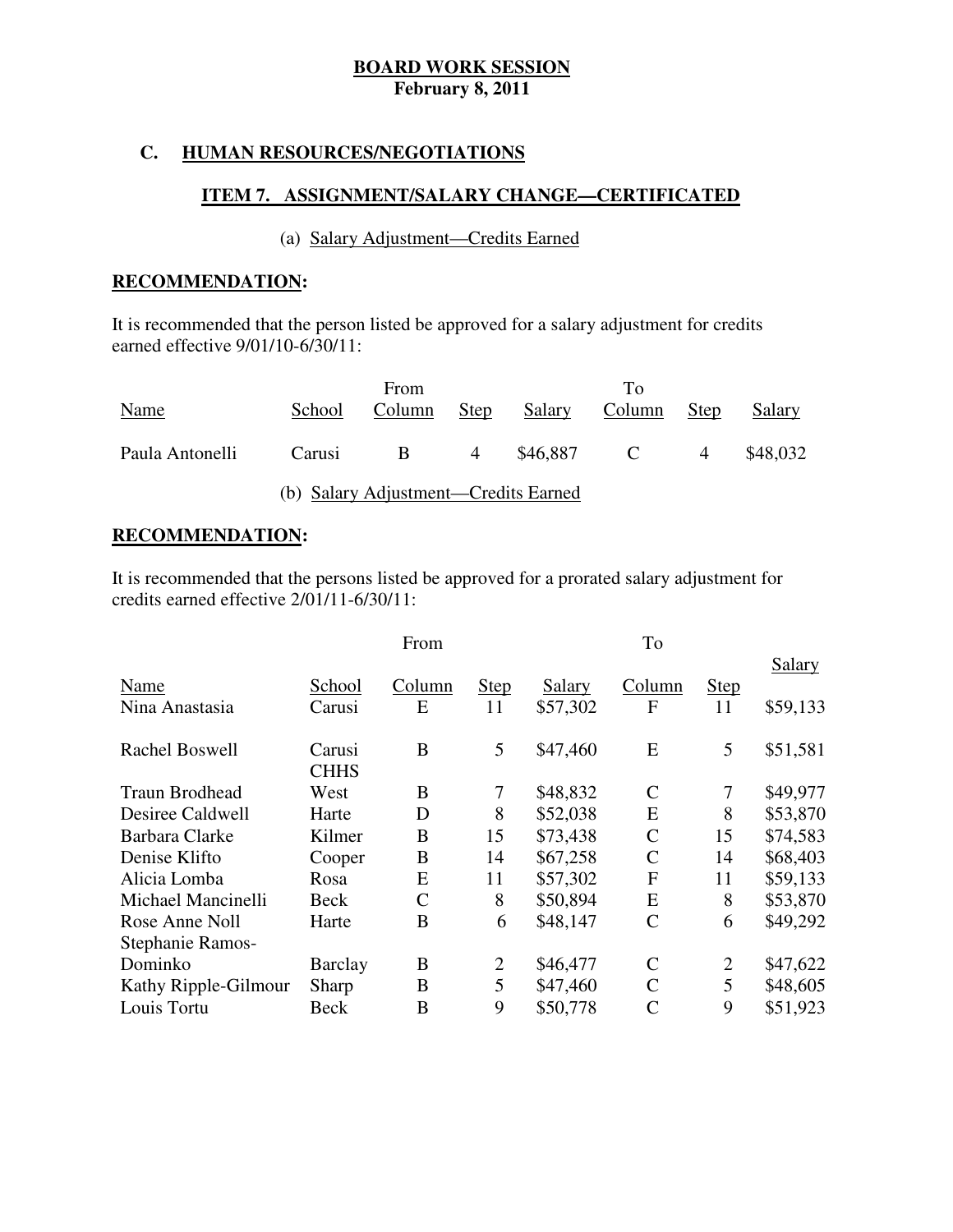# **C. HUMAN RESOURCES/NEGOTIATIONS**

### **ITEM 7. ASSIGNMENT/SALARY CHANGE—CERTIFICATED** – continued

### (c) Reassignment

# **RECOMMENDATION:**

 It is recommended that the persons listed be reassigned for the 2010-11 school year at the same salary previously approved for the 2010-11 school year in accord with the data presented:

| Name           | From                                                                                                 | To                                                                                                                      | <b>Effective Date</b> |
|----------------|------------------------------------------------------------------------------------------------------|-------------------------------------------------------------------------------------------------------------------------|-----------------------|
| Nicole Overbey | Harte-Grade 3 (budget)<br>$#11 - 120 - 100 - 101 - 09 - 0100$                                        | Harte-ISS Teacher<br>(temporary reassignment-<br>K. Kiehner on leave of<br>absence-budget #11-230-<br>$100-101-09-0100$ | $2/14/11 - 3/17/11$   |
| Rachel O'Neil  | Harte-Grade 2 (returning<br>from leave of absence-<br>budget $\#11 - 120 - 100 - 101 -$<br>$09-0100$ | Harte-Grade 3<br>(temporary reassignment of<br>N. Overbey-budget #11-<br>120-100-101-09-0100)                           | $2/14/11 - 3/17/11$   |

## **ITEM 8. OTHER COMPENSATION—NON-CERTIFICATED**

(a) Stipend for Assuming Additional Duties

## **RECOMMENDATION:**

 It is recommended that Thomas Houck and William Thompson, District Operational Supervisors be approved for assuming additional duties at a stipend of \$2500 each during the absence of the District's Director of Facilities Management effective 1/03/11-until a determination is made regarding his return to work date. Monies budgeted from account # 11-000-262-100-86-0100.

# **ITEM 9. ABOLISHMENT OF JOB DESCRIPTIONS**

## **RECOMMENDATION:**

 It is recommended that the job descriptions which are listed in the report on file in the office of Human Resources and shall become a part of the official minutes of this meeting, be abolished as presented effective 2/23/11.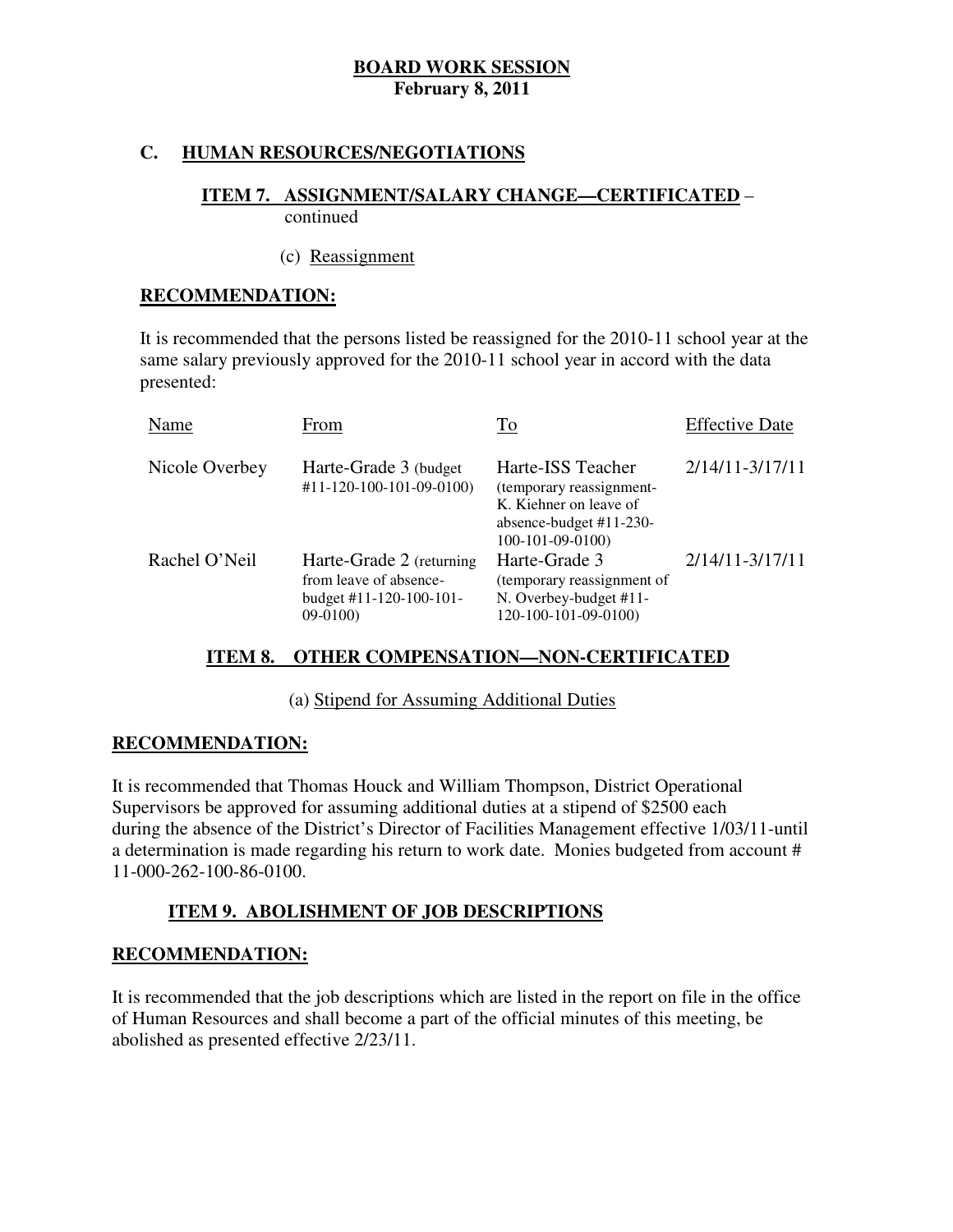# **D. POLICIES & LEGISLATION COMMITTEE**

# *Long Range Plan Goals:*

 *"Board of Education members, administrators, teachers, parents and the community work together to ensure all students are provided with academic, social and emotional support necessary to create optimal conditions for high achievement, continued growth and personal development."* 

The Superintendent recommends the following:

- 1. Approval of 2011-2012 District Calendar
- 2. Approval of Waiver of Procedure F-3: Secondary Field Trips
- 3. Approval of Requests for Physical Education Exemptions as Per Procedure P-27

# **ITEM 1. APPROVAL OF 2011-2012 DISTRICT CALENDAR**

# **RECOMMENDATION:**

It is recommended that the 2011-2011 district calendar be approved as submitted.

# **ITEM 2. APPROVAL OF WAIVER OF PROCEDURE F-3: SECONDARY FIELD TRIPS**

## **RECOMMENDATION:**

 It is recommended that the Procedure F-3: Secondary Field Trips be waived to accommodate the trip listed below.

| <b>School</b>       | Trip        | Location    | <b>Dates</b>        | # School Days<br><b>Missed</b> |
|---------------------|-------------|-------------|---------------------|--------------------------------|
| CHHS West &<br>East | <b>DECA</b> | Cherry Hill | March 9-11,<br>2011 | . . J                          |

### **ITEM 3. IMPROVAL OF REQUESTS FOR PHYSICAL EDUCATION EXEMPTIONS AS PER PROCEDURE P-27**

# **RECOMMENDATION:**

 It is recommended that the students listed in a memorandum in the office of Dr. Lawyer Chapman be granted exemption from physical education classes as per Procedure P-27: Physical Education Exemption. The memorandum will be included in the minutes of this meeting.